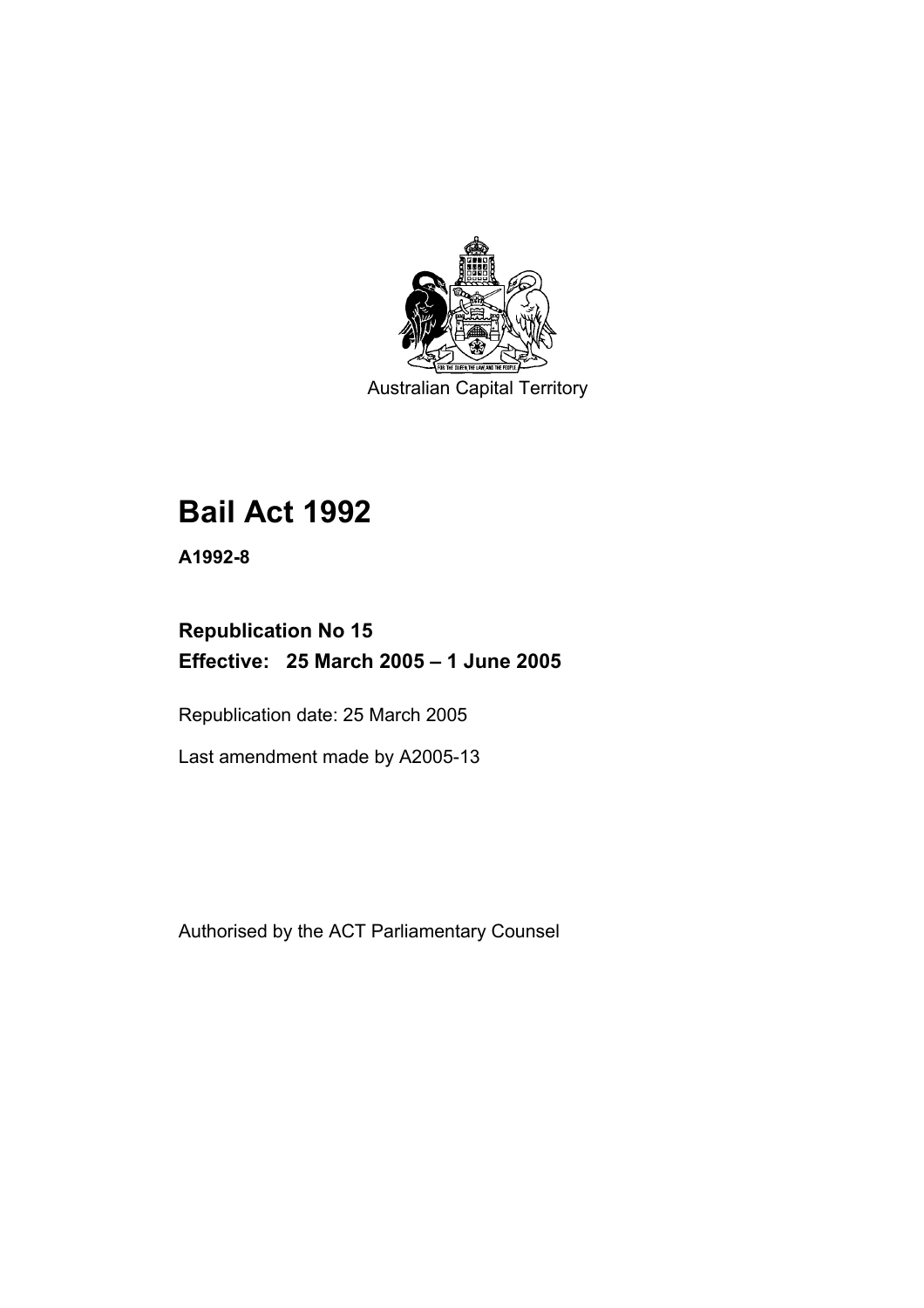### **About this republication**

#### **The republished law**

This is a republication of the *Bail Act 1992* (including any amendment made under the *Legislation Act 2001*, part 11.3 (Editorial changes)) as in force on 25 March 2005*.* It also includes any amendment, repeal or expiry affecting the republished law to 25 March 2005.

The legislation history and amendment history of the republished law are set out in endnotes 3 and 4.

#### **Kinds of republications**

The Parliamentary Counsel's Office prepares 2 kinds of republications of ACT laws (see the ACT legislation register at www.legislation.act.gov.au):

- authorised republications to which the *Legislation Act 2001* applies
- unauthorised republications.

The status of this republication appears on the bottom of each page.

#### **Editorial changes**

The *Legislation Act 2001*, part 11.3 authorises the Parliamentary Counsel to make editorial amendments and other changes of a formal nature when preparing a law for republication. Editorial changes do not change the effect of the law, but have effect as if they had been made by an Act commencing on the republication date (see *Legislation Act 2001*, s 115 and s 117). The changes are made if the Parliamentary Counsel considers they are desirable to bring the law into line, or more closely into line, with current legislative drafting practice.

This republication includes amendments made under part 11.3 (see endnote 1).

#### **Uncommenced provisions and amendments**

If a provision of the republished law has not commenced or is affected by an uncommenced amendment, the symbol  $\mathbf{U}$  appears immediately before the provision heading. The text of the uncommenced provision or amendment appears only in the last endnote.

#### **Modifications**

If a provision of the republished law is affected by a current modification, the symbol  $\mathbf{M}$ appears immediately before the provision heading. The text of the modifying provision appears in the endnotes. For the legal status of modifications, see *Legislation Act 2001*, section 95.

#### **Penalties**

The value of a penalty unit for an offence against this republished law at the republication date is—

- (a) if the person charged is an individual—\$100; or
- (b) if the person charged is a corporation—\$500.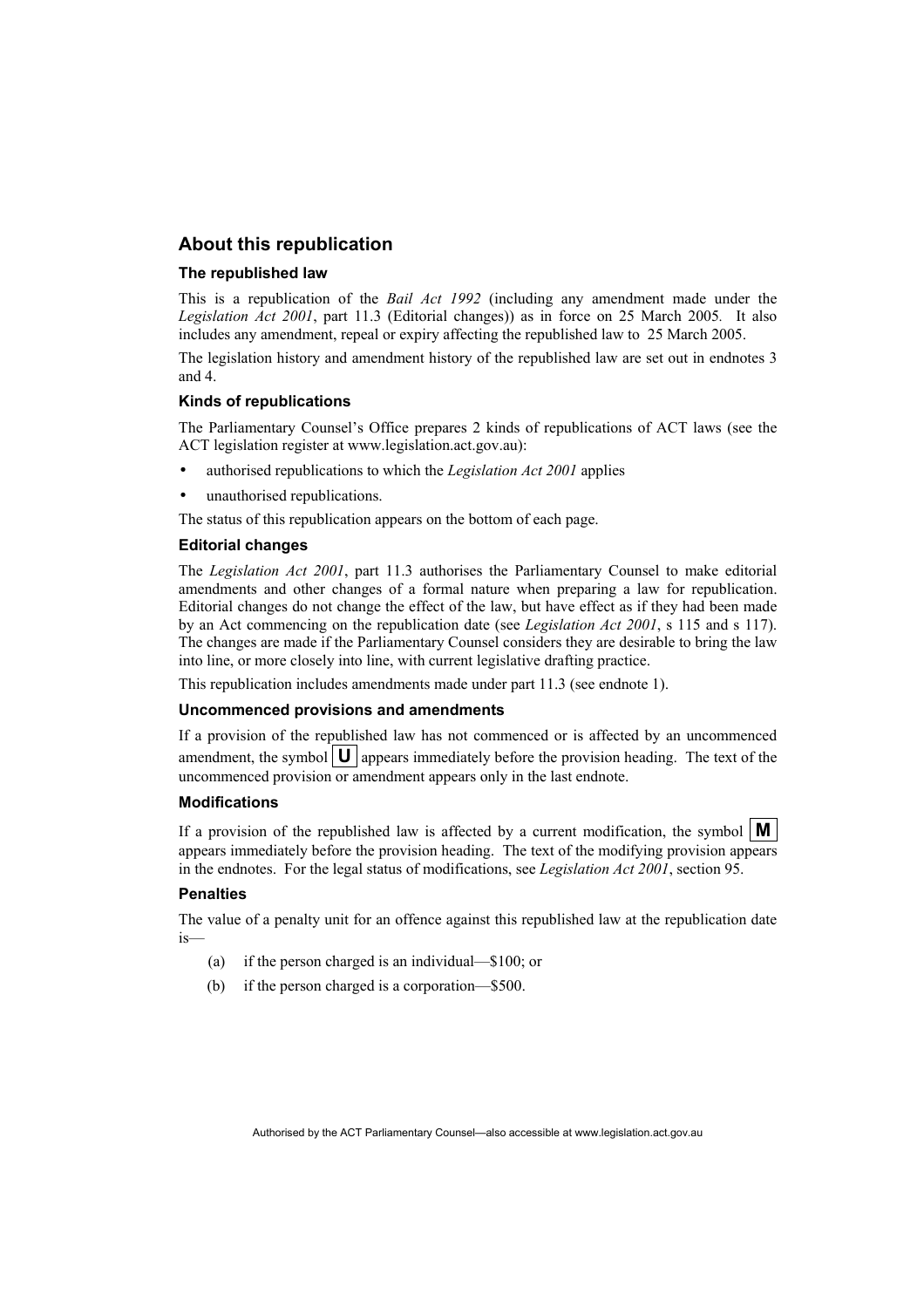

Australian Capital Territory

# **Bail Act 1992**

# **Contents**

|                     |                                                | Page       |  |
|---------------------|------------------------------------------------|------------|--|
| Part 1              | <b>Preliminary</b>                             |            |  |
| 1                   | Name of Act                                    | 2          |  |
| 2                   | Dictionary                                     | 2          |  |
| 3                   | <b>Notes</b>                                   | 2          |  |
| 4                   | Act applies to children                        | 2          |  |
| Part 2              | <b>Availability of bail</b>                    |            |  |
| <b>Division 2.1</b> | When bail may be granted and rights following  |            |  |
| 5                   | When may bail be granted?                      | 3          |  |
| 6                   | 3<br>Rights following grant of bail            |            |  |
| <b>Division 2.2</b> | <b>Presumption for bail</b>                    |            |  |
| 7                   | Div 2.2 subject to div 2.3 and div 2.4         | 4          |  |
| 8                   | Entitlement to bail—certain minor offences etc | 4          |  |
| R <sub>15</sub>     | Bail Act 1992                                  | contents 1 |  |
| 25/03/05            | Effective: 25/03/05-01/06/05                   |            |  |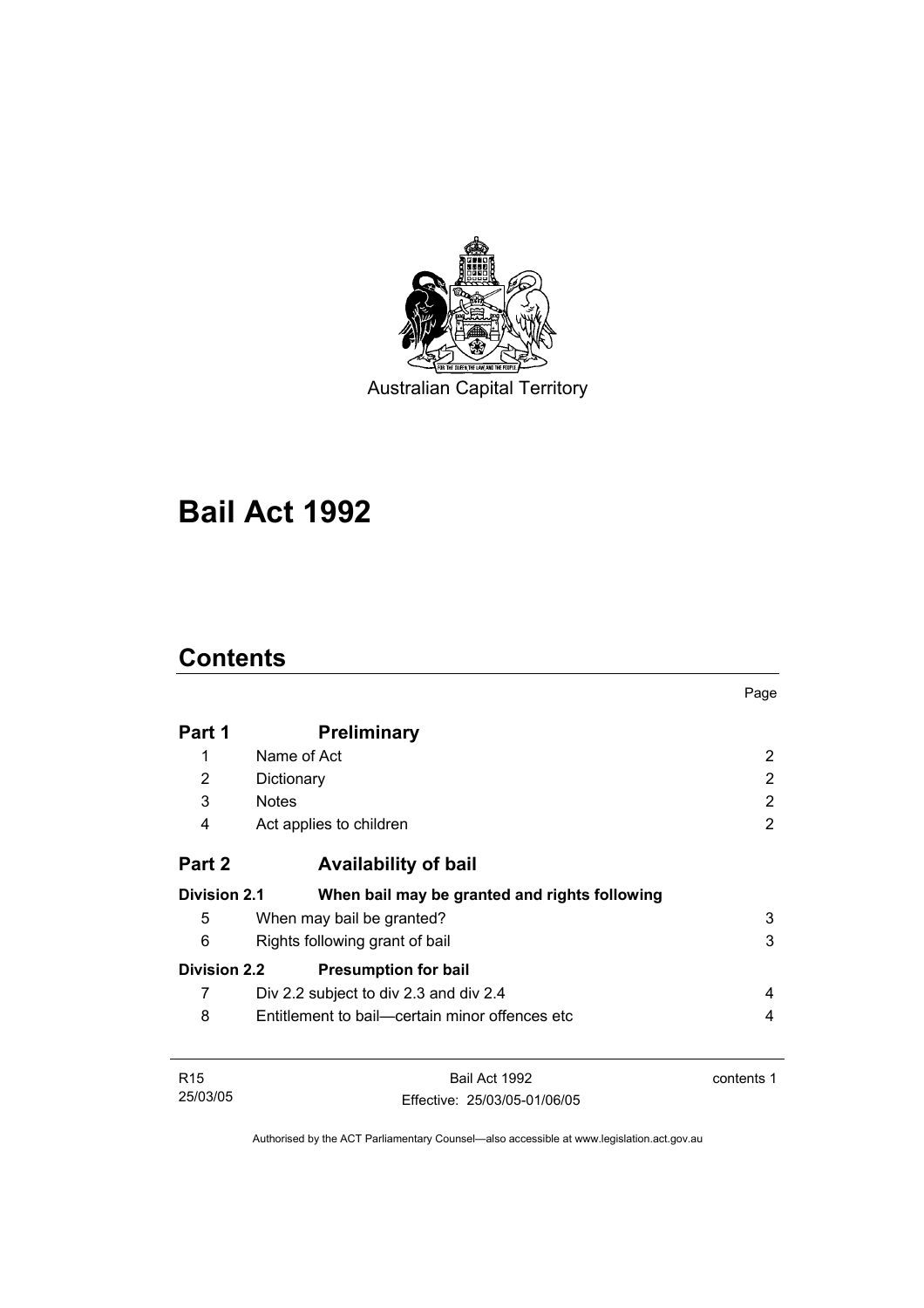|                     |                                                                                       | Page            |
|---------------------|---------------------------------------------------------------------------------------|-----------------|
| 8A                  | Entitlement to bail--breaches of certain orders                                       | 5               |
| 9                   | Limitations on entitlement to bail                                                    | 6               |
| 9Α                  | Entitlement to bail—offences other than minor offences                                | 6               |
| <b>Division 2.3</b> | No presumption for bail                                                               |                 |
| 9Β                  | Div 2.2 not to apply to certain offences                                              | 7               |
| <b>Division 2.4</b> | <b>Presumption against bail</b>                                                       |                 |
| 9C                  | Bail for murder and certain serious drug offences                                     | 8               |
| 9D                  | Bail for serious offence committed while charge for another pending or<br>outstanding | 9               |
| 9E                  | Bail for person sentenced to imprisonment                                             | 11              |
| 9F                  | Domestic violence offence-bail by authorised officer                                  | 12              |
| 9G                  | Special or exceptional circumstances                                                  | 13              |
| Part 3              | Dispensing with bail                                                                  |                 |
| 10                  | Dispensing with bail                                                                  | 15              |
| 11                  | Effect of dispensing with bail                                                        | 15              |
| 12                  | Decision to dispense with bail                                                        | 16              |
| Part 4              | <b>Grant of bail</b>                                                                  |                 |
| 13                  | Deciding bail after charge laid                                                       | 17              |
| 14                  | Grant of bail by authorised officers                                                  | 19              |
| 15                  | Deciding of questions of bail by authorised officers                                  | 19              |
| 16                  | Notification of decision of authorised officer                                        | 20              |
| 17                  | Charged people in custody to be brought before court                                  | 22              |
| 18                  | Facilities to be provided to accused people                                           | 22              |
| 19                  | General provisions relating to court bail                                             | 23              |
| 20                  | Limitations on power of magistrate                                                    | 24              |
| 21                  | Bail in relation to several offences                                                  | 24              |
| 22                  | Criteria for granting bail to adults                                                  | 25              |
| 23                  | Criteria for granting bail to children                                                | 27              |
| 23A                 | Victim's concern about need for protection                                            | 27              |
| Part 5              | Bail conditions and undertakings to appear                                            |                 |
| 24                  | Conditions of bail                                                                    | 28              |
| contents 2          | Bail Act 1992                                                                         | R <sub>15</sub> |

Effective: 25/03/05-01/06/05

25/03/05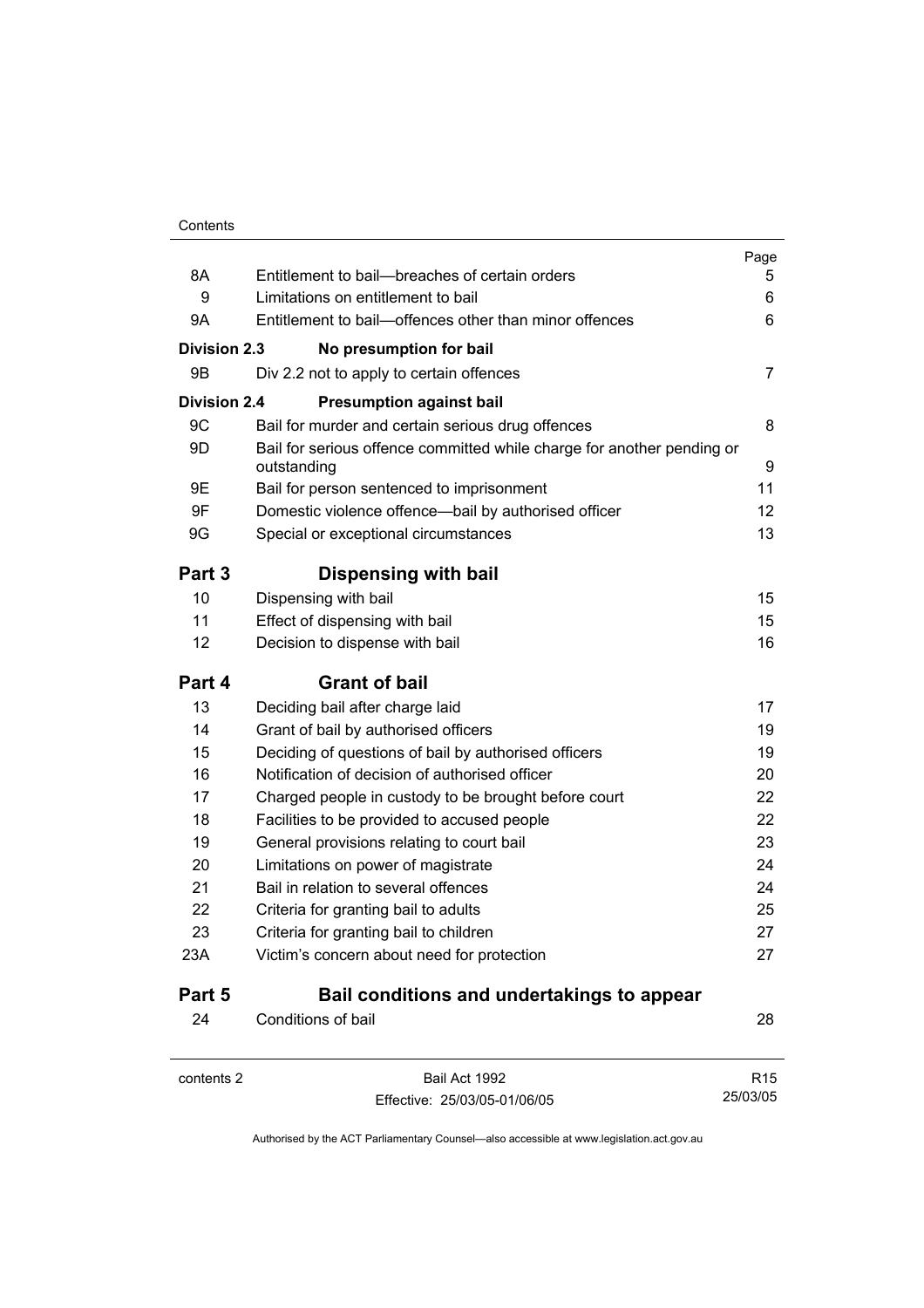|                     |                                                            | Contents   |
|---------------------|------------------------------------------------------------|------------|
|                     |                                                            | Page       |
| 25                  | Conditions on which bail may be granted to adults          | 28         |
| 26                  | Conditions on which bail may be granted to children        | 32         |
| 27                  | Recording of certain bail decisions                        | 34         |
| 28                  | Undertakings to appear                                     | 35         |
| 30                  | Accused person may be excused from attendance before court | 35         |
| 31                  | <b>Bail requirements</b>                                   | 37         |
| 32                  | Acceptable people and security for bail                    | 37         |
| 33                  | Continuation of bail and undertakings                      | 38         |
| 34                  | Written notice of conditions of bail                       | 40         |
| 36                  | Discharge of surety                                        | 41         |
| 37                  | Payment of amounts to Territory                            | 42         |
| Part 6              | <b>Review of bail decisions</b>                            |            |
| <b>Division 6.1</b> | Review of decisions by authorised officers                 |            |
| 38                  | Review by authorised officers                              | 44         |
| 39                  | Exercise of power to review                                | 44         |
| 40                  | Limitation on power of authorised officer to review        | 45         |
| <b>Division 6.2</b> | <b>Review of decisions by courts</b>                       |            |
| 41                  | Right of review of bail decisions                          | 45         |
| 41A                 | Court may review on its own initiative                     | 46         |
| 42                  | Power of Magistrates Court to review                       | 46         |
| 43                  | Power of Supreme Court to review                           | 46         |
| 45                  | Exercise of power to review                                | 47         |
| 46                  | Review limited to bail conditions                          | 48         |
| Part 7              | <b>Miscellaneous</b>                                       |            |
| 47                  | Giving information relating to bail                        | 50         |
| 47A                 | Notice to victim of bail decisions                         | 50         |
| 48                  | Notification to court that bail condition not satisfied    | 51         |
| 49                  | Failure to answer bail                                     | 51         |
| 51                  | Indemnification of sureties                                | 52         |
| 52                  | Contravention of Act by police officers                    | 52         |
| 55                  | Civil standard of proof to apply for certain purposes      | 53         |
| 56                  | No right of surety to arrest                               | 53         |
| R <sub>15</sub>     | Bail Act 1992                                              | contents 3 |

Authorised by the ACT Parliamentary Counsel—also accessible at www.legislation.act.gov.au

Effective: 25/03/05-01/06/05

25/03/05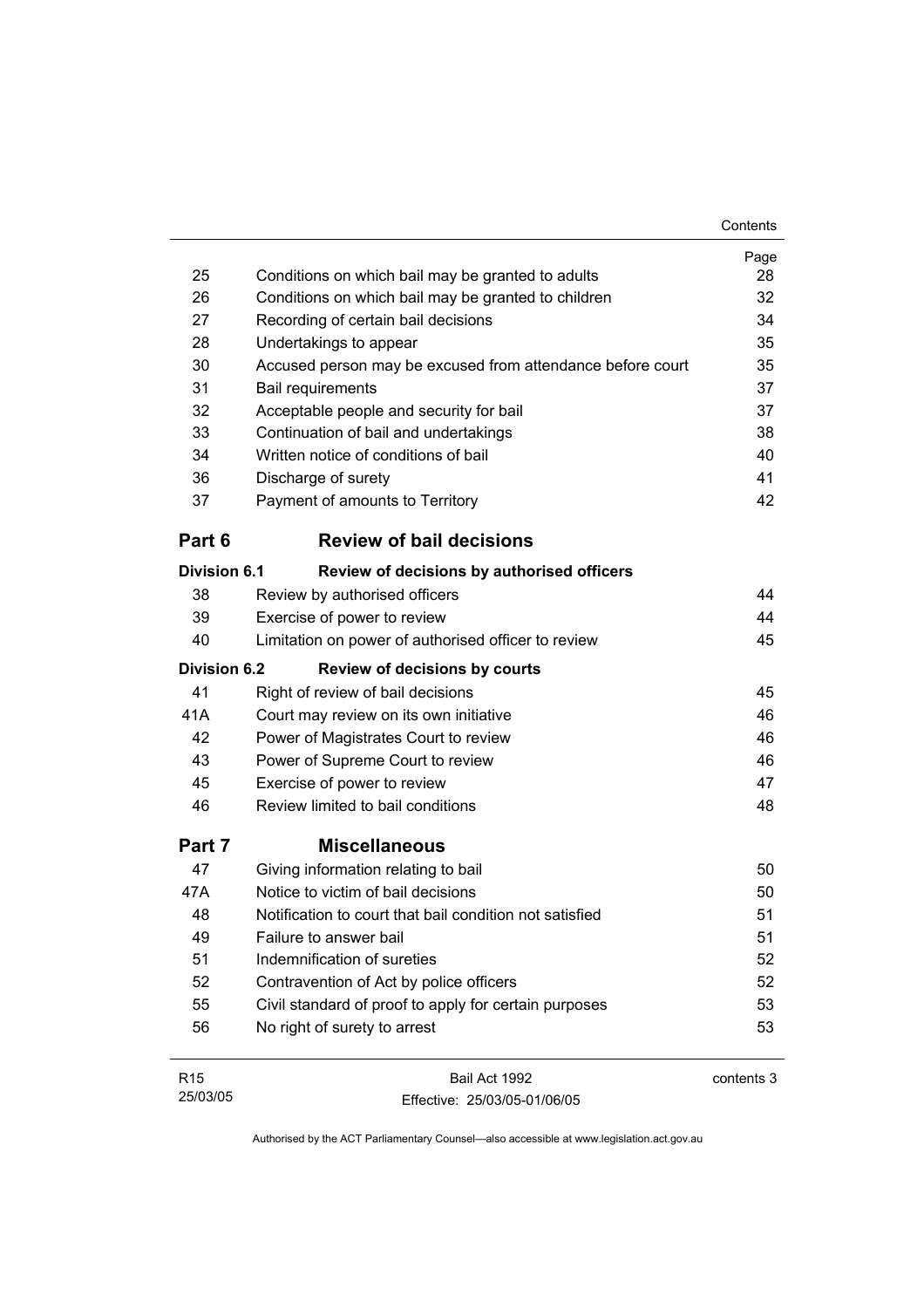|      |                                                      | Page |
|------|------------------------------------------------------|------|
| 56A  | Arrest without warrant of person on bail             | 53   |
| 56B  | Arrest for breach of condition by person outside ACT | 54   |
| 57   | Act to prevail                                       | 54   |
| 57AA | Abolition of inherent power of bail                  | 55   |
| 58   | Approved forms                                       | 55   |
| 59   | Regulation-making power                              | 55   |

| <b>Schedule 1</b> | Offences to which presumption of bail does not       |    |
|-------------------|------------------------------------------------------|----|
|                   | apply                                                | 56 |
| <b>Part 1.1</b>   | <b>Offences against Crimes Act 1900</b>              | 56 |
| <b>Part 1.2</b>   | <b>Offences against Criminal Code</b>                | 56 |
| <b>Part 1.3</b>   | <b>Offences against Drugs of Dependence Act 1989</b> | 58 |
| <b>Part 1.4</b>   | <b>Offences against Customs Act 1901 (Cwith)</b>     | 59 |
|                   |                                                      |    |

# **Dictionary** 60

### **Endnotes**

|   | About the endnotes     | 64 |
|---|------------------------|----|
| 2 | Abbreviation key       | 64 |
| 3 | Legislation history    | 65 |
| 4 | Amendment history      | 68 |
| 5 | Earlier republications | 76 |

contents 4 Bail Act 1992 Effective: 25/03/05-01/06/05

R15 25/03/05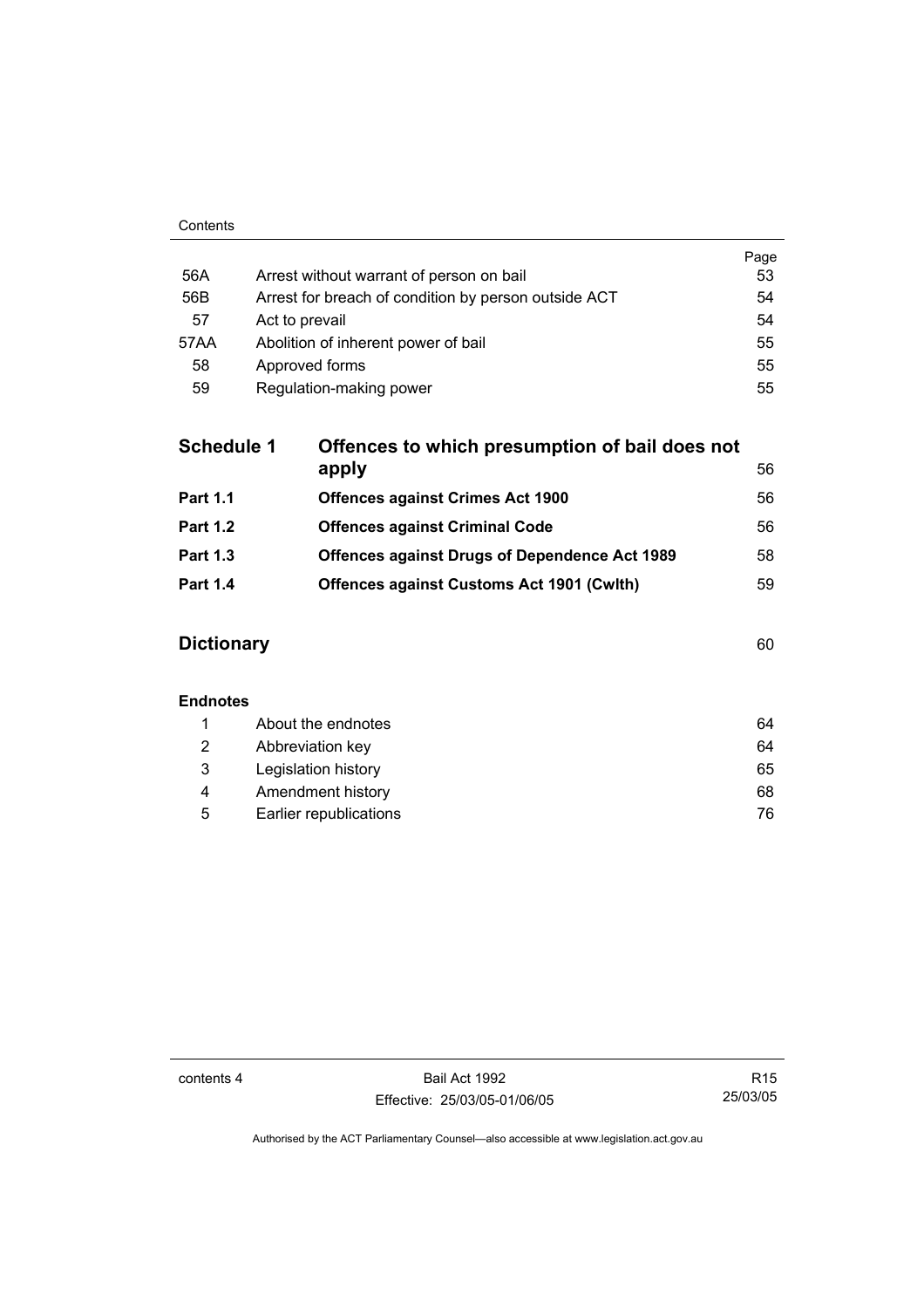

Australian Capital Territory

# **Bail Act 1992**

An Act relating to bail for accused people in connection with criminal proceedings

R15 25/03/05

I

Bail Act 1992 Effective: 25/03/05-01/06/05 page 1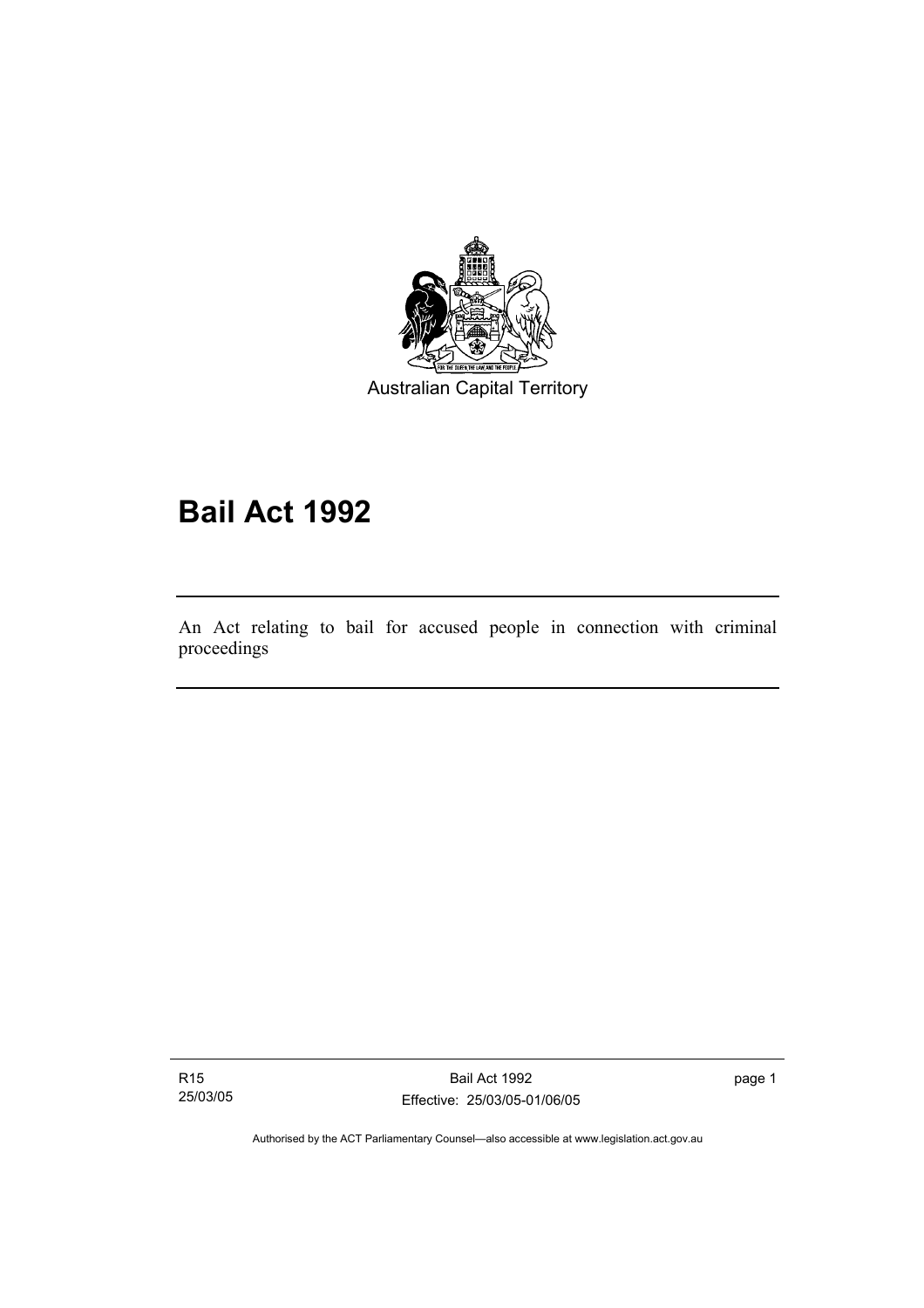#### **Part 1** Preliminary

Section 1

# **Part 1** Preliminary

#### **1 Name of Act**

This Act is the *Bail Act 1992*.

### **2 Dictionary**

The dictionary at the end of this Act is part of this Act.

*Note 1* The dictionary at the end of this Act defines certain terms used in this Act, and includes references (*signpost definitions*) to other terms defined elsewhere in this Act.

> For example, the signpost definition '*parental responsibility*—see the *Children and Young People Act 1999*, section 17.' means that the term 'parental responsibility' is defined in that section and the definition applies to this Act.

*Note 2* A definition in the dictionary (including a signpost definition) applies to the entire Act unless the definition, or another provision of the Act, provides otherwise or the contrary intention otherwise appears (see Legislation Act, s  $155$  and s  $156$  (1)).

### **3 Notes**

A note included in this Act is explanatory and is not part of this Act.

*Note* See the Legislation Act, s 127 (1), (4) and (5) for the legal status of notes.

### **4 Act applies to children**

This Act applies to a person whether or not the person is an adult.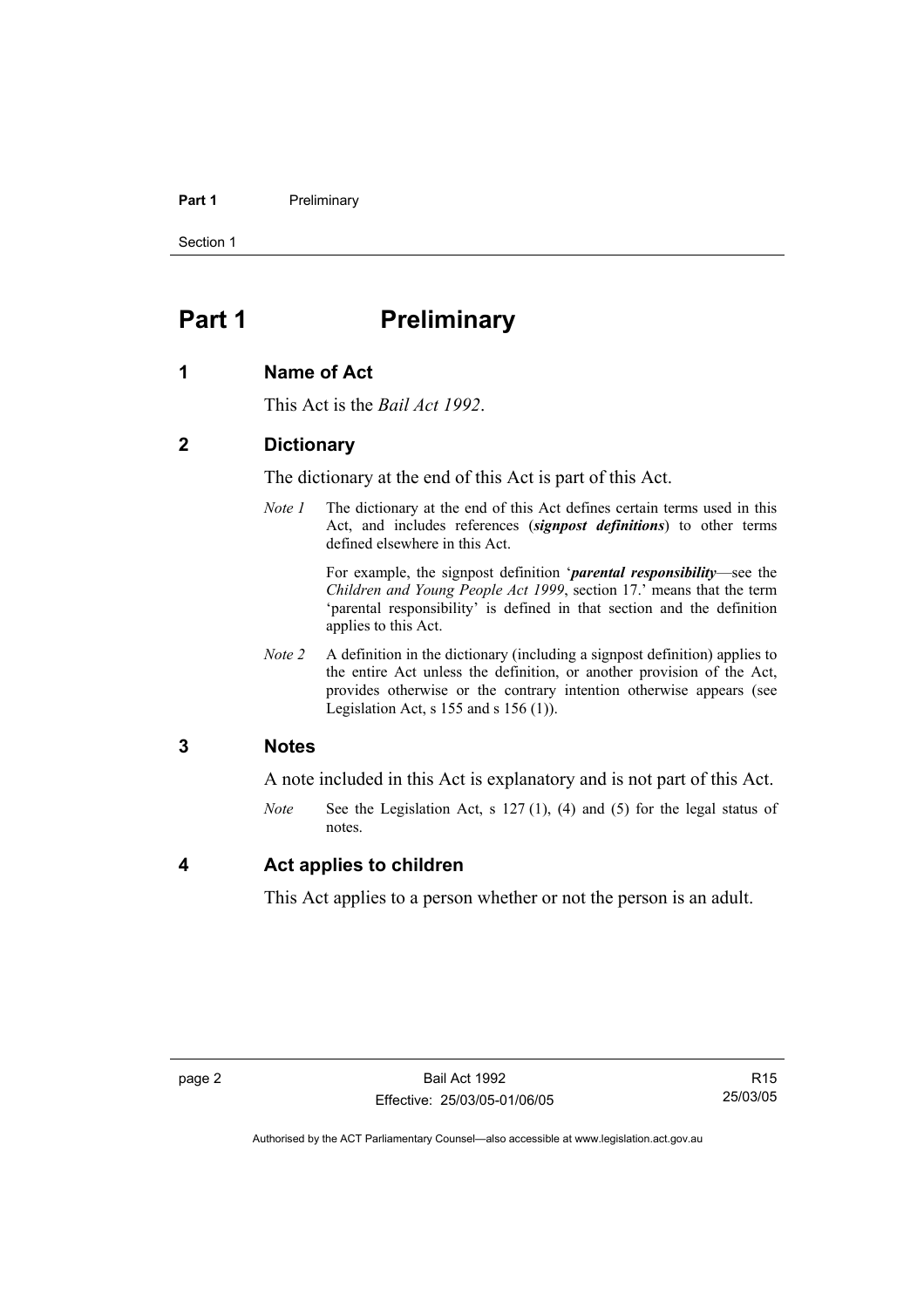# **Part 2 Availability of bail**

# **Division 2.1 When bail may be granted and rights following**

# **5 When may bail be granted?**

- (1) An accused person may be granted bail in relation to any period when the person is not required to attend court in relation to the offence with which the person has been charged.
- (2) However, an accused person who is in custody in relation to an offence must not be granted bail in relation to any period when—
	- (a) the person is in custody for another offence or reason in relation to which the person is not entitled to be granted bail; or
	- (b) the person is serving a sentence of imprisonment.

# **6 Rights following grant of bail**

- (1) This section applies if—
	- (a) bail is granted to an accused person in relation to an offence; and
	- (b) the person gives an undertaking to appear; and
	- (c) if a bail condition mentioned in section  $25(1)$  (b) (ii) or (c) is imposed—the security is given or the deposit made.
- (2) The person is entitled—
	- (a) if the person is in custody—to be released from custody; and
	- (b) to remain at liberty in relation to the offence until required to appear before a court in accordance with the undertaking.
- (3) This section is subject to section 56A (Arrest without warrant of person on bail).

| R <sub>15</sub> | Bail Act 1992                | page 3 |
|-----------------|------------------------------|--------|
| 25/03/05        | Effective: 25/03/05-01/06/05 |        |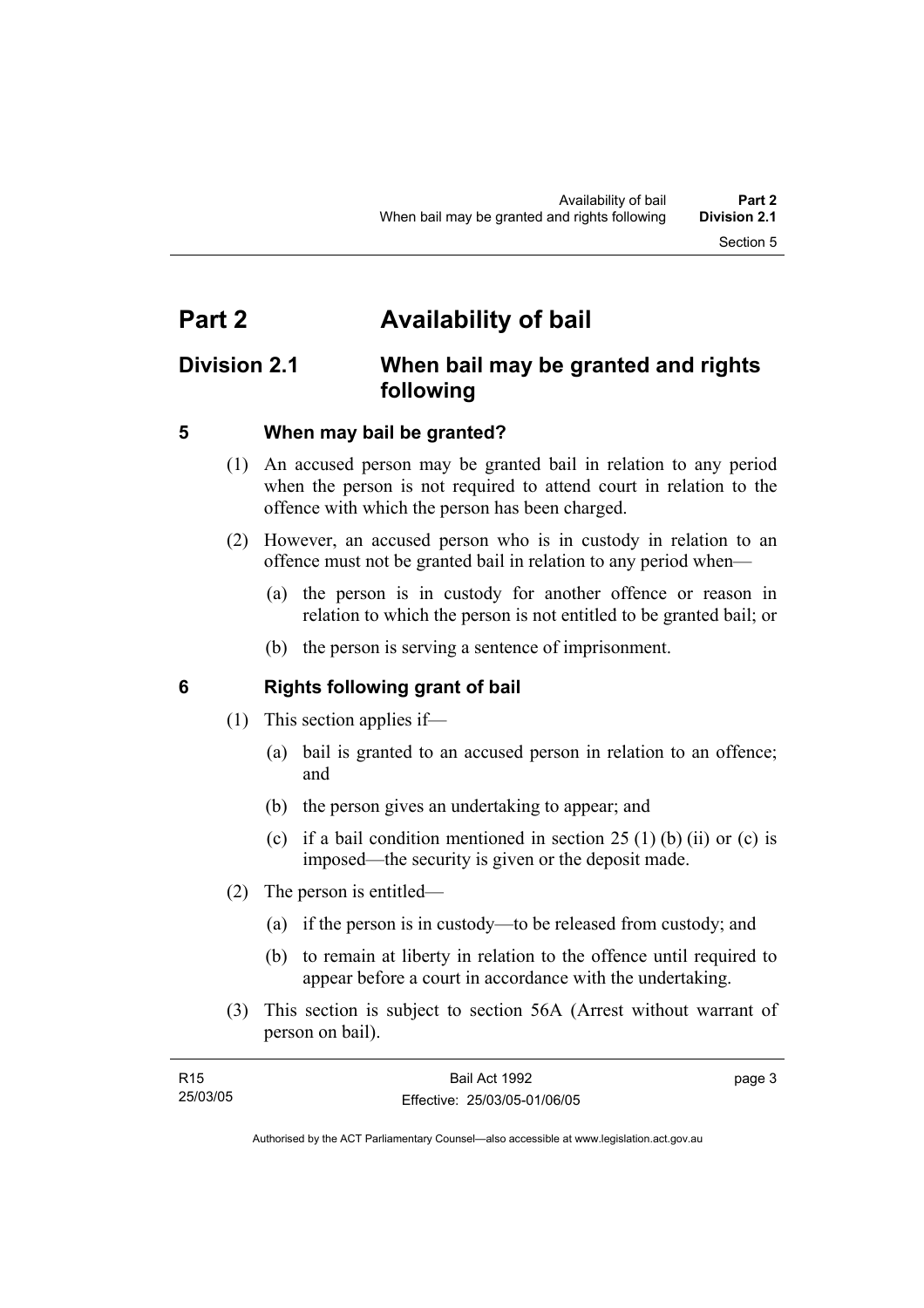**Part 2 Availability of bail Division 2.2** Presumption for bail Section 7

# **Division 2.2 Presumption for bail**

# **7 Div 2.2 subject to div 2.3 and div 2.4**

This division is subject to division 2.3 (No presumption for bail) and division 2.4 (Presumption against bail).

# **8 Entitlement to bail—certain minor offences etc**

- (1) This section applies to—
	- (a) a person charged with an offence not punishable by imprisonment (except in default of payment of a fine); and
	- (b) a person charged with an offence punishable by imprisonment for not longer than 6 months; and
	- (c) a person arrested for a breach of the peace or apprehended breach of the peace; and
	- (d) a person arrested under a warrant because of failure to comply with a summons or subpoena; and
	- (e) a person brought up to attend a trial or hearing following the issue of a writ of habeas corpus.
- (2) The person is entitled—
	- (a) to be granted bail; and
	- (b) if the person is in custody—to be released from custody as soon as the person gives an undertaking to appear.
- (3) However, if no further appearance is required for a person arrested for a breach of the peace or an apprehended breach of the peace, the person may be released from custody without giving an undertaking to appear.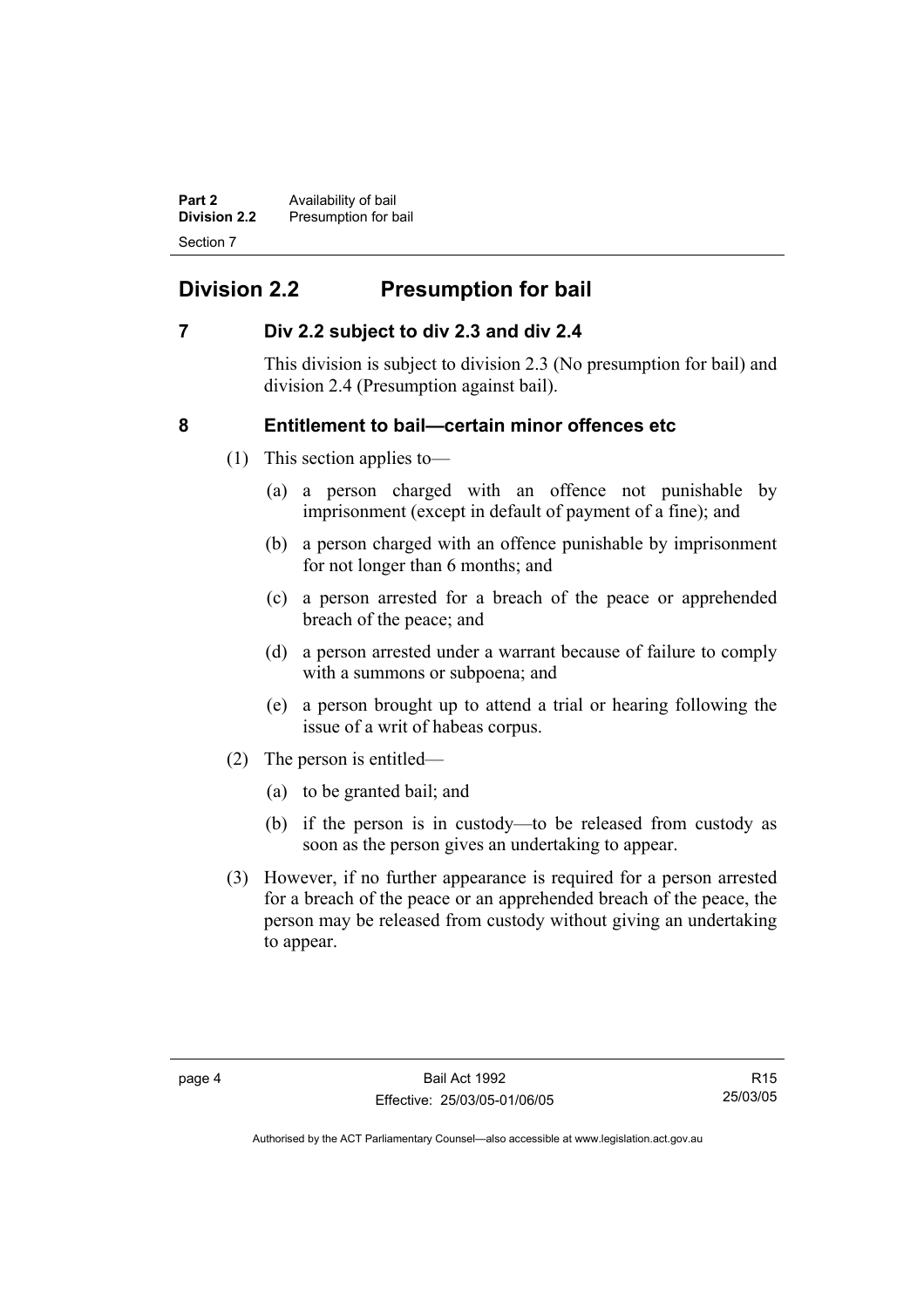- (4) A condition to keep the peace may be imposed on a grant of bail to a person arrested for a breach of the peace or an apprehended breach of the peace.
	- *Note* For other conditions that may be imposed on a grant of bail, see s 25 and s 26.

### **8A Entitlement to bail—breaches of certain orders**

- (1) This section applies to a person who is arrested for, or in another way brought before the court in relation to, a breach of—
	- (a) a recognisance; or
	- (b) a community service order; or
	- (c) a home detention order; or
	- (d) a periodic detention order.
- (2) The person has the same entitlement to be granted bail in relation to the breach of the order as the person has under this part in relation to the offence to which the order relates.

#### **Examples**

- 1 Martin has been found guilty of armed robbery and sentenced to periodic detention. He has breached the periodic detention order and is before the court on an application to cancel the order. There is no presumption in relation to bail because the offence of armed robbery is an offence to which division 2.2 (Presumption for bail) does not apply.
- 2 Joe has been found guilty of threatening to kill. Joe had, 3 years before, been found guilty of an offence involving violence. After serving part of his sentence of imprisonment for the offence of threatening to kill, he was released on entering into a recognisance. He has breached the recognisance and is before the court on an application to cancel the order for his release. There is no presumption in relation to bail because section 9B (b) applies to make the offence of threatening to kill an offence to which division 2.2 (Presumption for bail) does not apply.
	- *Note* An example is part of the Act, is not exhaustive and may extend, but does not limit, the meaning of the provision in which it appears (see Legislation Act, s 126 and s 132).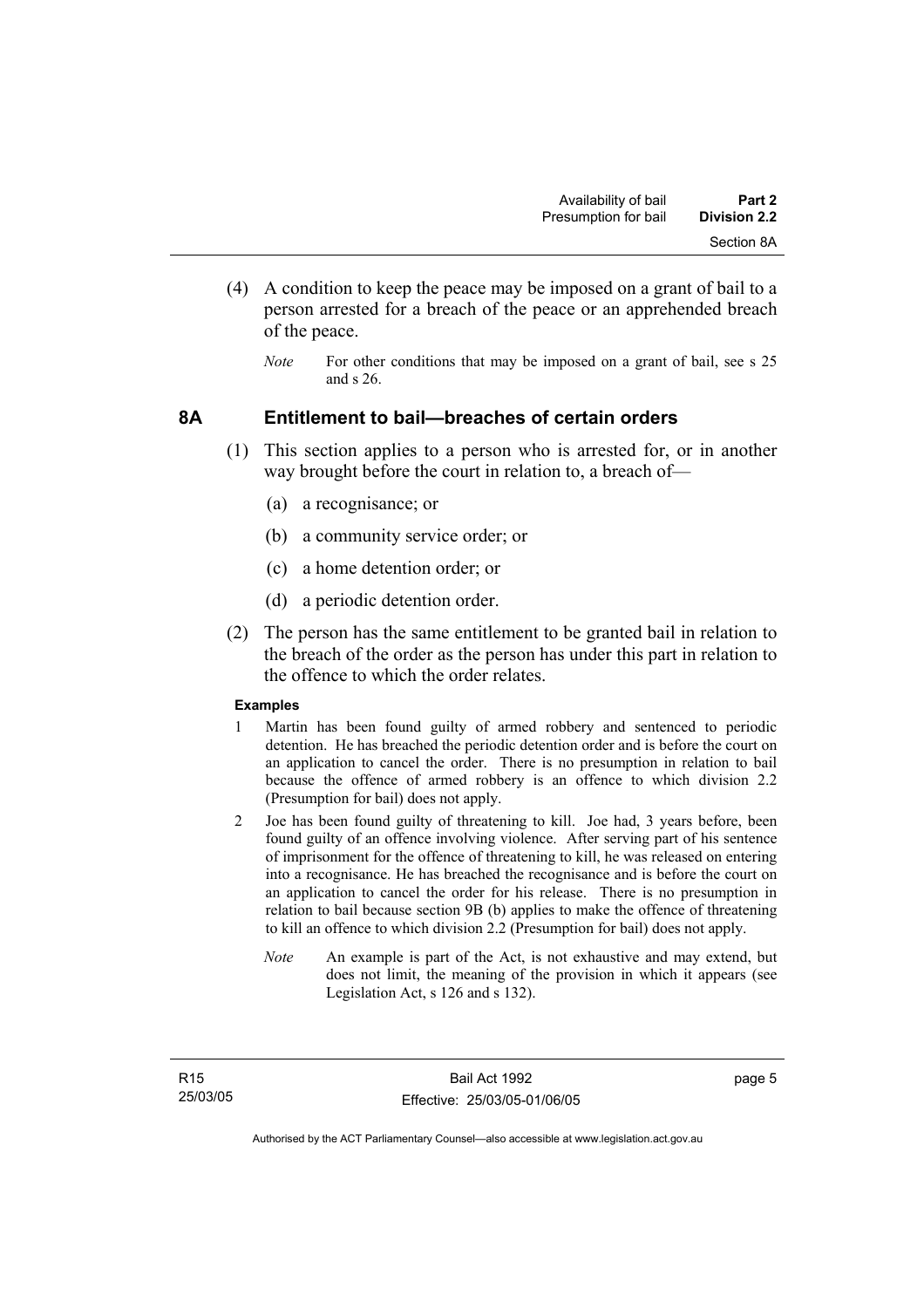| Part 2              | Availability of bail |
|---------------------|----------------------|
| <b>Division 2.2</b> | Presumption for bail |
| Section 9           |                      |

(3) In this section:

*community service order*—see the *Crimes Act 1900*, section 407.

*home detention order*—see the *Rehabilitation of Offenders (Interim) Act 2001*, dictionary.

*periodic detention order* means an order under the *Periodic Detention Act 1995*, section 4 (Power to order periodic detention).

### **9 Limitations on entitlement to bail**

- (1) A person charged with an offence mentioned in section 8 (1) (a) or (b) is not entitled to be granted bail if—
	- (a) the person has previously failed to comply with an undertaking to appear, or a bail condition imposed, in relation to the same or a similar offence; or
	- (b) in the opinion of the court or authorised officer, the person is incapacitated by intoxication, injury or use of drugs or is otherwise in danger of physical injury or in need of physical protection.
- (2) A person arrested for a breach of the peace or apprehended breach of the peace is not entitled to be granted bail if the person has previously, without reasonable excuse, failed to comply with an undertaking to appear, or a bail condition imposed, in relation to a breach of the peace or apprehended breach of the peace.

## **9A Entitlement to bail—offences other than minor offences**

- (1) This section applies to—
	- (a) a person in relation to an offence other than an offence mentioned in section 8 (1) (a) or (b) (Entitlement to bail certain minor offences etc); and
	- (b) a person who is not entitled to bail under section 8 (2) because of section  $9(1)$  or  $(2)$ .

R15 25/03/05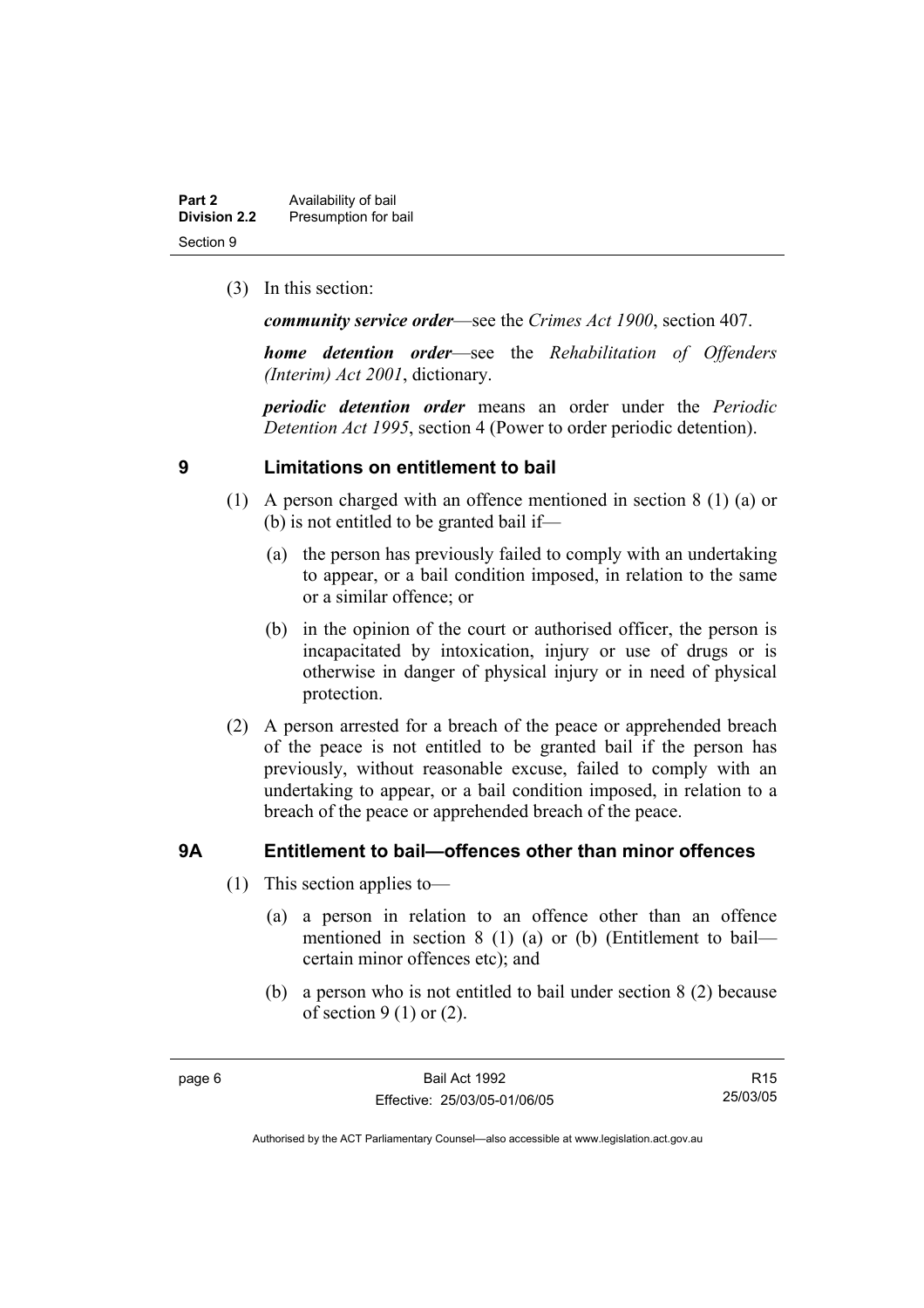- (2) The person is entitled to be granted bail unless the court or authorised officer is satisfied that refusal is justified after considering—
	- (a) for an adult—the matters mentioned in section 22 (Criteria for granting bail to adults); or
	- (b) for a child—the matters mentioned in section 23 (Criteria for granting bail to children).

# **Division 2.3 No presumption for bail**

# **9B Div 2.2 not to apply to certain offences**

Division 2.2 (Presumption for bail) does not apply to the grant of bail—

- (a) to a person accused of an offence mentioned in schedule 1 (Offences to which presumption for bail does not apply); or
- (b) to a person accused of any of the following offences, if the person has in the previous 10 years been found guilty of an offence involving violence or the threat of violence:
	- (i) an offence against the *Crimes Act 1900*, section 30 (Threat to kill);
	- (ii) an offence against the *Crimes Act 1900*, section 31 (Threat to inflict grievous bodily harm);
	- (iii) an offence against the *Crimes Act 1900*, section 35 (Stalking);
	- (iv) an offence against the *Domestic Violence and Protection Orders Act 2001*, section 34 (Offence for contravention of protection order); or
- (c) to a person accused of an offence against the *Criminal Code Act 1995* (Cwlth), section 80.1 (Treason); or

page 7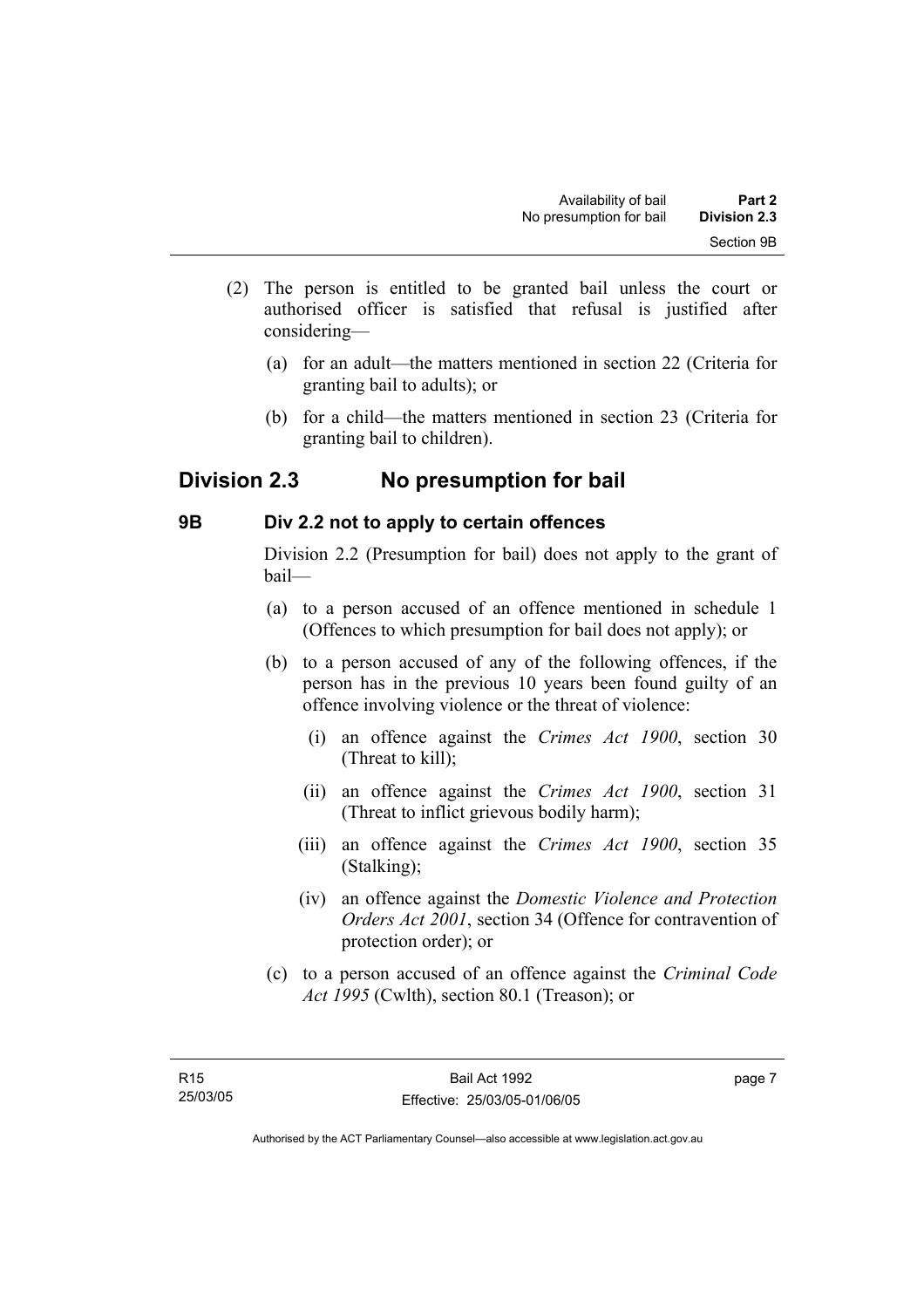| Part 2              | Availability of bail     |
|---------------------|--------------------------|
| <b>Division 2.4</b> | Presumption against bail |
| Section 9C          |                          |

 (d) to a person convicted of an indictable offence but not sentenced.

# **Division 2.4 Presumption against bail**

## **9C Bail for murder and certain serious drug offences**

- (1) This section applies to a person accused of—
	- (a) murder; or
	- (b) an offence against any of the following provisions of the Criminal Code, chapter 6 (Serious drug offences):
		- (i) section 603 (1) (which is about trafficking in a large commercial quantity of a controlled drug);
		- (ii) section 607 (1) (which is about manufacturing a large commercial quantity of a controlled drug for selling);
		- (iii) section 616 (1) (which is about cultivating a large commercial quantity of a controlled plant for selling);
		- (iv) section 619 (1) (which is about selling a large commercial quantity of a controlled plant);
		- (v) section  $622(1)$  (which is about supplying etc a commercial quantity of a controlled drug to a child for selling);
		- (vi) section 624 (1) (which is about procuring a child to traffic in a commercial quantity of a controlled drug).
	- *Note* A reference to an offence against a territory law includes a reference to a related ancillary offence, eg attempt (see Legislation Act, s 189).
- (2) A court or authorised officer must not grant bail to the person unless satisfied that special or exceptional circumstances exist favouring the grant of bail.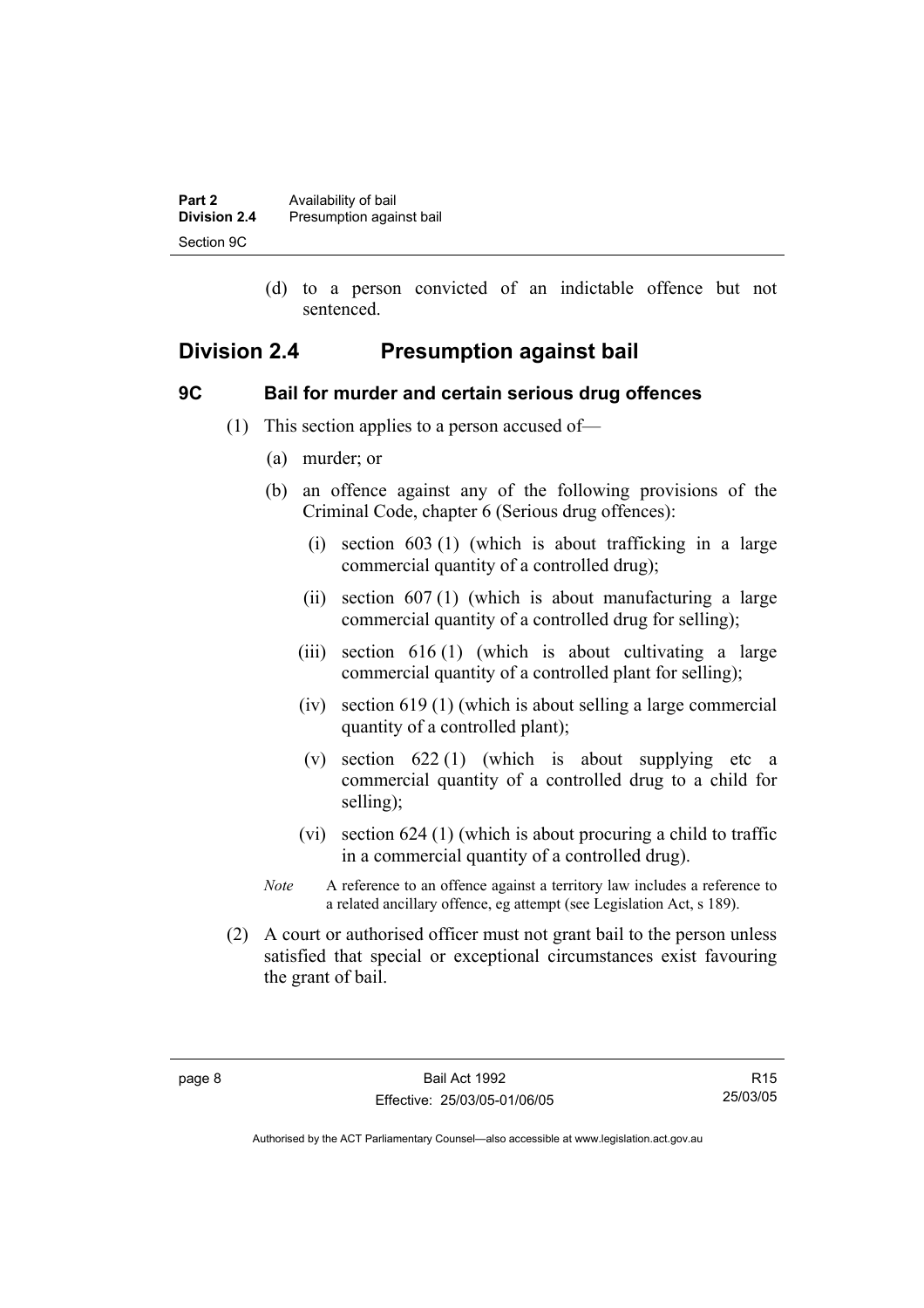- (3) However, even if special or exceptional circumstances are established, the court or officer must refuse bail if satisfied that refusal is justified after considering—
	- (a) for an adult—the matters mentioned in section 22 (Criteria for granting bail to adults); or
	- (b) for a child—the matters mentioned in section 23 (Criteria for granting bail to children).

## **9D Bail for serious offence committed while charge for another pending or outstanding**

- (1) This section applies if—
	- (a) a person is accused of a serious offence; and
	- (b) the person is alleged to have committed the offence while a charge against the person for another serious offence is pending or outstanding.

#### **Example**

Claude is served with a summons to attend the Magistrates Court to answer a charge that he has committed the offence of taking a motor vehicle without consent (punishable by 5 years imprisonment under the Criminal Code, section 318 (1), and so a serious offence for this section). Before the court date, Claude is arrested and charged with having committed an aggravated robbery the day after being served with the summons (punishable by 25 years imprisonment under the Criminal Code, section 310, and so also a serious offence for this section). At the time of the alleged aggravated robbery, the charge of taking a motor vehicle without consent was still pending. This section will apply to any decision about the grant of bail to Claude in relation to the aggravated robbery charge.

- *Note* An example is part of the Act, is not exhaustive and may extend, but does not limit, the meaning of the provision in which it appears (see Legislation Act, s 126 and s 132).
- (2) A court or an authorised officer must not grant bail to the accused person unless satisfied that special or exceptional circumstances exist favouring the grant of bail.

page 9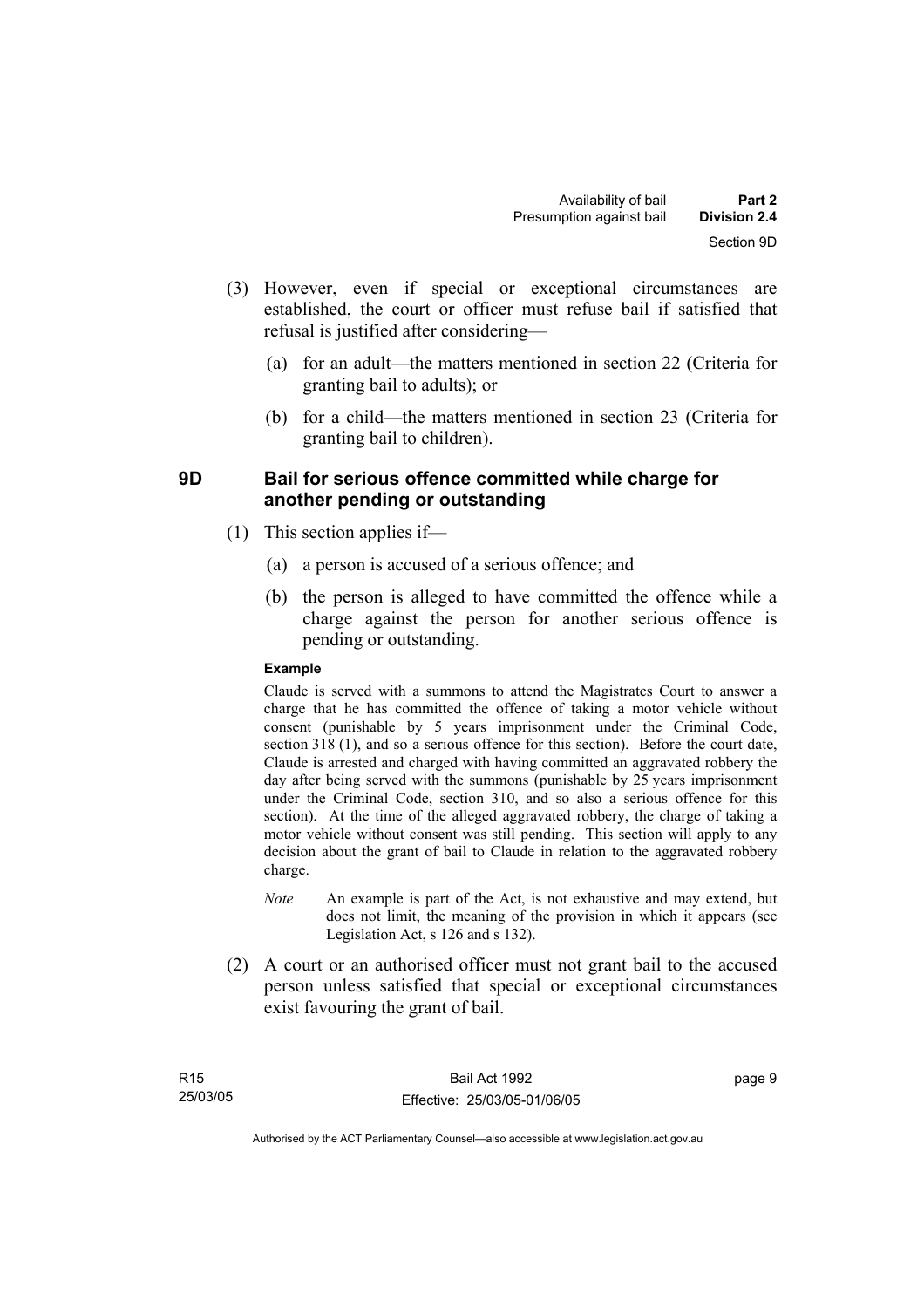| Part 2              | Availability of bail     |
|---------------------|--------------------------|
| <b>Division 2.4</b> | Presumption against bail |
| Section 9D          |                          |

- (3) However, even if special or exceptional circumstances are established, the court or officer must refuse bail if satisfied that refusal is justified after considering—
	- (a) for an adult—the matters mentioned in section 22 (Criteria for granting bail to adults); or
	- (b) for a child—the matters mentioned in section 23 (Criteria for granting bail to children).
- (4) Also, if the serious offence mentioned in subsection (1) (a) or (b) is a domestic violence offence, an authorised person must not grant bail to the accused person if satisfied that refusal of bail is required under section 9F (Domestic violence offence—bail by authorised officer).
- (5) This section does not affect the application of section 9F (4) and (5) to the accused person if—
	- (a) the serious offence mentioned in subsection (1) (a) or (b) is a domestic violence offence; and
	- (b) an authorised person grants bail to the accused person.
- (6) In this section:

*outstanding*—a charge against a person for an offence is *outstanding*—

- (a) until the charge is finally dealt with in any of the following ways:
	- (i) the charge is withdrawn;
	- (ii) the charge is dismissed by a court;
	- (iii) the person is discharged by the Magistrates Court following a committal hearing;
	- (iv) the person is acquitted or found guilty by a court of the offence; and

R15 25/03/05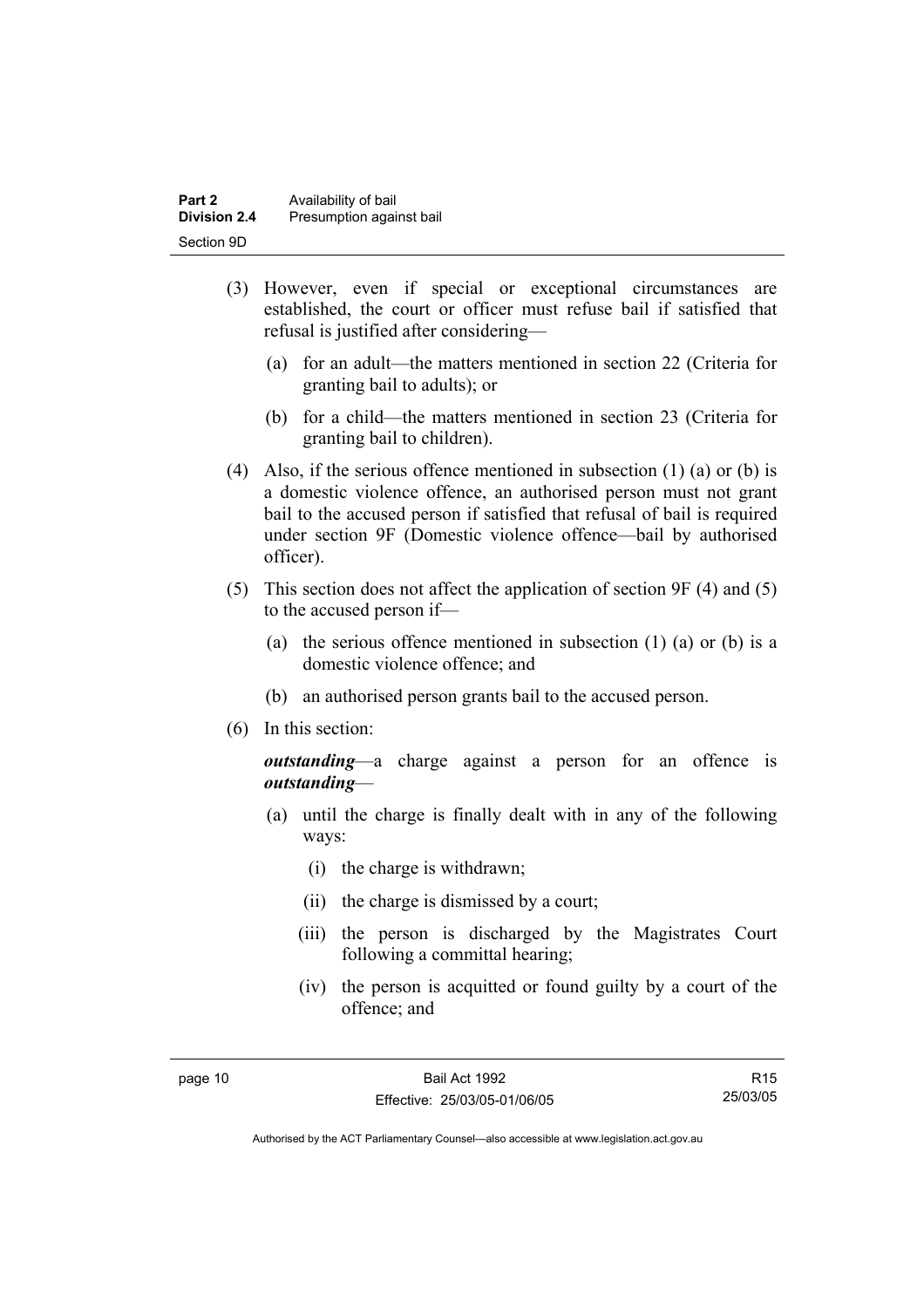- (b) if the person is acquitted or found guilty by a court of the offence charged, but a new trial on the charge (or a charge based on the same facts) is later ordered on appeal—from the date the new trial is ordered until the earliest of the following happens—
	- (i) the charge (or a charge based on the same facts) is finally dealt with as mentioned in paragraph (a)  $(i)$ ,  $(ii)$  or  $(iv)$ ;
	- (ii) the order for the new trial is reversed on a further appeal.
- *Note Found guilty*, of an offence, includes having the offence taken into account under the *Crimes Act 1900*, s 357 and having an order made in relation to the offence under the *Crimes Act 1900*, s 402 or the *Children and Young People Act 1999*, s 98 (see Legislation Act, dict, pt 1).

*pending*—a charge against a person for an serious offence is *pending* if the person has not yet been charged with the offence, but the person has—

- (a) been arrested for the offence (unless the person is later released without being charged with a serious offence); or
- (b) been served with a summons to appear before a court to answer a charge for the offence; or
- (c) at the invitation of a police officer, signed an agreement to attend court to answer a charge for the offence.

*serious offence* means an offence punishable by imprisonment for 5 years or longer.

# **9E Bail for person sentenced to imprisonment**

- (1) This section applies if—
	- (a) a person has been convicted of an offence by a court and sentenced to a period of imprisonment for the offence; and
	- (b) an appeal is pending in relation to the conviction or sentence.

page 11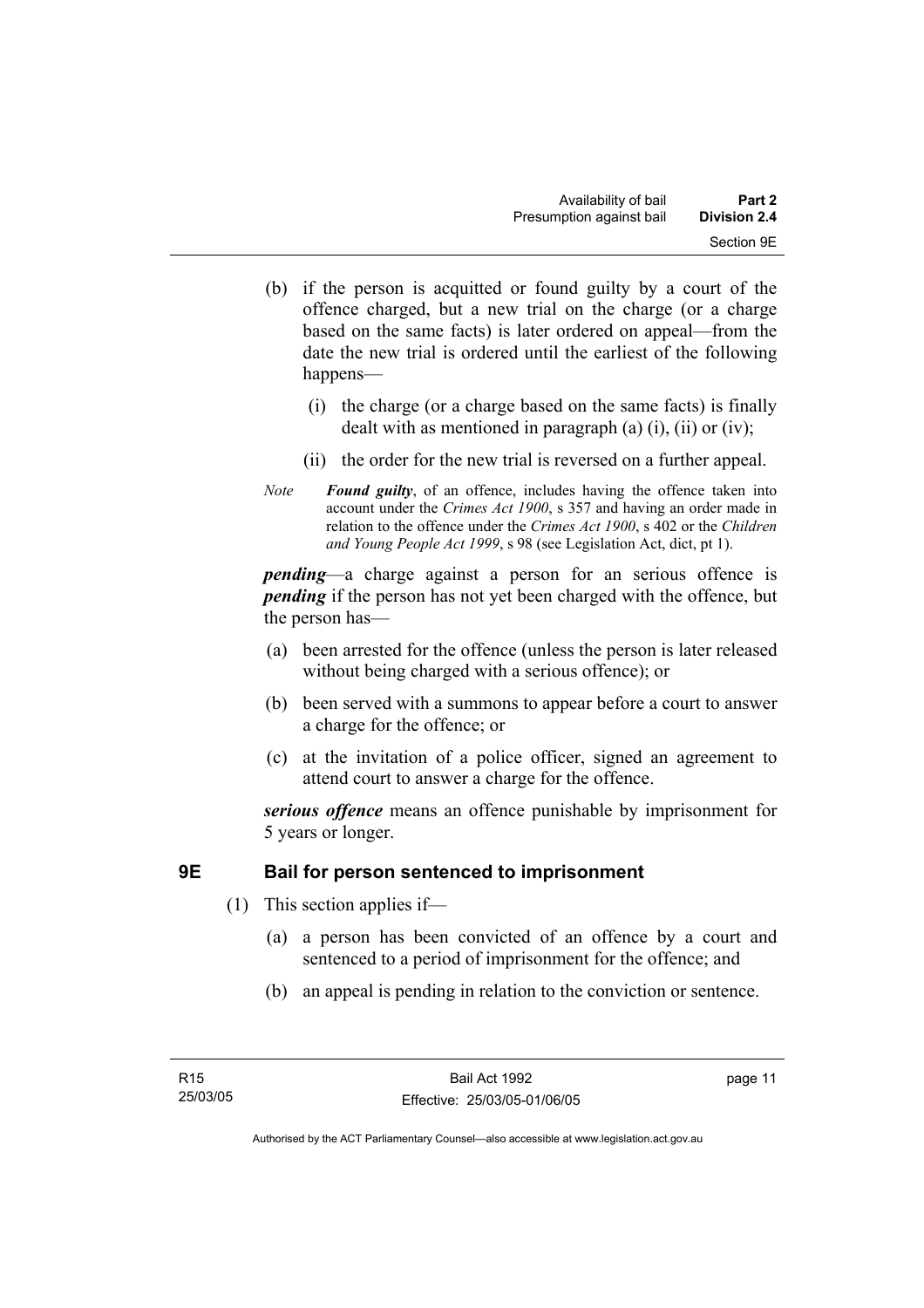| Part 2              | Availability of bail     |
|---------------------|--------------------------|
| <b>Division 2.4</b> | Presumption against bail |
| Section 9F          |                          |

- (2) A court must not grant bail to the person unless satisfied that special or exceptional circumstances exist favouring the grant of bail.
- (3) In this section:

*appeal* includes an appeal against a decision on appeal.

# **9F Domestic violence offence—bail by authorised officer**

- (1) This section applies to a person accused of a domestic violence offence.
- (2) An authorised officer must not grant bail to the person unless satisfied that the person poses no danger to a protected person while released on bail.
- (3) However, even if the authorised officer is satisfied under subsection (2), the officer must refuse bail if satisfied that the refusal is justified after considering—
	- (a) for an adult—the matters mentioned in section 22 (Criteria for granting bail to adults); or
	- (b) for a child—the matters mentioned in section 23 (Criteria for granting bail to children).
- (4) Also, the person must not be released on bail under this section unless the person gives an undertaking to appear within 48 hours of being released.
- (5) If the authorised officer grants bail to the person under this section, the officer must, in the record made under section 27 (Recording of certain bail decisions), state why the officer is satisfied that the person poses no danger to any protected person.
- (6) In this section:

*protected person*, in relation to a person accused of a domestic violence offence—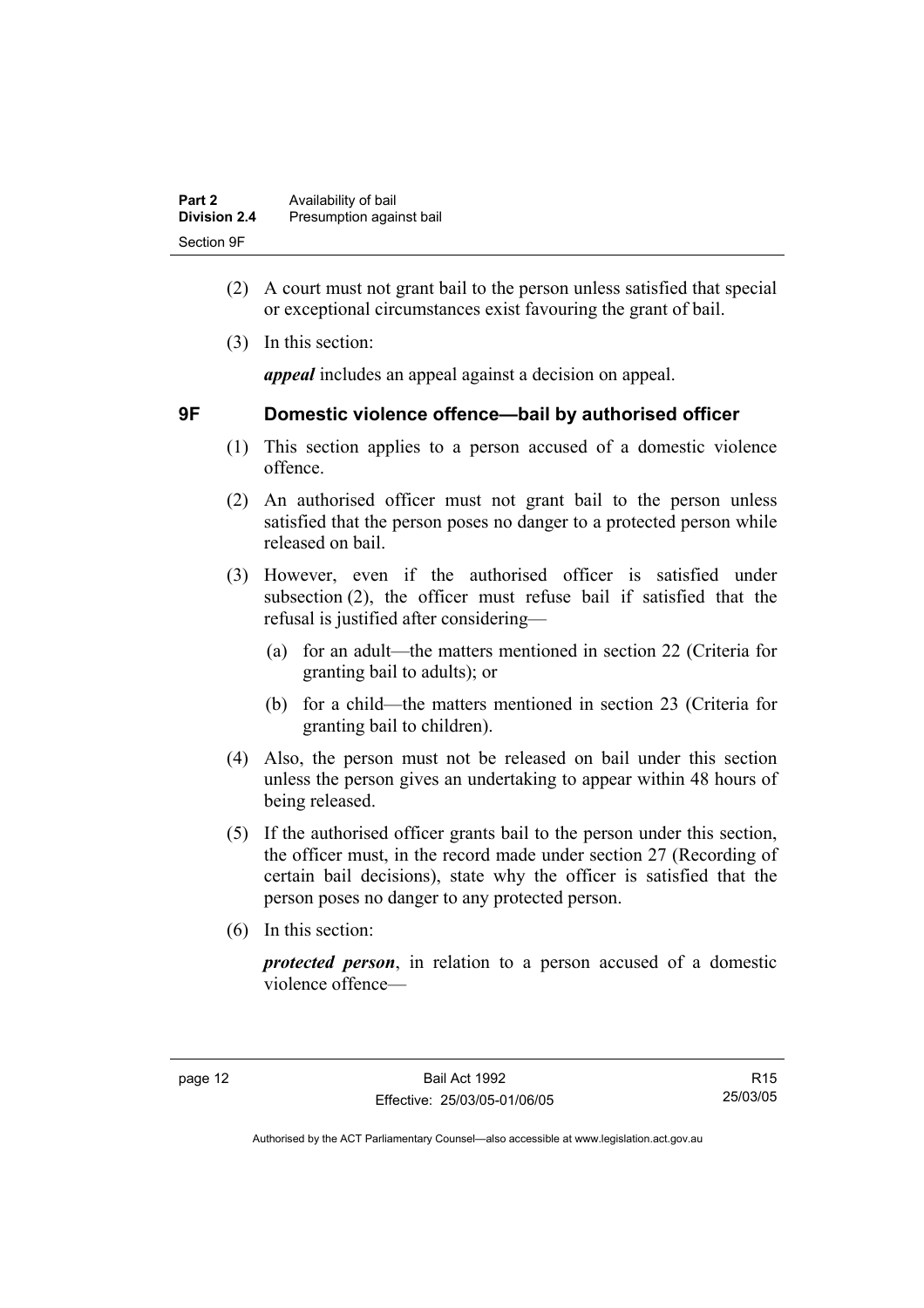- (a) means a person against whom the alleged conduct making up the offence was directed; and
- (b) includes any other relevant person in relation to the accused person.

*relevant person*—see the *Domestic Violence and Protection Orders Act 2001*, dictionary.

- *Note* The *Domestic Violence and Protection Orders Act 2001*, dict defines a *relevant person* in relation to the accused person as any of the following people:
	- a domestic partner of the accused person (*domestic partner* is defined in the Legislation Act, s 169 (1))
	- a relative of the accused person (*relative* is defined in the *Domestic Violence and Protection Orders Act 2001*, s 10A)
	- a child of a domestic partner of the accused person
	- a parent of a child of the accused person.

## **9G Special or exceptional circumstances**

- (1) This section applies if a court or authorised officer is required under this part to be satisfied of the existence of special or exceptional circumstances favouring the grant of bail to a person.
- (2) A circumstance that would be an applicable bail criteria for the person is not a special or exceptional circumstance only because it is an applicable bail criteria.
- (3) Also, the court or authorised officer must consider the applicable bail criteria for the person only after the court or authorised officer is satisfied of the existence of the special or exceptional circumstances.

#### **Examples for s (3)**

1 Damien is before the court charged with having committed an aggravated robbery. He has earlier been charged with having committed aggravated robbery. Section 9D applies and there is a presumption against bail unless there are special or exceptional circumstances. Damien argues that there are special circumstances as he needs to support his child, he may lose his job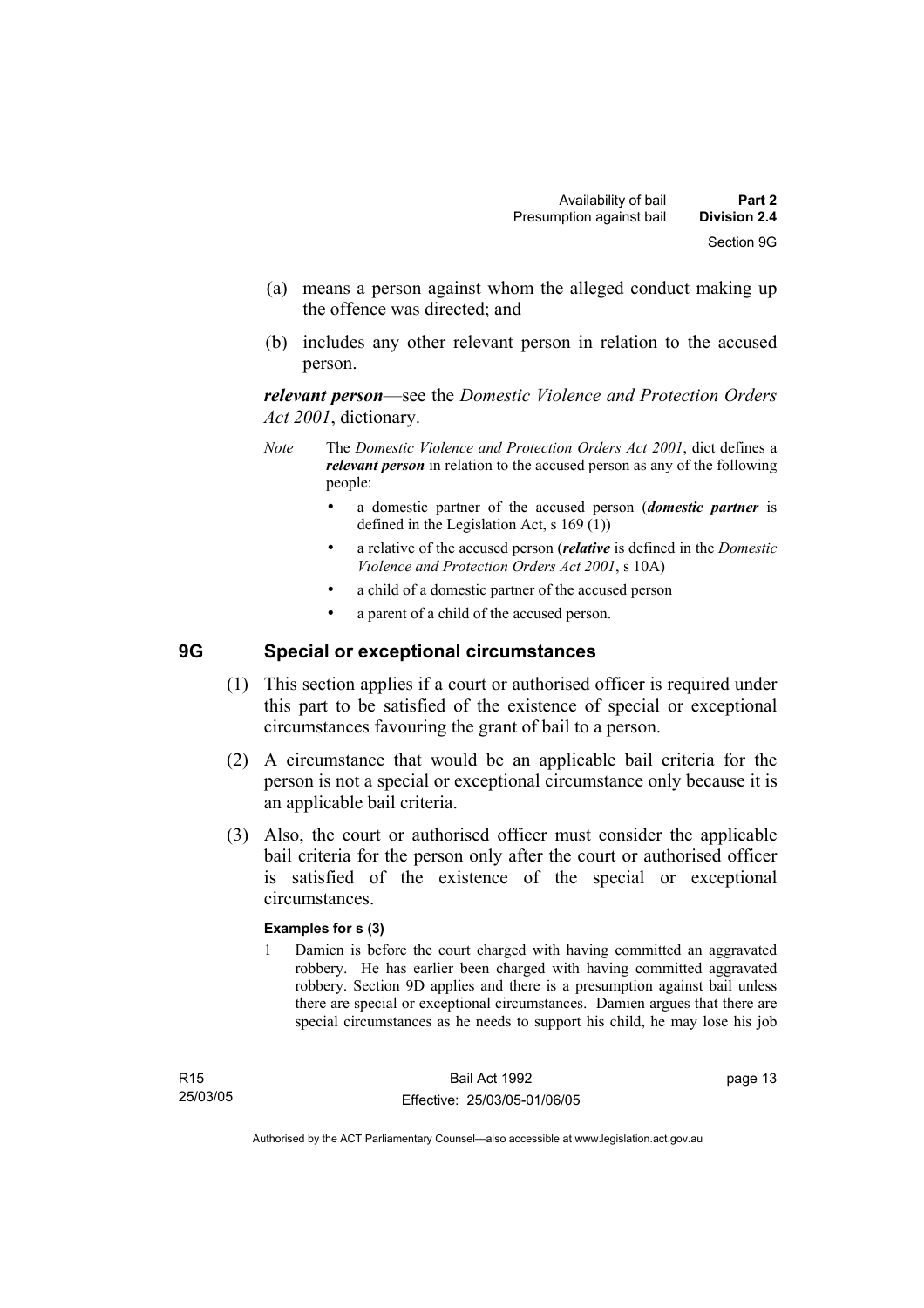| Part 2              | Availability of bail     |
|---------------------|--------------------------|
| <b>Division 2.4</b> | Presumption against bail |
| Section 9G          |                          |

and he may lose an opportunity to take up public housing. The court considers that the circumstances are not special or exceptional. Bail is not granted and the criteria in section 22 are not considered.

- 2 Jason is facing similar charges. Jason has had a car accident before his arrest for the second offence. His kidneys are damaged requiring dialysis every 3 days. Jason argues that his need for regular treatment and his reduced mobility mean that he is highly unlikely to abscond. The court considers these circumstances are special or exceptional. The court then considers the criteria in section 22 in deciding whether to grant bail.
- *Note* An example is part of the Act, is not exhaustive and may extend, but does not limit, the meaning of the provision in which it appears (see Legislation Act, s 126 and s 132).

page 14 Bail Act 1992 Effective: 25/03/05-01/06/05

R15 25/03/05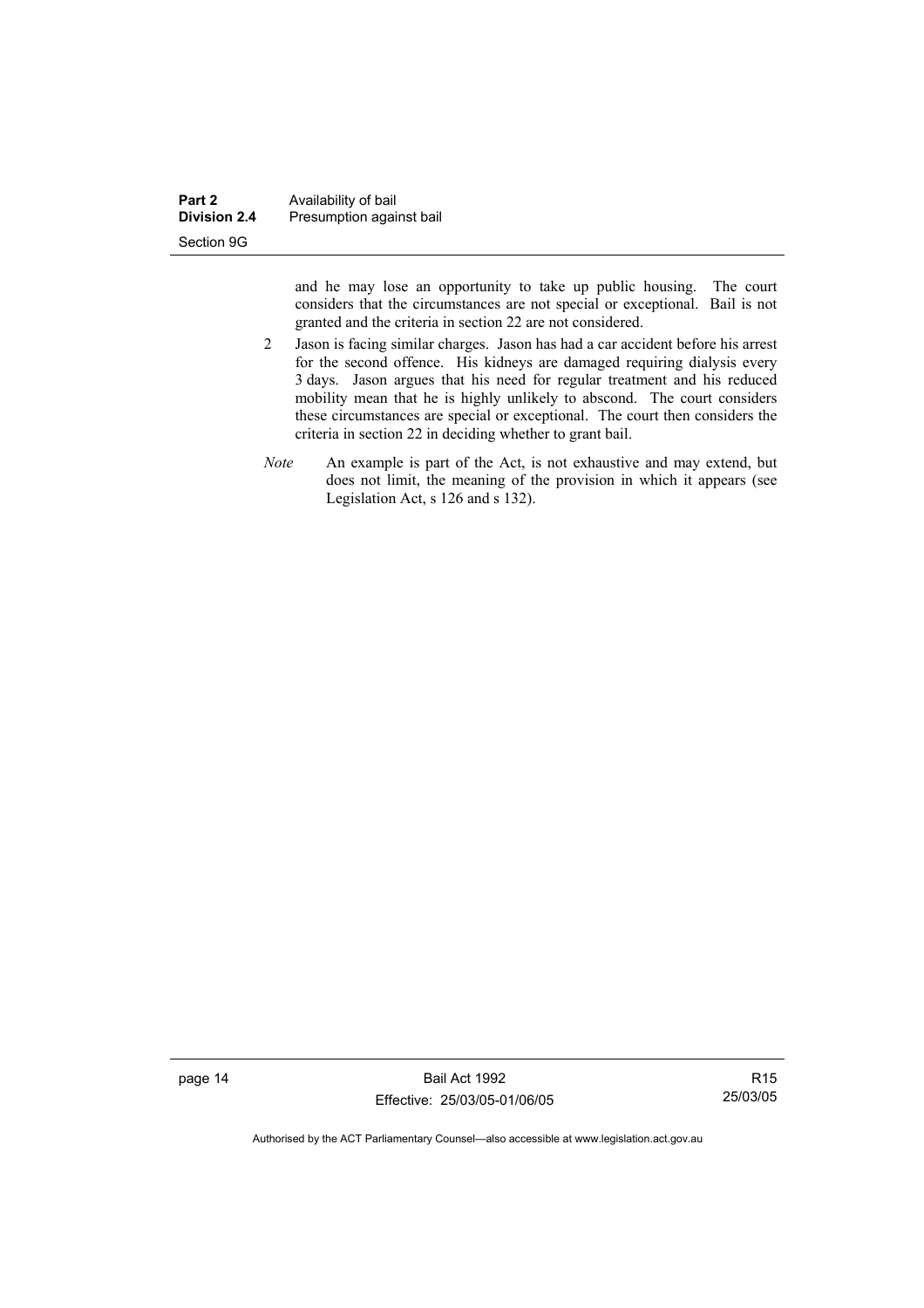# **Part 3 Dispensing with bail**

## **10 Dispensing with bail**

- (1) A court that may grant bail to an accused person may instead dispense with the requirement for bail.
- (2) In deciding whether to release an accused person from custody without requiring bail, a court may have regard to any information that appears to the court to be relevant and reliable.
- (3) If, during an appearance by an accused person before a court, no specific order or direction is made by the court in relation to bail, the court is taken to have dispensed with the requirement for bail.
- (4) Subsection (2) does not apply if, under section 33 (3), the court is taken to have continued bail.
- (5) A court must not dispense with the requirement for bail for an accused person to whom either of the following sections apply unless satisfied that special or exceptional circumstances exist justifying dispensing with the requirement:
	- (a) section 9D (Bail for serious offence committed while charge for another pending or outstanding);
	- (b) section 9E (Bail for person sentenced to imprisonment).

## **11 Effect of dispensing with bail**

 (1) While the requirement for bail is dispensed with under this Act in relation to a person accused of an offence, the person is entitled to be and to remain at liberty in relation to the offence until the person is required to appear before a court in relation to the offence.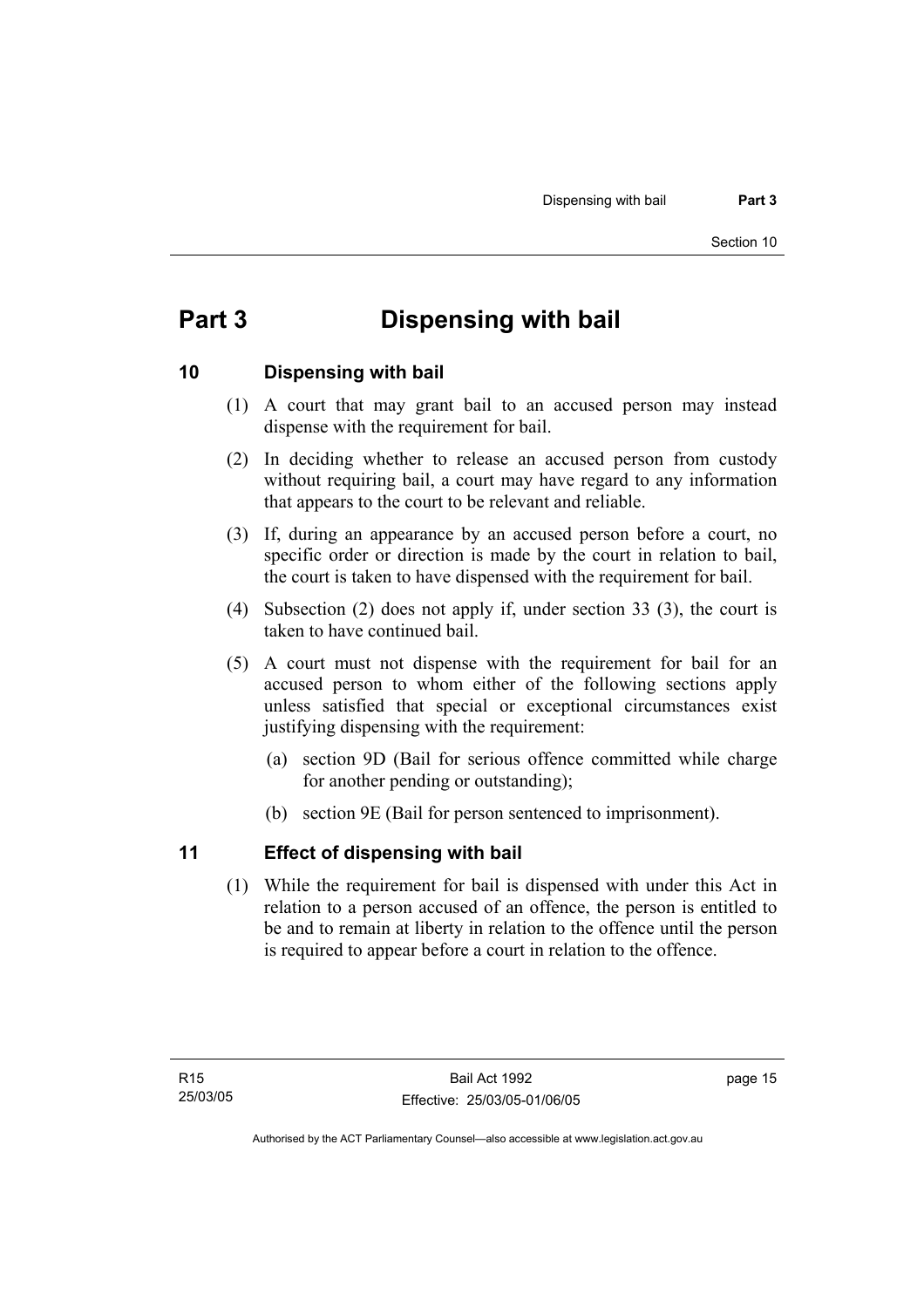#### **Part 3** Dispensing with bail

Section 12

 (2) Subsection (1) does not apply to an accused person while the person is in custody for another offence or reason in relation to which the person is not entitled to be at liberty, whether under this Act or otherwise.

# **12 Decision to dispense with bail**

For part 6, if a court dispenses with the requirement for bail, the court is taken to have made a decision in relation to bail.

page 16 Bail Act 1992 Effective: 25/03/05-01/06/05

R15 25/03/05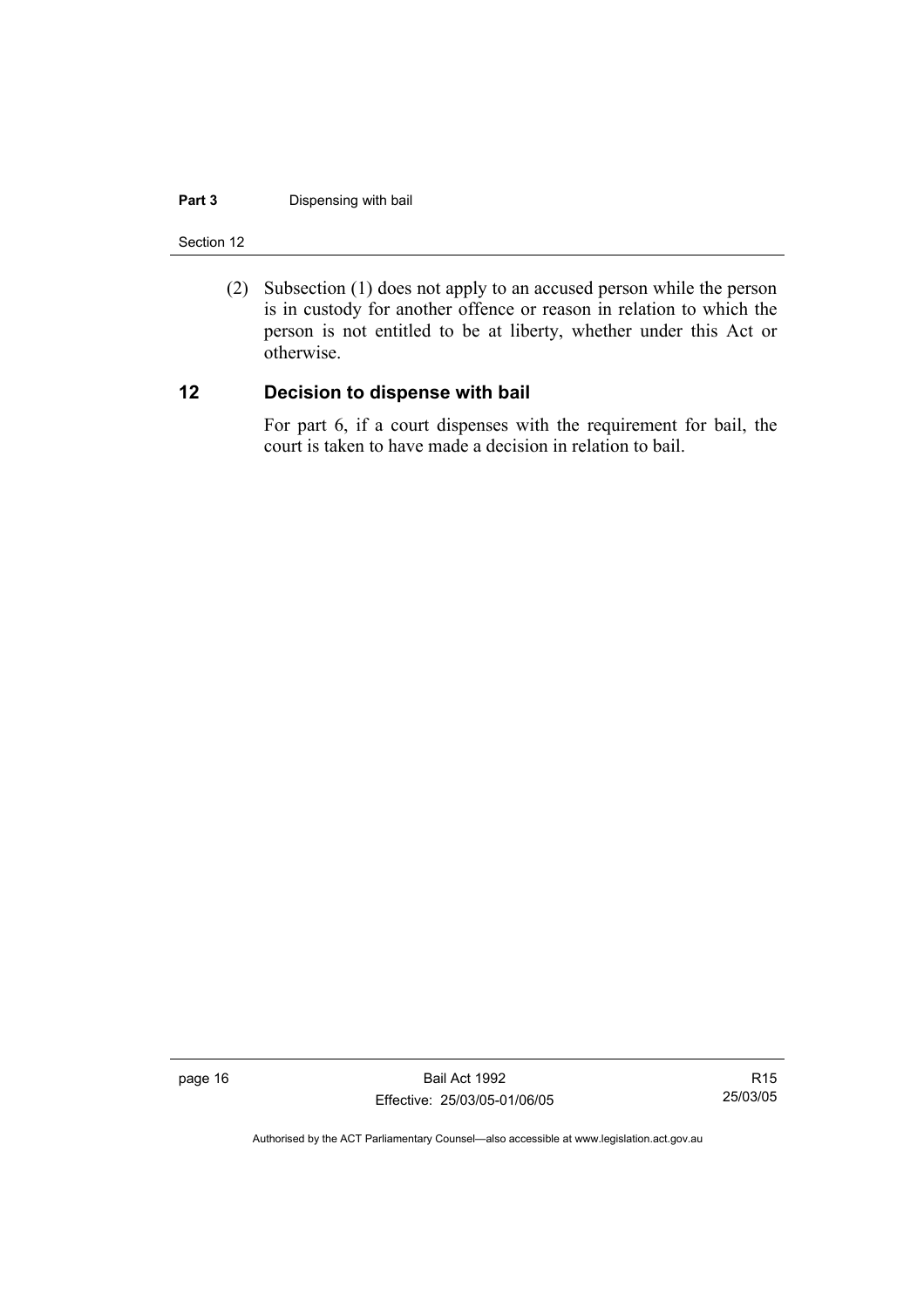# **Part 4 Grant of bail**

# **13 Deciding bail after charge laid**

- $(1)$  If—
	- (a) a person who has been taken into custody by a police officer is charged with an offence but is not to be brought before a court forthwith after being so charged; or
	- (b) it is not practicable to bring before a court forthwith a person arrested under a warrant (being a warrant which does not expressly preclude the granting of bail) issued under the *Magistrates Court Act 1930*, section 42 (1) in relation to an offence punishable by a fine or by imprisonment for a period not exceeding 2 years;

the police officer who charges or arrests the person—

- (c) shall inform the person, or cause the person to be informed, that the person may—
	- (i) apply for bail; and
	- (ii) communicate with a lawyer of his or her choice in relation to the making of an application for bail; and
	- (iii) if the person cannot speak or understand the English language—have recourse to the services of a competent interpreter; and
	- (iv) communicate with any other person of his or her choice, being a person who may reasonably be expected to assist him or her in relation to the provision of bail; and

and, if the person asks for facilities to do so, shall provide the person with reasonable facilities to enable the person to

page 17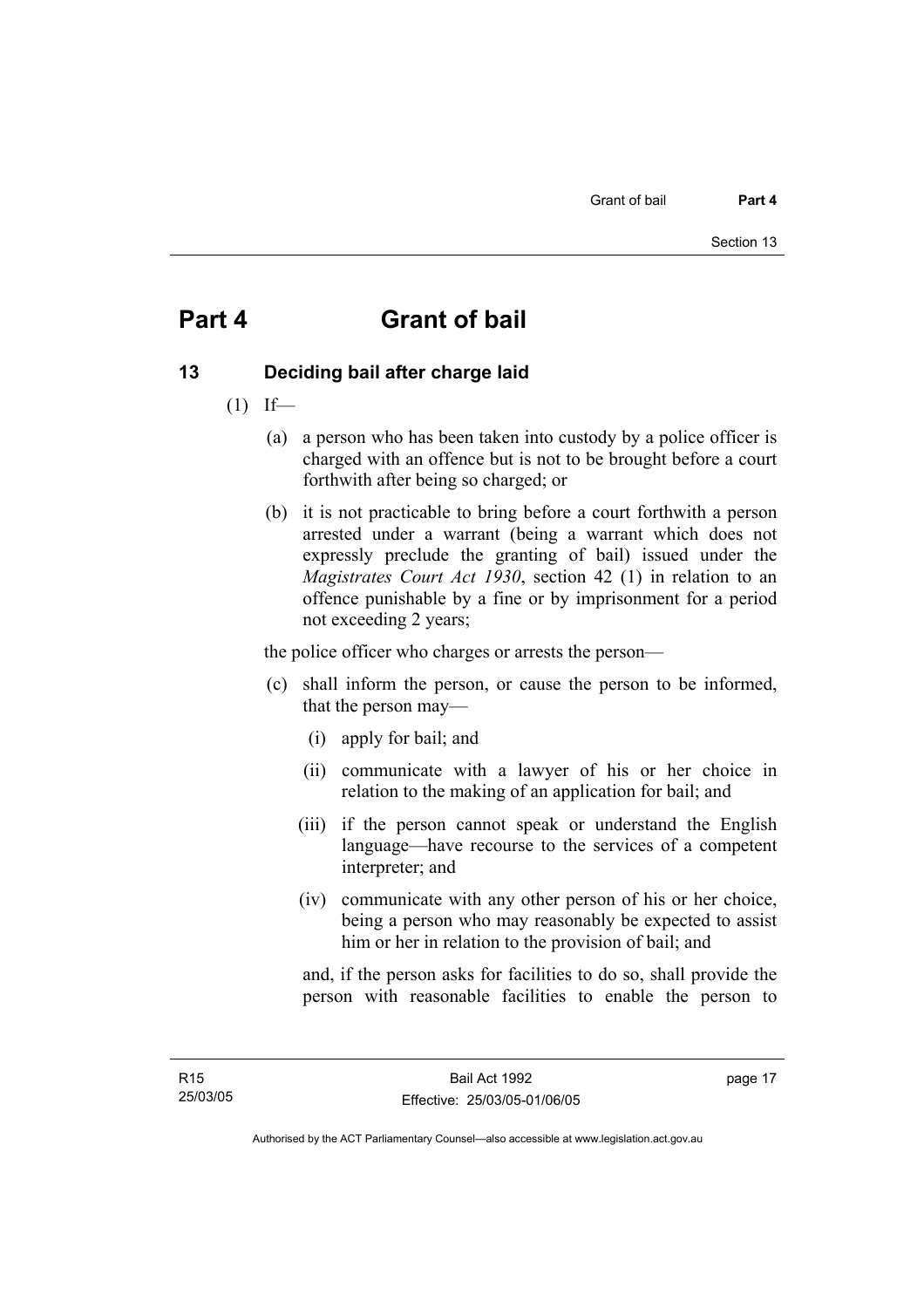#### **Part 4** Grant of bail

Section 13

communicate with a lawyer, such an interpreter or such other person; and

- (d) shall inform the person, or cause the person to be informed of—
	- (i) the applicable bail criteria; and
	- (ii) the conditions subject to which the person may be released on bail; and
- (e) if the person applies for bail—
	- (i) if the police officer is authorised to grant bail to the person—shall consider whether the person should be granted bail; or
	- (ii) in any other case—shall bring the person before an authorised officer.
- (2) If a person is brought before an authorised officer under subsection  $(1)$  (e)  $(ii)$ , the authorised officer shall consider whether the person should be granted bail.
- (3) If, before subsection (1) has been fully complied with in relation to an accused person, an authorised officer is satisfied that it is appropriate to release the person on bail subject only to the person giving an undertaking to appear, the authorised officer may so release the person.
- (4) A police officer who charges or arrests a person may refrain from complying with subsection  $(1)$   $(c)$   $(ii)$ ,  $(iii)$  or  $(iv)$  if the police officer believes on reasonable grounds that it is necessary to do so to prevent—
	- (a) the escape of an accomplice of the accused person; or
	- (b) the loss, destruction or falsification of evidence relating to the offence.

Authorised by the ACT Parliamentary Counsel—also accessible at www.legislation.act.gov.au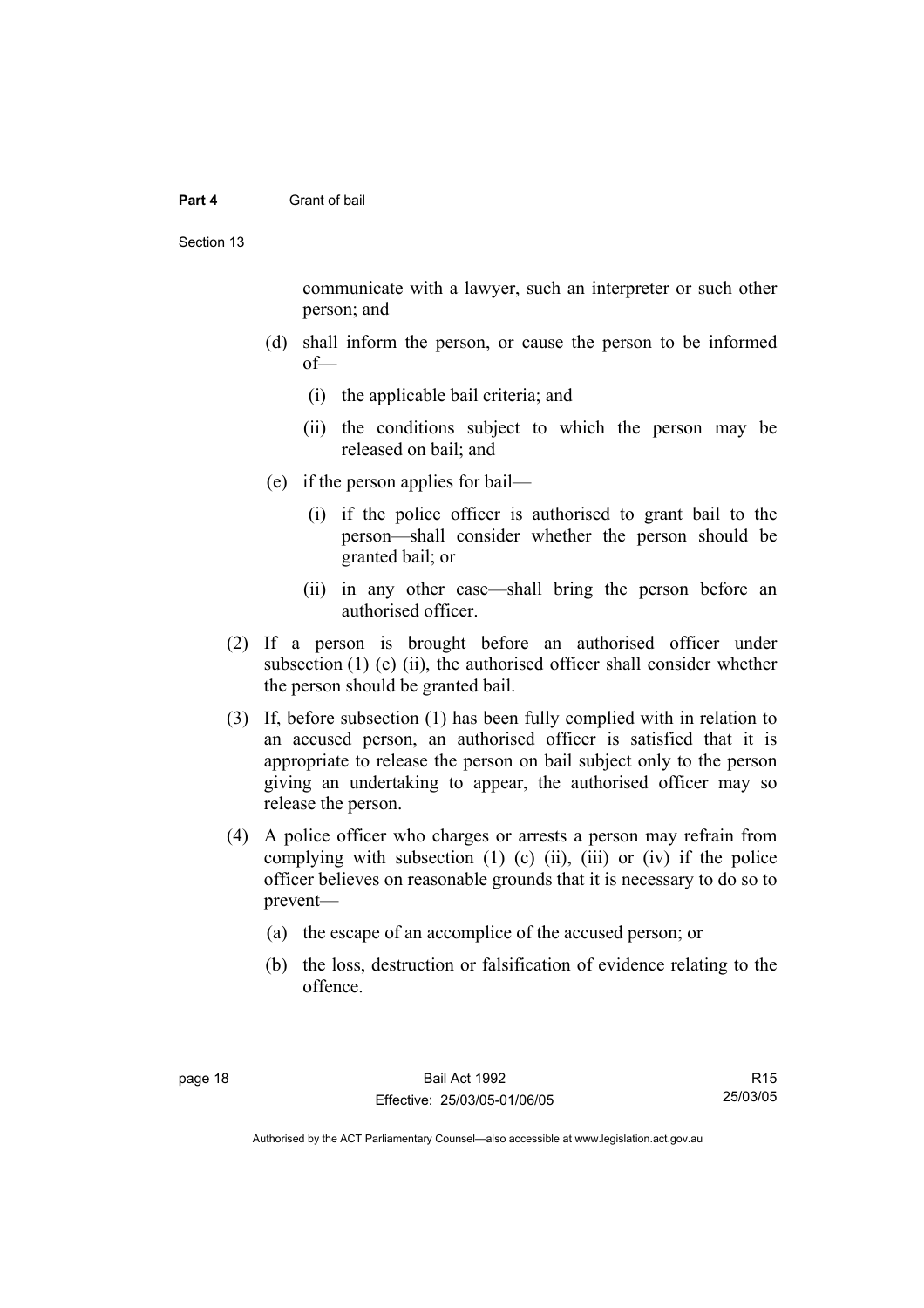(5) If a police officer who charges or arrests a person refrains from complying with subsection  $(1)$   $(c)$   $(ii)$ ,  $(iii)$  or  $(iv)$  for a reason specified in subsection (4), the police officer shall record, or cause to be recorded, his or her reasons for not so complying.

## **14 Grant of bail by authorised officers**

- (1) Subject to subsection (2), an authorised officer may grant bail in accordance with this Act to an accused person who is present at a police station.
- (2) An authorised officer must not grant bail to a person accused of an offence if—
	- (a) a decision about bail in relation to the offence has been made by a court; or
	- (b) the offence is a domestic violence offence of murder.
	- *Note* A reference to an offence against a territory law includes a reference to a related ancillary offence, eg attempt (see Legislation Act, s 189).

## **15 Deciding of questions of bail by authorised officers**

- (1) An authorised officer who is required to consider whether to grant bail to an accused person shall as soon as reasonably practicable—
	- (a) give—
		- (i) the accused person or a lawyer representing the accused person; and
		- (ii) any police officer involved in the investigation of the offence with which the accused person is charged;

an opportunity to make submissions to the authorised officer about the conditions to which any grant of bail to the accused person should be made subject; and

 (b) having regard to those submissions, to the applicable bail criteria and to any other available information that the

page 19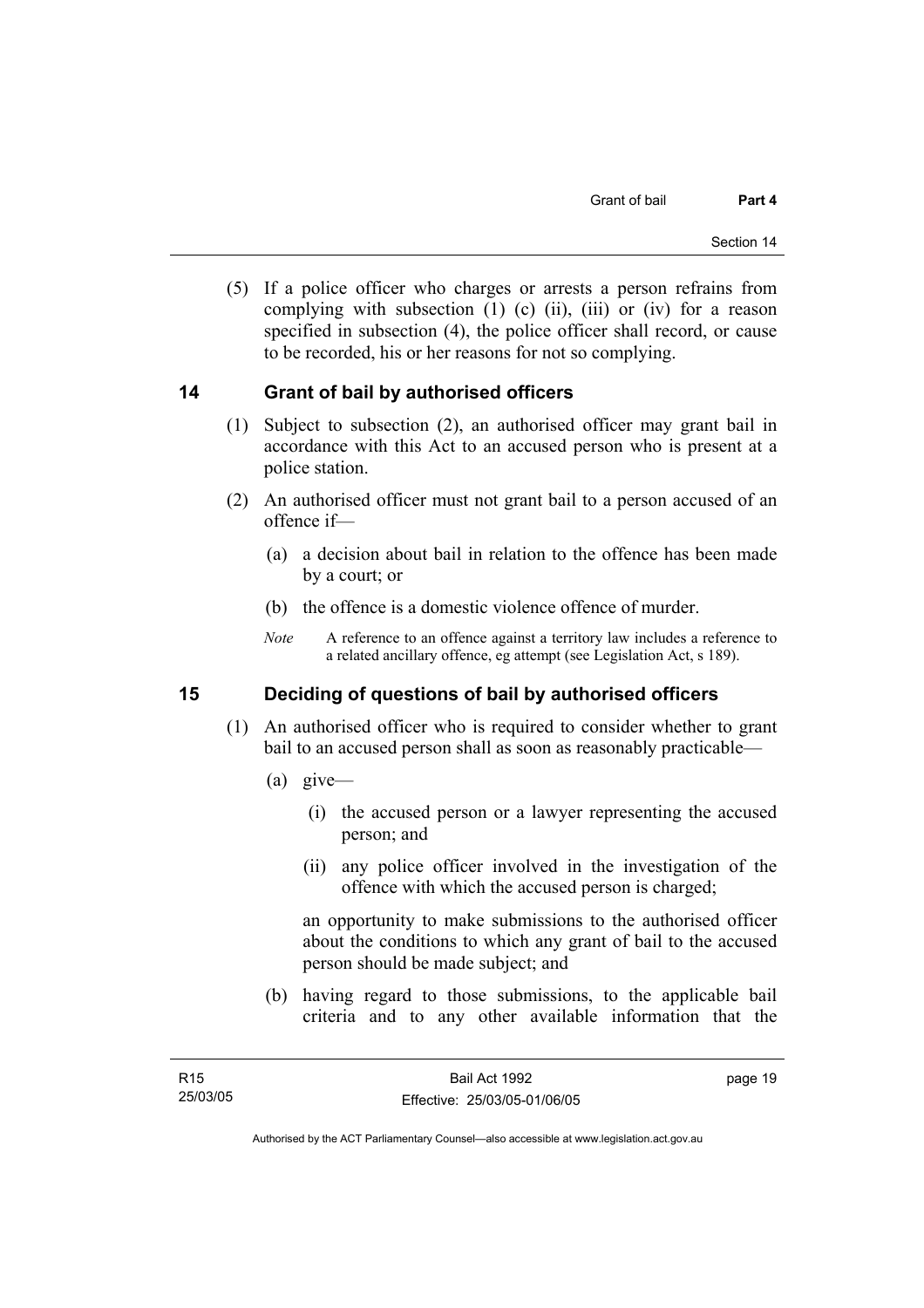#### **Part 4** Grant of bail

#### Section 16

authorised officer considers relevant and reliable, decide whether the person should be granted bail.

- (2) If the authorised officer is satisfied, having regard to the applicable bail criteria, that—
	- (a) it is appropriate to release the person on the person giving an undertaking to appear; and
	- (b) it is not necessary to impose a bail condition;

the authorised officer shall release the person on the person giving that undertaking.

- (3) If the authorised officer is satisfied, having regard to the applicable bail criteria, that it is not appropriate to grant bail to the accused person without imposing a condition, the authorised officer shall, having regard to—
	- (a) the conditions that may be imposed in granting bail to a person; and
	- (b) the extent to which the imposition of 1 or more bail conditions would be appropriate having regard to the matters mentioned in whichever of section 9F (2), section 22 or section 23 applies to the making of a decision regarding the granting of bail to the accused person;

decide whether to grant bail to the accused person.

### **16 Notification of decision of authorised officer**

- (1) If an authorised officer decides—
	- (a) to refuse to grant bail to an accused person; or
	- (b) to grant bail to an accused person subject to 1 or more bail conditions;

the authorised officer shall inform the accused person—

(c) of his or her decision; and

R15 25/03/05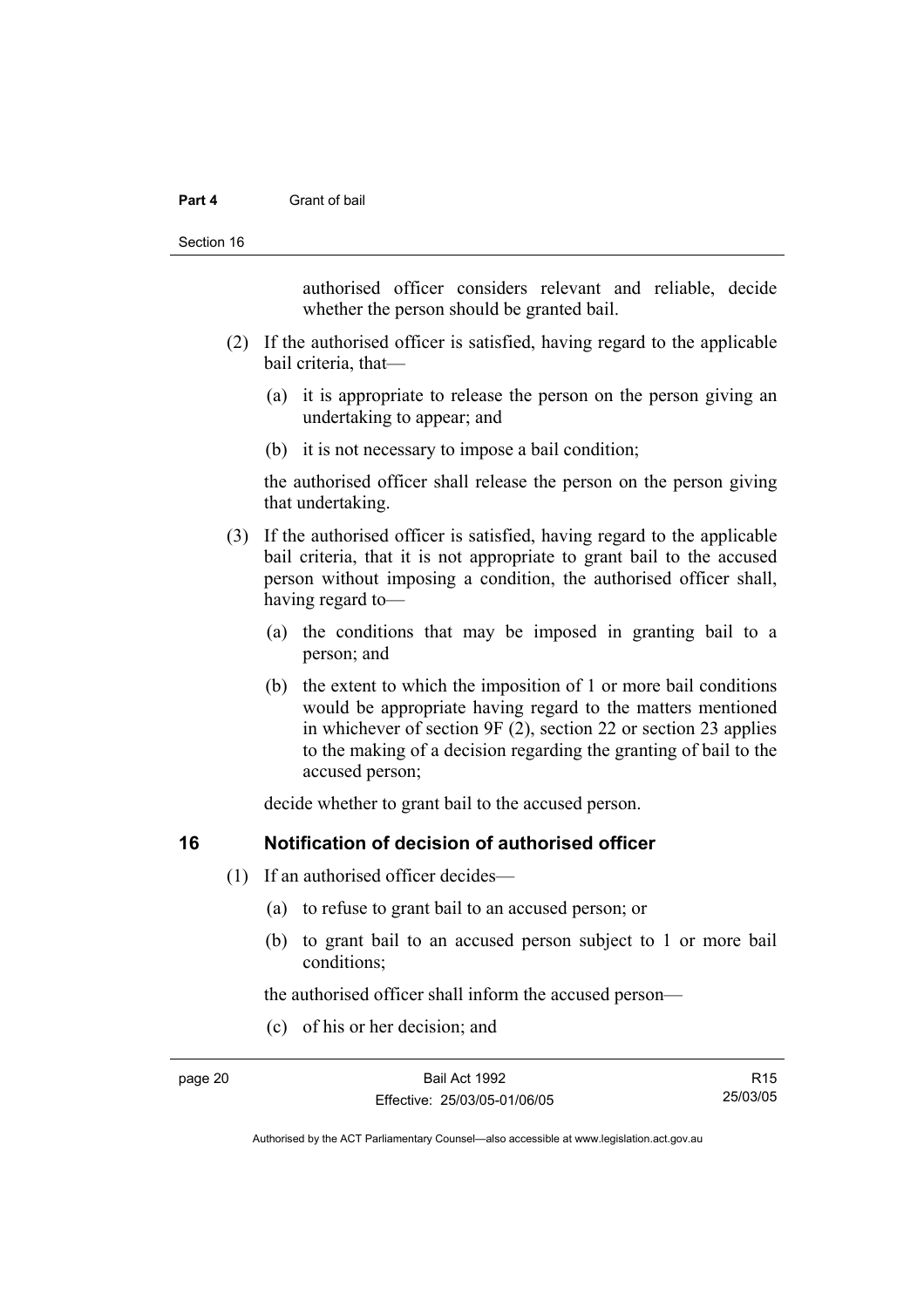- (d) the right of the accused person to request a review of the decision under section 38; and
- (e) if bail is refused—that the person is entitled to communicate with a lawyer; and
- (f) if the person would be granted bail subject to 1 or more bail conditions and that bail condition, or those bail conditions, are such that the person is unable or unwilling to comply, or to arrange for compliance, with them—that the person is entitled to communicate with a lawyer.
- (2) An authorised officer shall, on being requested to do so by an accused person in relation to whom the authorised officer has made a decision of the kind referred to in subsection (1) (a) or (b), provide the person with reasonable facilities to communicate with a lawyer.
- (3) An authorised officer who refuses to grant bail to an accused person may refrain from complying with subsection (1) (e) or (f) and subsection (2) if the authorised officer believes on reasonable grounds that it is necessary to do so to prevent—
	- (a) the escape of an accomplice of the accused person; or
	- (b) the loss, destruction or falsification of evidence relating to the offence.
- (4) If an authorised officer refrains from complying with subsection (1) (e) or (f) and subsection (2) for a reason mentioned in subsection (3), the authorised officer shall record, or cause to be recorded, his or her reasons for not complying.
- (5) If an authorised officer decides to grant bail to an accused person in relation to a domestic violence offence, the officer must take reasonable steps to tell each protected person, as soon as practicable, about the decision and, if the accused person is granted bail subject to a bail condition, about the condition.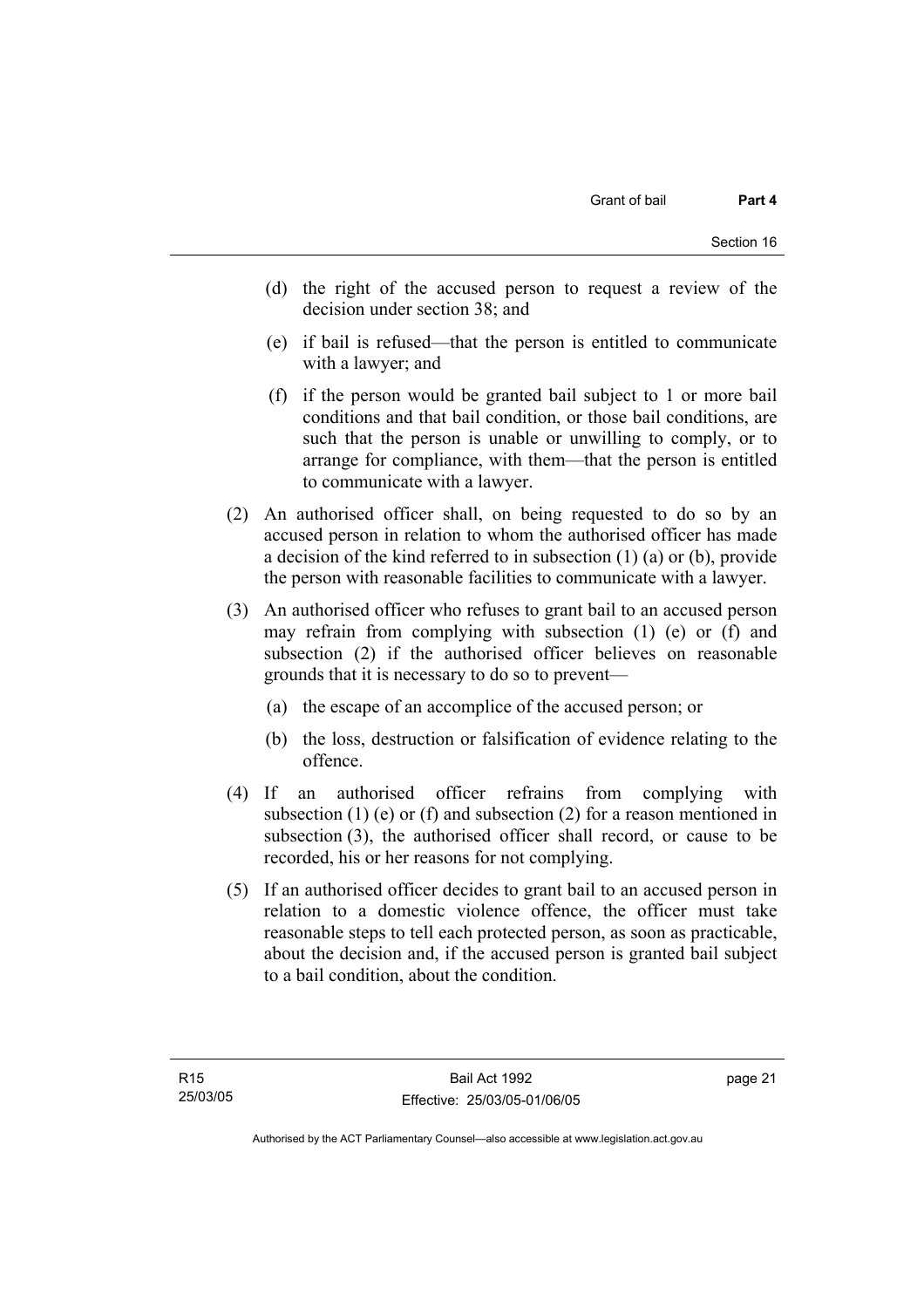#### Section 17

- (6) If an authorised officer decides not to grant bail to an accused person in relation to a domestic violence offence, the officer must tell each protected person about the decision.
- (7) In this section:

*protected person*, in relation to a domestic violence offence, means—

- (a) if the conduct making up the offence was directed at a child—a person with parental responsibility for the child; or
- (b) if the conduct making up the offence was directed at someone else—the person at whom the conduct was directed.

### **17 Charged people in custody to be brought before court**

An accused person who—

- (a) has been taken into custody and charged with an offence; and
- (b) is refused bail by an authorised officer or is not released on bail granted by an authorised officer;

shall be brought before a court as soon as practicable after the person has been taken into custody and, in any case, within 48 hours after having been taken into custody.

### **18 Facilities to be provided to accused people**

- (1) If an accused person in police custody is to be brought, for the first time in relation to the offence, before a court more than 4 hours after the person came into custody—
	- (a) the police officer for the time being in charge of the police station where the person is in custody; or
	- (b) if the person is not in custody at a police station—the police officer who has custody of the person;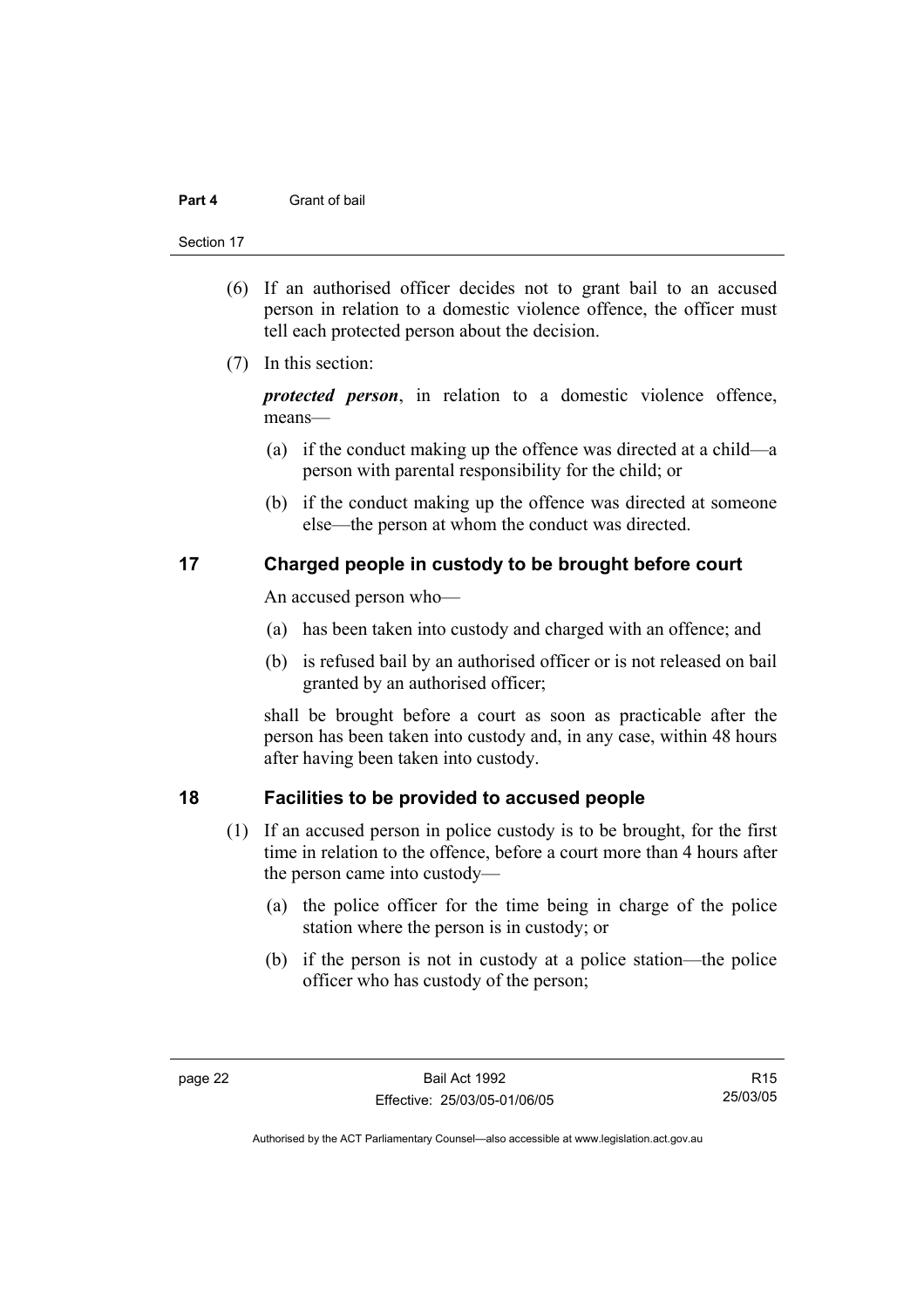shall, if it is reasonably practicable to do so, cause the person to be provided with, and allowed to use—

- (c) facilities to enable the accused person to wash, shower or bathe and (if appropriate) to shave; and
- (d) facilities to enable the accused person to change his or her clothing.
- (2) Nothing in subsection (1) requires a police officer, the Territory or the Commonwealth to provide clothing for the accused person unless the clothing is brought to the police station or other place where the accused person is in custody by a member of the accused person's family or some other person.

# **19 General provisions relating to court bail**

- (1) Subject to section 20, a court may—
	- (a) grant bail to an accused person who is being held in custody in relation to the offence with which the person has been charged; or
	- (b) enlarge, vary or revoke bail granted to an accused person.
- (2) There is no limit to the number of applications in relation to bail that may be made to a court by a person accused of an offence.
- (3) All applications to a court in relation to bail shall be dealt with as soon as is reasonably practicable.
- (4) Notwithstanding the provisions of subsections (2) and (3), a court may refuse to entertain an application in relation to bail if it is satisfied that the application is frivolous or vexatious.
- (5) If a court has made a decision in relation to an application for bail by an accused person, a court may only consider a further application for bail by the accused person if—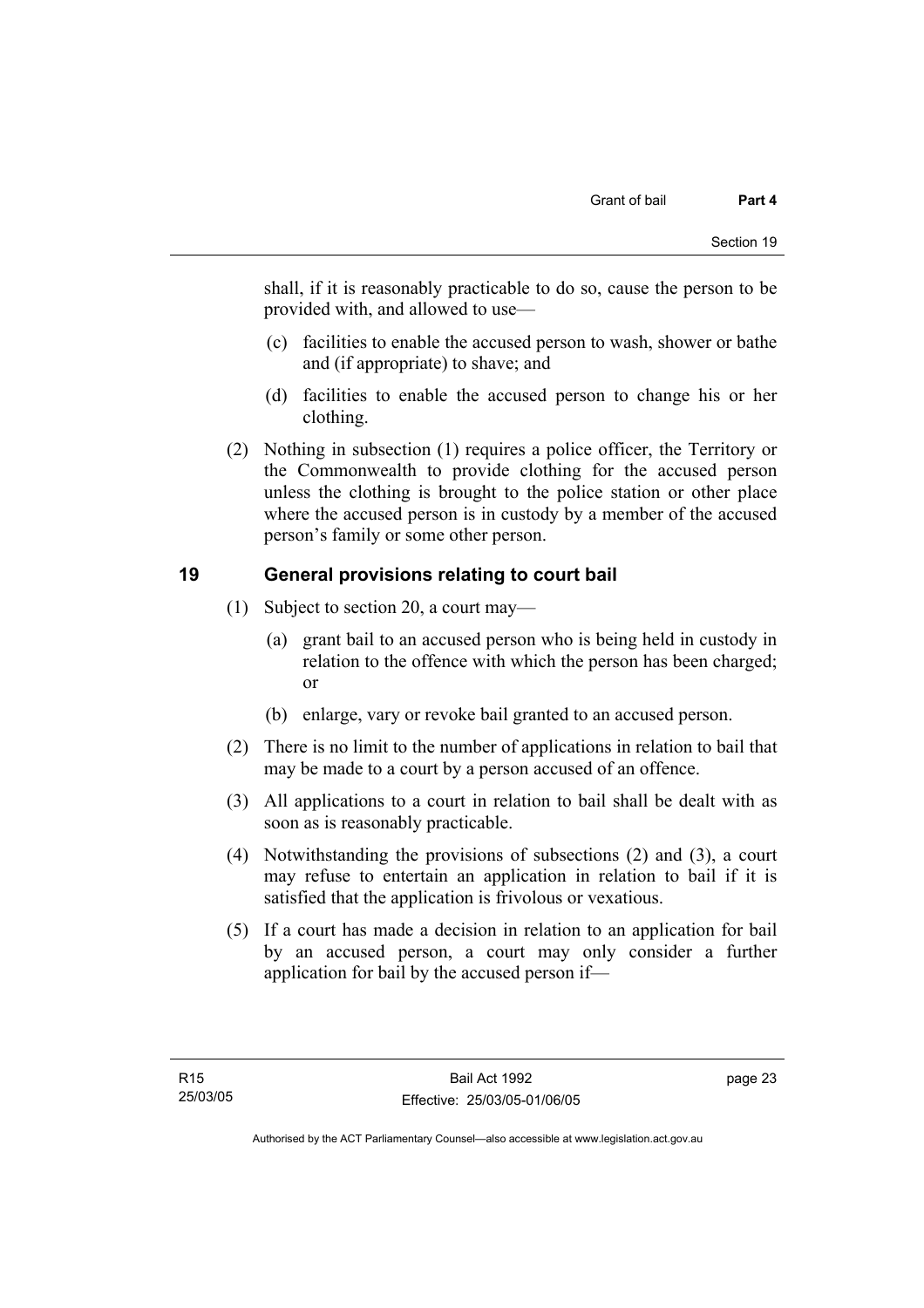#### **Part 4** Grant of bail

#### Section 20

- (a) the accused person was not represented by a lawyer at the hearing of his or her first application to a court for bail in relation to the offence with which the person is charged; or
- (b) the accused person can show—
	- (i) that since the most recent application to a court for bail there has been a significant change in circumstances relevant to the granting of bail; or
	- (ii) that there is fresh evidence or information of material significance to the granting of bail to the person that was unavailable on the most recent application to a court for bail.
- (6) In deciding whether to grant bail to an accused person, a court may have regard to any information it considers relevant and reliable.

### **20 Limitations on power of magistrate**

- (1) A magistrate must not grant bail to a person under section 19 in relation to an offence if the person has appeared before the Supreme Court—
	- (a) after the person's committal for trial or sentence for the offence; or
	- (b) on appeal against a conviction, order or sentence imposed on the person for the offence.
- (2) A magistrate must not enlarge, vary or revoke bail granted to an accused person following the person's committal for trial.

### **21 Bail in relation to several offences**

If an accused person has been charged with 2 or more offences for which bail may be granted and is being held in custody in relation to those offences—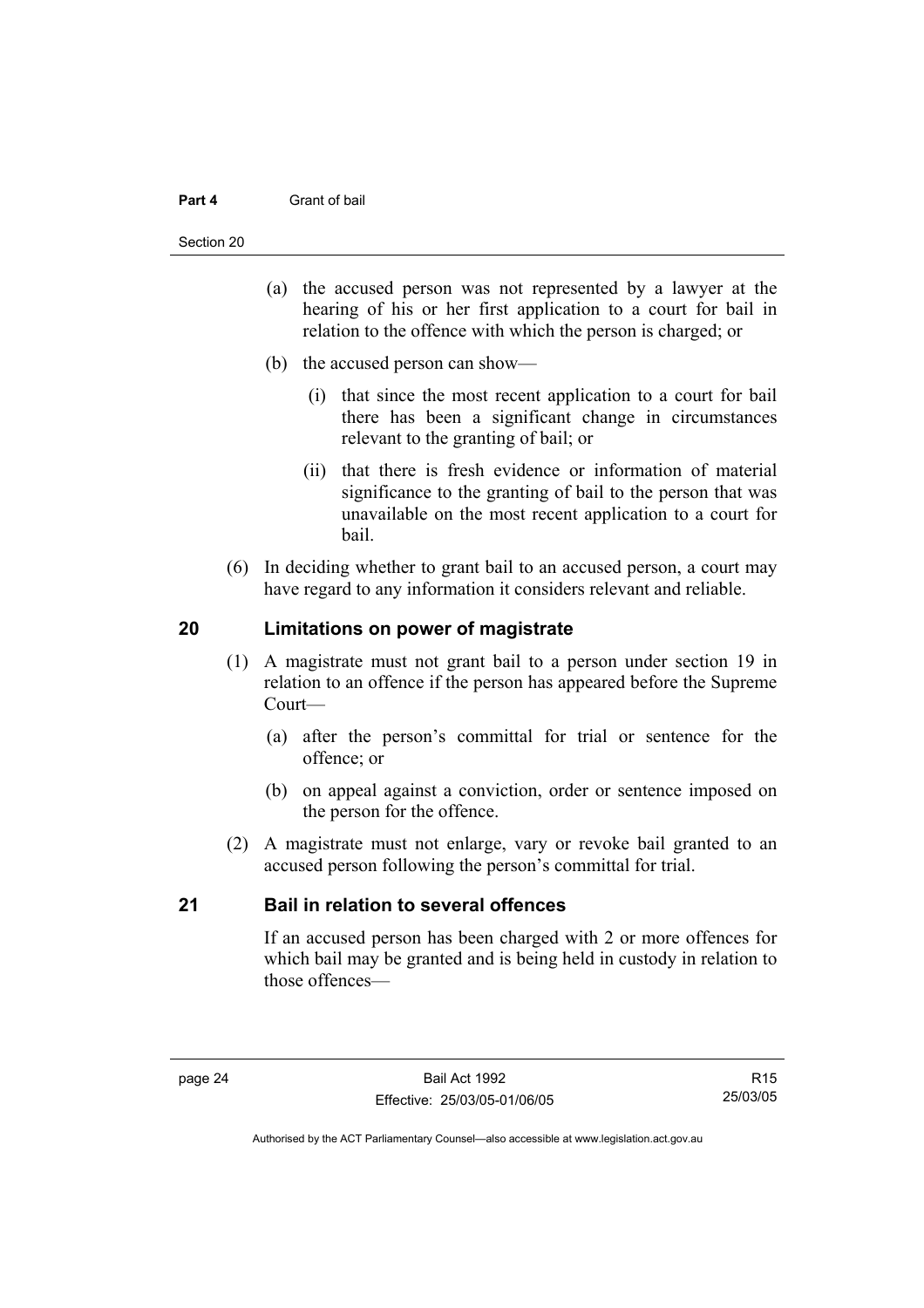- (a) a court or an authorised officer shall, in considering whether to grant bail to the accused person, have regard to all the offences with which the person stands charged; and
- (b) if the court or authorised officer decides that the accused person should be granted bail—
	- (i) the accused person shall be granted bail in relation to all the offences with which the person has been charged for which bail may be granted; and
	- (ii) the accused person need give only 1 undertaking to appear in relation to all the offences with which the person has been charged for which bail may be granted; and
	- (iii) if the accused person is granted bail subject to conditions—the conditions shall apply in relation to each offence with which the accused person is charged for which bail may be granted.

## **22 Criteria for granting bail to adults**

- (1) In making a decision about the grant of bail to an adult in relation to an offence, a court or authorised officer must consider—
	- (a) the likelihood of the person appearing in court in relation to the offence; and
	- (b) the likelihood of the person, while released on bail—
		- (i) committing an offence; or
		- (ii) harassing or endangering the safety or welfare of anyone; or
		- (iii) interfering with evidence, intimidating a witness, or otherwise obstructing the course of justice, in relation to the person or anyone else; and

page 25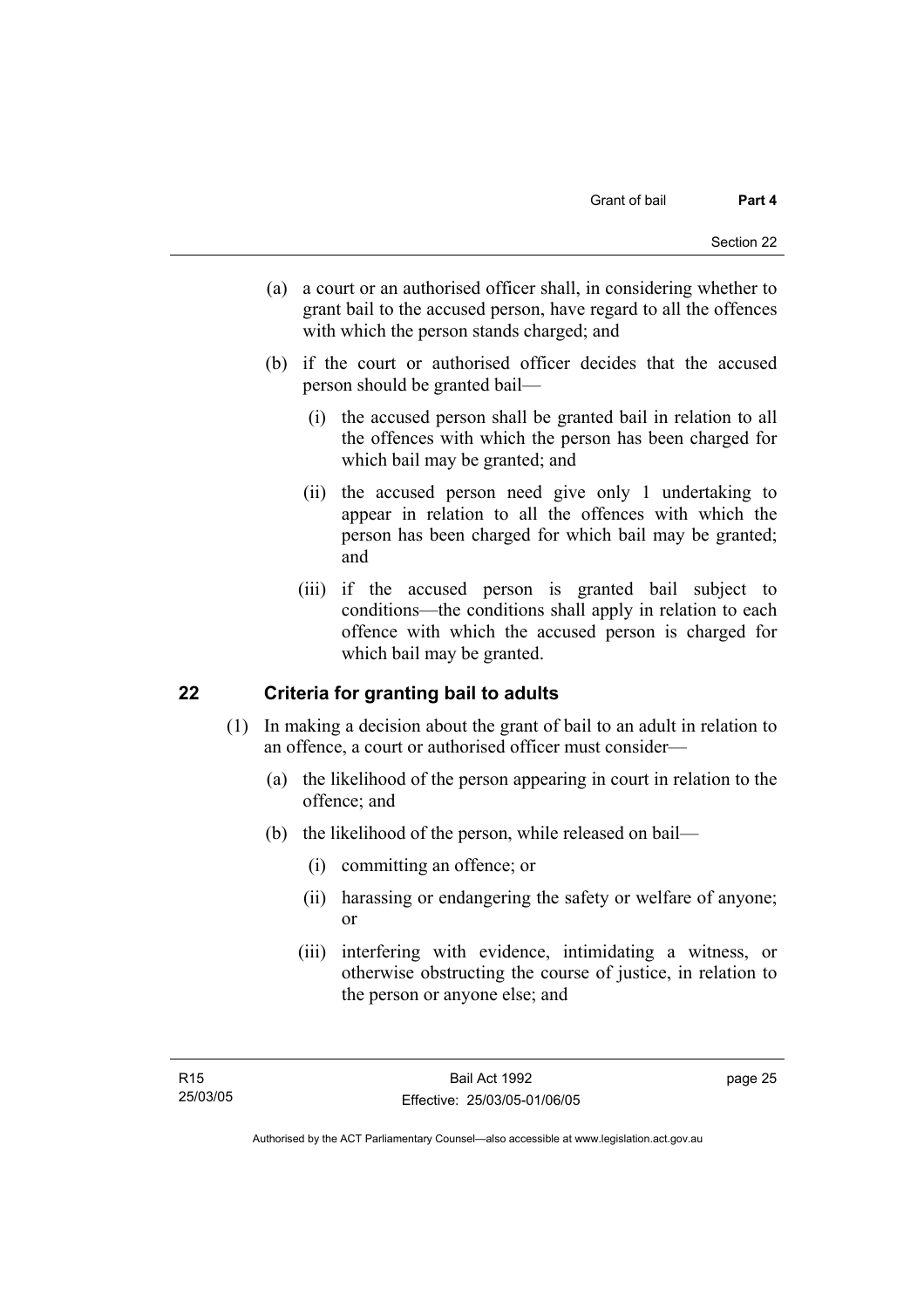#### **Part 4 Grant of bail**

(c) the interests of the person.

#### **Examples for par (c)**

- the need of the person for physical protection
- 2 the period that the person may be held in custody if bail is refused and the conditions under which the person would be held
- *Note* An example is part of the Act, is not exhaustive and may extend, but does not limit, the meaning of the provision in which it appears (see Legislation Act, s 126 and s 132).
- (2) Also, if the person is convicted of an indictable offence, or the elements of an indictable offence are proven in relation to the person, but the person has not been sentenced, a court must consider the likelihood of the person being given a sentence of imprisonment.
- (3) In considering the matters mentioned in subsection (1) or (2), the court or authorised officer may have regard to any relevant matter, including—
	- (a) the nature and seriousness of the offence; or
	- (b) the person's character, background and community ties; or
	- (c) the likely effect of a refusal of bail on the person's family or dependants; or
	- (d) any previous grants of bail to the person; or
	- (e) the strength of the evidence against the person.

#### **Example**

In considering under subsection (1) the likelihood of the person appearing in court in relation to the offence, the court or authorised officer may have regard to whether the person failed to comply with a bail condition previously.

 (4) The reference in subsection (1) (b) (i) to an *offence* includes a reference to an offence against a law of the Commonwealth, a State or another Territory (including an external territory).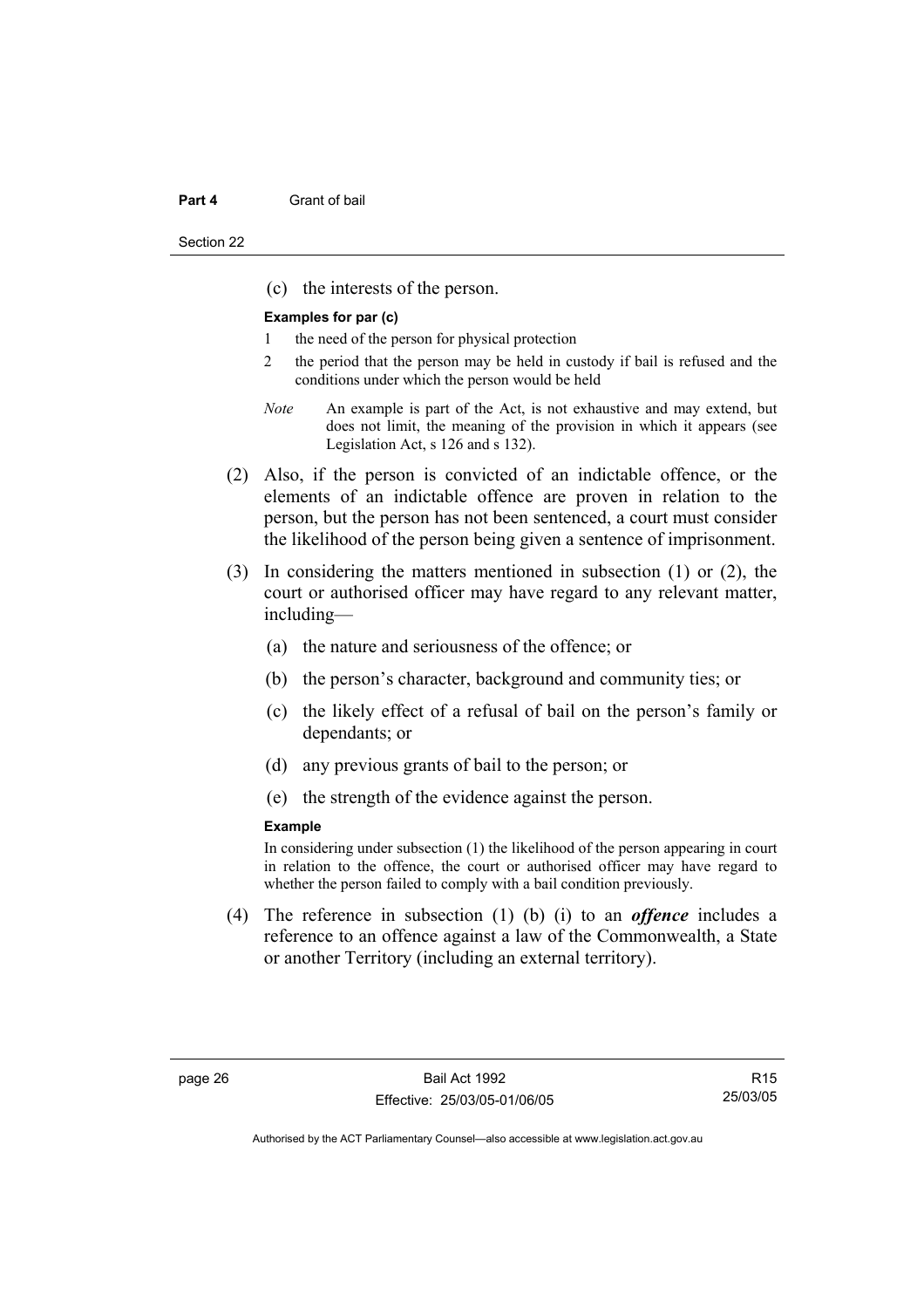## **23 Criteria for granting bail to children**

- (1) In making a decision about the grant of bail to a child in relation to an offence, a court or authorised officer must consider—
	- (a) the matters mentioned in section 22 (1) (a) and (b), (2) and (3); and
	- (b) the principles in the *Children and Young People Act 1999*, section 68; and
	- (c) if the decision is being made by a court and a report has been given to the court under the *Children and Young People Act 1999*, section 73 (Powers of court in relation to reports) in relation to the child—the report.
- (2) In addition, the court or authorised officer must consider, as a primary consideration, the best interests of the child.

## **23A Victim's concern about need for protection**

- (1) If a court is making a decision about the grant of bail to an accused person—
	- (a) the prosecutor must tell the court about any concern of which the prosecutor is aware expressed by a victim about the need for protection from violence or harassment by the accused person; and
	- (b) the court must receive any submission in relation to the concern and consider it in the context of the matter mentioned in section 22 (1) (b).
- (2) If an authorised officer who is making a decision about the grant of bail to an accused person is aware that a victim has expressed concern about the need for protection from violence or harassment by the accused person, the authorised officer must consider that concern in the context of the matters mentioned in section 9F (Domestic violence offence—bail by authorised officer) and section 22 (1) (b).

page 27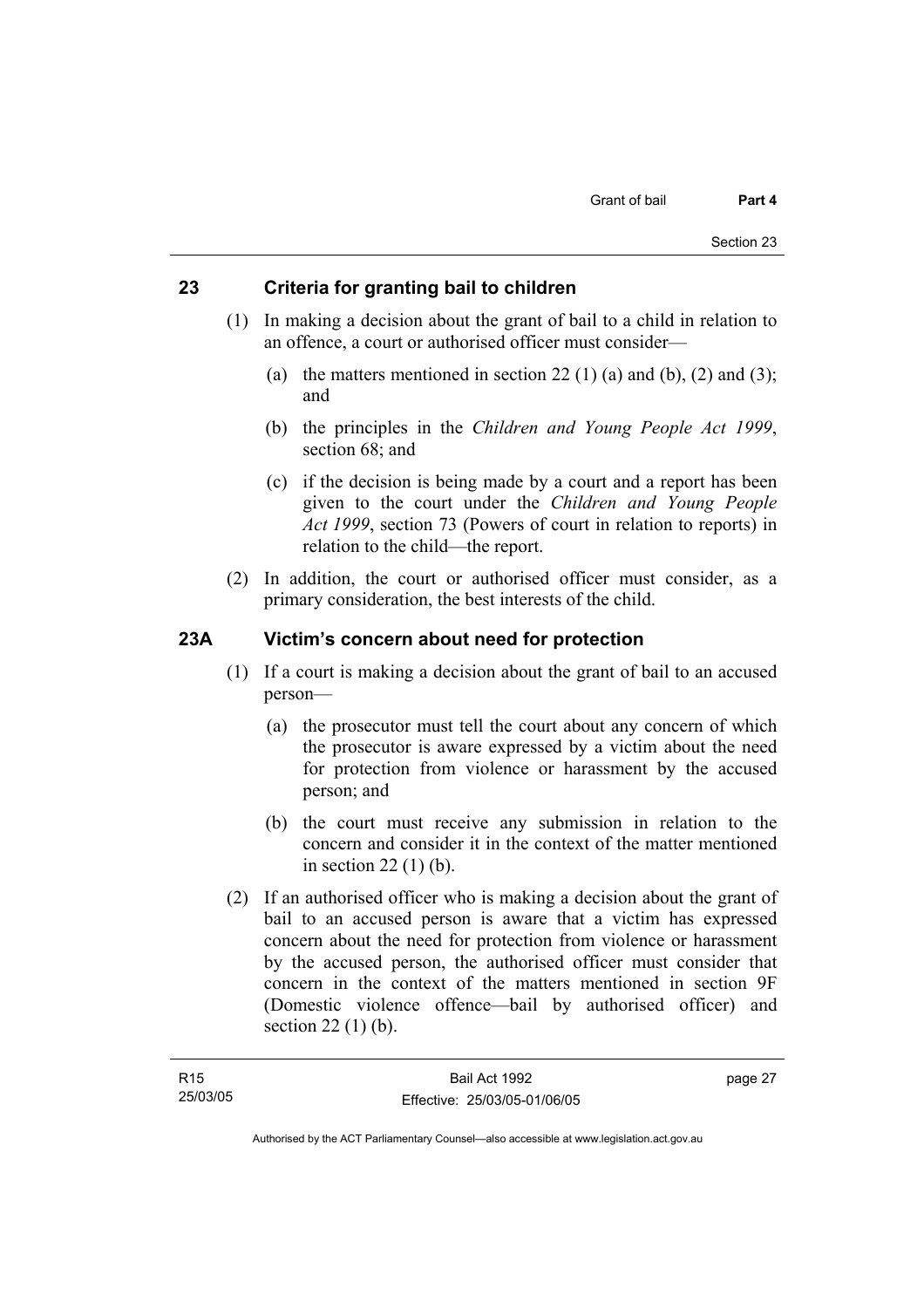# **Part 5 Bail conditions and undertakings to appear**

### **24 Conditions of bail**

A court or an authorised officer may grant bail without imposing conditions or subject to bail conditions imposed—

- (a) for a court—by order; or
- (b) for an authorised officer—in writing.

#### **25 Conditions on which bail may be granted to adults**

- (1) The following conditions may be imposed on a grant of bail to an adult:
	- (a) conditions about the person's conduct while released on bail;
	- (b) a condition that the person, an acceptable person or each of a number of acceptable people—
		- (i) pays to the Territory a stated amount if the person fails to appear in court in accordance with his or her undertaking; or
		- (ii) gives acceptable security for the payment to the Territory of a stated amount if the person fails to appear in court in accordance with his or her undertaking;
		- *Note* For acceptable people and acceptable security, see s 32.
	- (c) a condition that the person, an acceptable person or each of a number of acceptable people—
		- (i) deposits a stated amount with a court or authorised officer; and

R15 25/03/05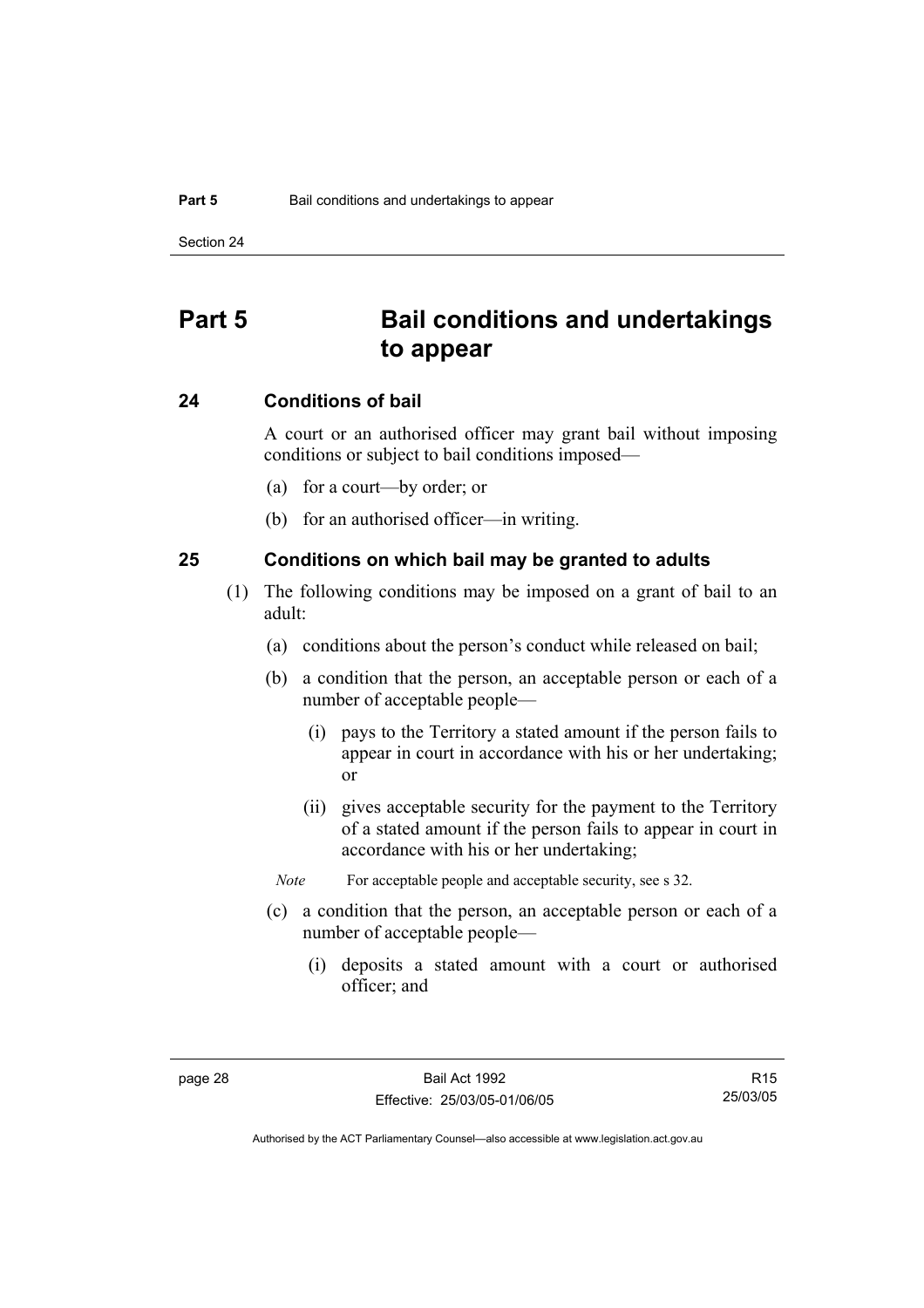- (ii) forfeits the amount if the person fails to appear in court in accordance with his or her undertaking.
- (2) With the consent of a person who makes a deposit or gives security under subsection  $(1)$  (b)  $(ii)$  or  $(c)$ , it may be a condition of bail that the deposit or security continues to apply if bail is continued.
- (3) It must not be a condition of bail that a person gives consent under subsection (2).
- (4) Without limiting subsection (1) (a), the requirements that an accused person may be required to observe relating to his or her conduct while released on bail include—
	- (a) a requirement that the accused person report periodically, or at specified times, at a stated place; and
	- (b) a requirement that the accused person reside at a stated place; and
	- (c) a requirement that the person undergo psychiatric treatment or other medical treatment; and
	- (d) a requirement that the accused person participate in a program of personal development, training or rehabilitation; and
	- (e) a requirement that the person—
		- (i) accept supervision by the director of corrective services; and
		- (ii) comply with any reasonable direction of the director; and

#### **Examples of directions**

- 1 a direction to attend a program
- 2 a direction to comply with a mental health assessment or treatment order made by the mental health tribunal
- 3 a direction to attend drug or alcohol counselling
- *Note* An example is part of the Act, is not exhaustive and may extend, but does not limit, the meaning of the provision in which it appears (see Legislation Act, s 126 and s 132).

| R <sub>15</sub> | Bail Act 1992                | page 29 |
|-----------------|------------------------------|---------|
| 25/03/05        | Effective: 25/03/05-01/06/05 |         |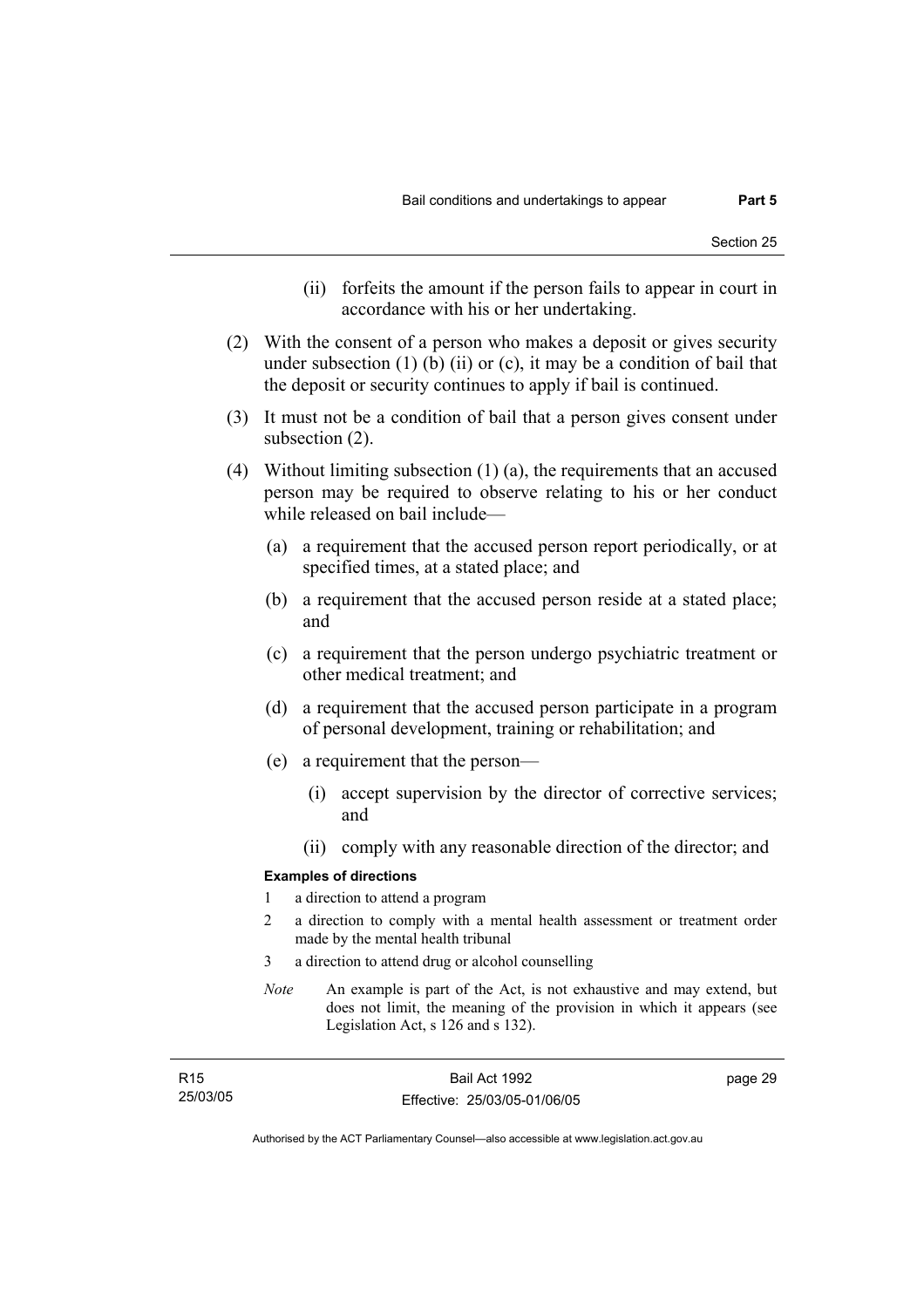Section 25

- (f) for a person (the *accused person*) charged with a domestic violence offence—
	- (i) a requirement that the accused person not contact, harass, threaten or intimidate, or cause someone else to contact, harass, threaten or intimidate, a stated person; or
	- (ii) a requirement that the accused person not be on premises where a stated person lives or works; or
	- (iii) a requirement that the accused person not be on or near premises where a stated person is likely to be; or
	- (iv) a requirement that the accused person not be in a stated place; or
	- (v) a requirement that the accused person not be within a stated distance of a stated person; or
	- (vi) if the accused person lives with someone—a requirement that the accused person not enter or remain at the home if the accused person is under the influence of alcohol or another drug.
- (5) A court or an authorised officer shall, in considering conditions for the release on bail of an accused person who is an adult, consider the conditions for the release of that person in the sequence in which they appear in subsection (1).
- (6) A court or an authorised officer, in granting bail to an accused person who is an adult—
	- (a) shall not impose a condition mentioned in subsection (1) unless the court or authorised officer is of the opinion that the imposition of the condition is necessary to secure 1 or more of the following purposes:
		- (i) the attendance of the person before a court from time to time as required in relation to the offence in relation to which bail is being granted;

R15 25/03/05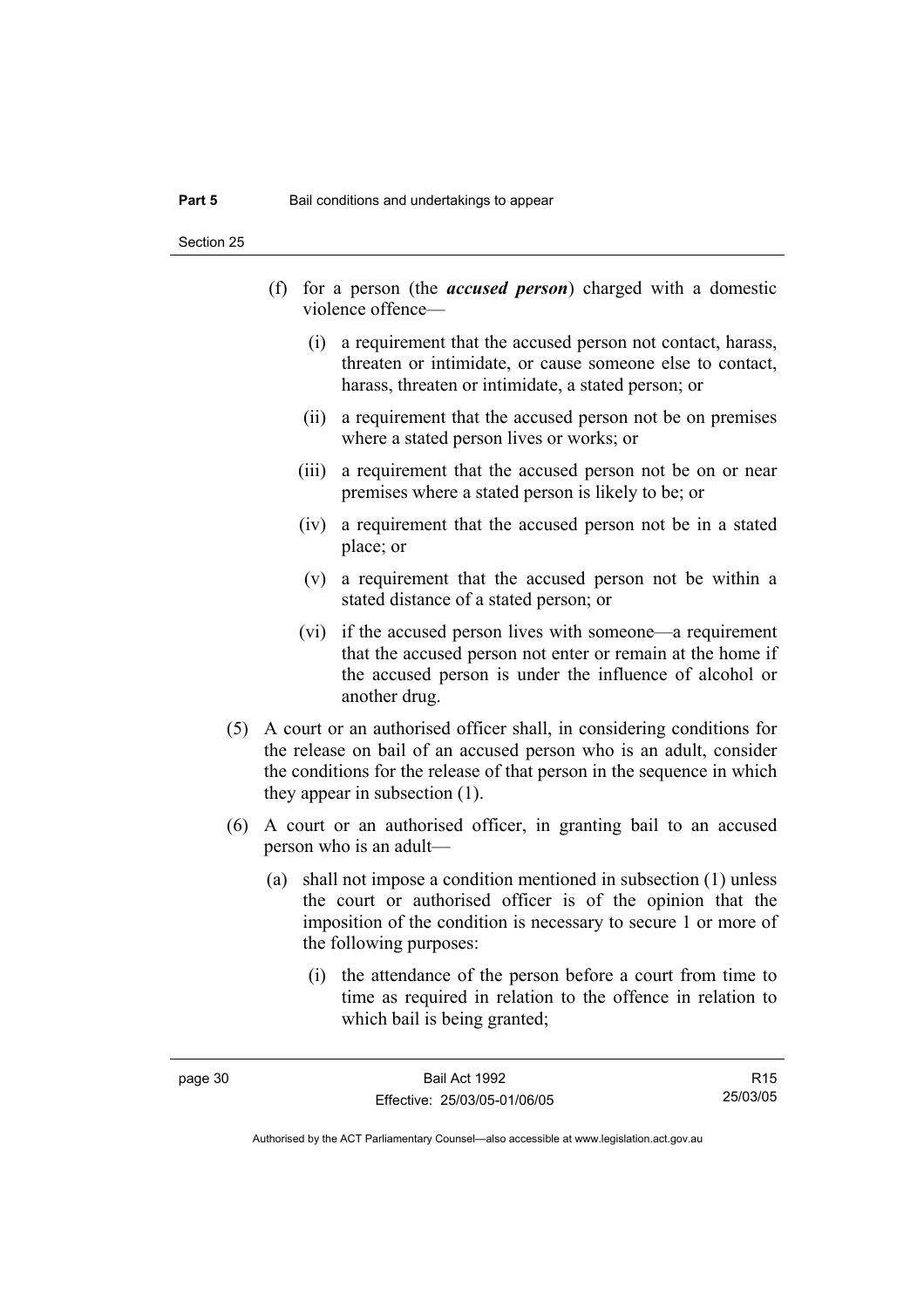- (ii) the protection from harm of the accused person or any other person;
- (iii) the prevention of the accused person from committing an offence while at liberty on bail;
- (iv) the prevention of the accused person from interfering with evidence, intimidating witnesses or otherwise obstructing the course of justice whether in relation to himself or herself or anyone else; and
- (b) shall not, except at the request of the accused person, impose a condition, or a combination of conditions, that impose obligations that are more onerous than necessary to secure the purposes referred to in paragraph (a) for which the condition or combination of conditions is imposed.
- (7) A court or an authorised officer, in granting bail to an accused person on a condition referred to in subsection (1) (b) or (c) shall not require the accused person to give an acceptable security for a stated sum, or to deposit a stated sum with the court or authorised officer, if the court or authorised officer has reasonable grounds for believing that the accused person does not have the means to provide such a security or make the deposit, as the case may be.
- (8) If a court or an authorised officer grants bail to an accused person on a condition mentioned in subsection (1) and the accused person satisfies the court or authorised officer that the person is unable to comply with that condition, the court or authorised officer shall—
	- (a) refuse bail; or
	- (b) grant the accused person bail subject to such other condition mentioned in subsection (1) as the authorised officer or the court believes the accused person will be able to comply with and will secure the purposes mentioned in subsection (6) (a).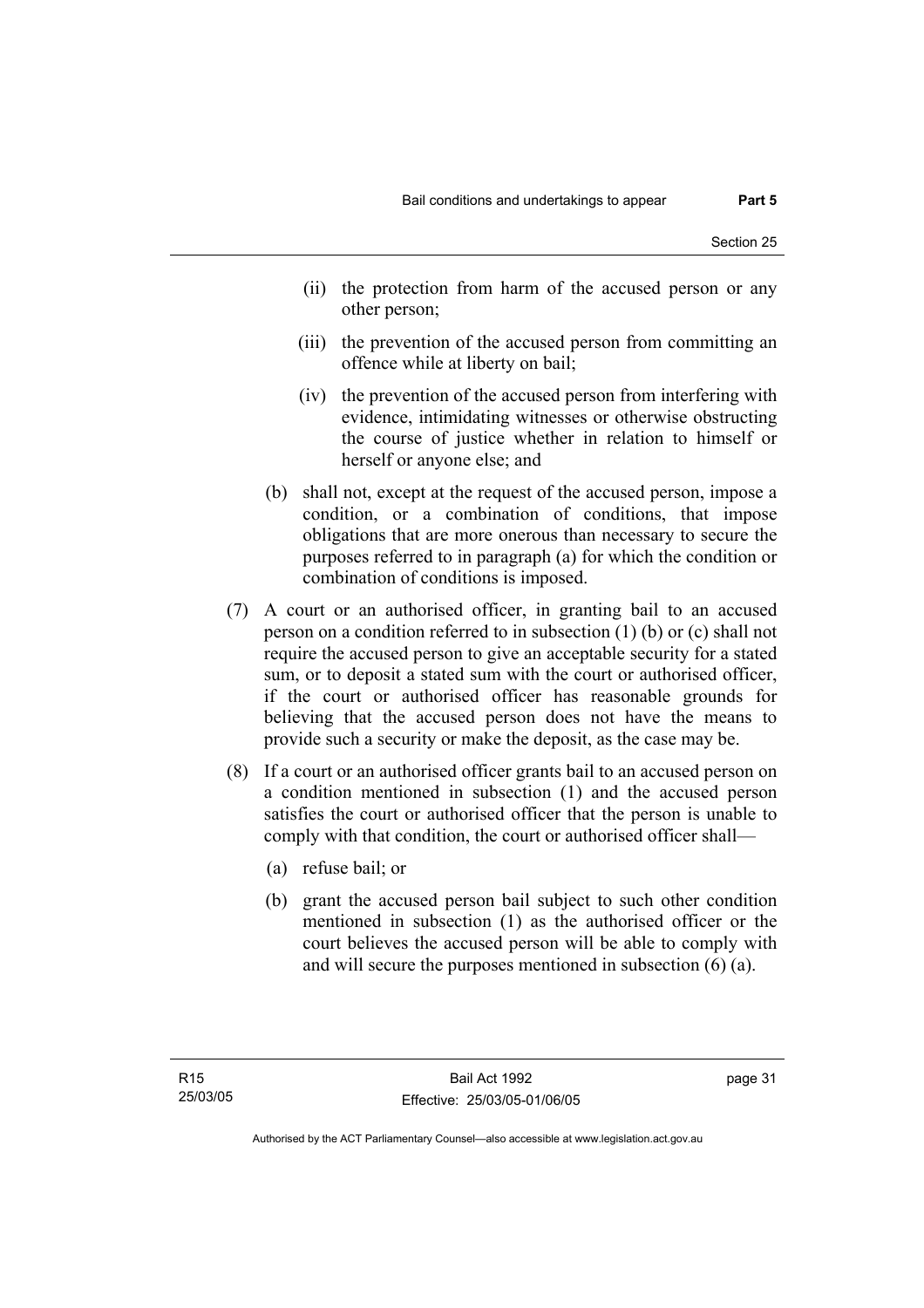Section 26

(9) In this section:

*premises* includes—

- (a) any land; and
- (b) any structure, building, vehicle, vessel or place (whether built on or not); and
- (c) any part of such a structure, building, vehicle, vessel or place.

## **26 Conditions on which bail may be granted to children**

- (1) The following conditions may be imposed on the grant of bail to a child—
	- (a) the conditions mentioned in section 25 (1) (other than a requirement mentioned in section 25 (4) (e)); and
	- (b) any other conditions that the court or authorised officer considers appropriate—
		- (i) having regard to the principles in the *Children and Young People Act 1999*, section 68; and
		- (ii) considering, as a primary consideration, the best interests of the child.
- (2) Without limiting section 25 (1), the requirements that a child may be required to comply with about his or her conduct while released on bail include a requirement that the child—
	- (a) accept supervision by the chief executive under the *Children and Young People Act 1999,* chapter 6 (Young offenders); and
	- (b) comply with any reasonable direction of the chief executive.

#### **Examples of directions**

- 1 a direction to attend a program
- 2 a direction to comply with an order for assessment or a treatment order made by the mental health tribunal

R15 25/03/05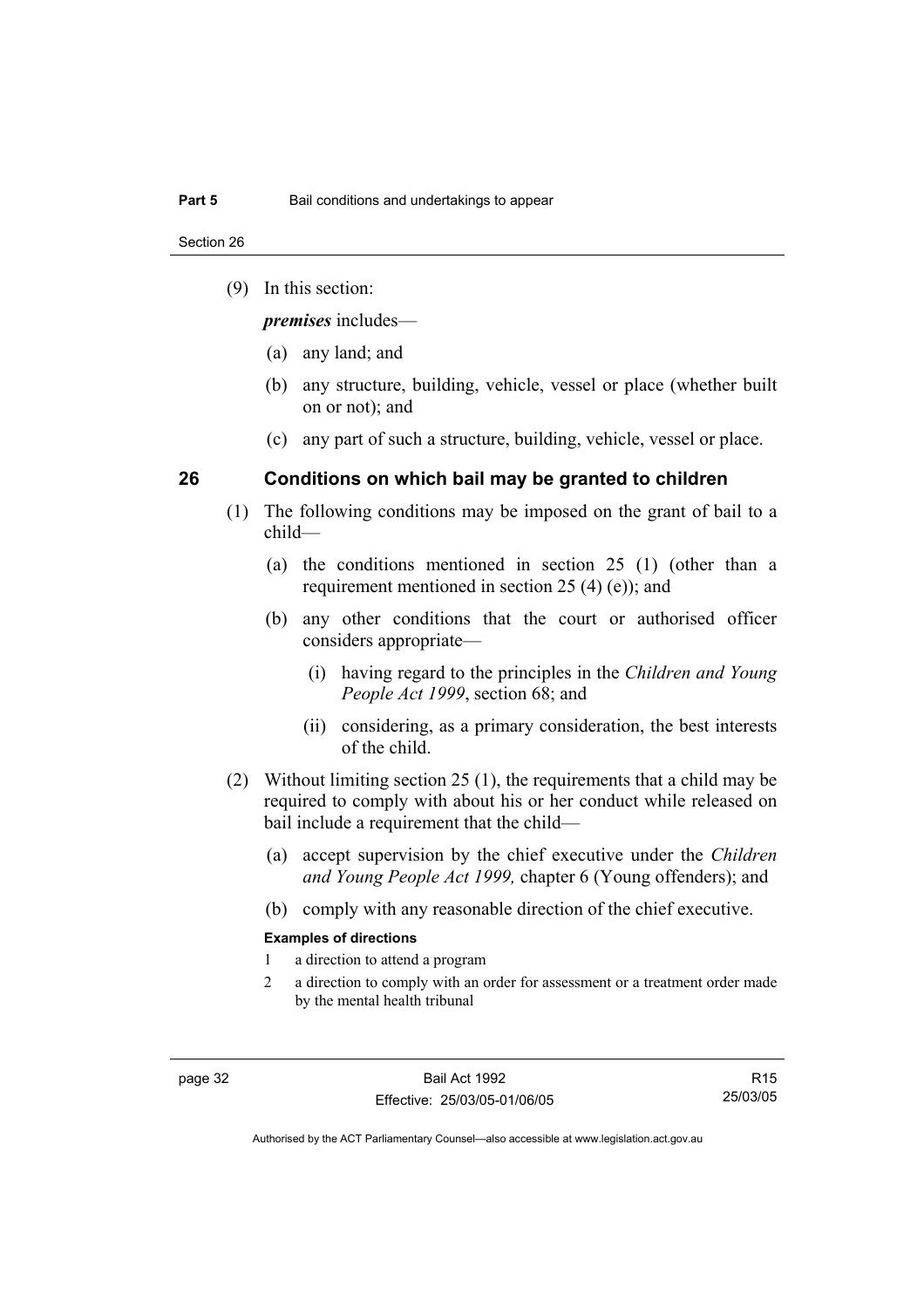- 3 a direction to attend drug or alcohol counselling.
- *Note* An example is part of the Act, is not exhaustive and may extend, but does not limit, the meaning of the provision in which it appears (see Legislation Act, s 126 and s 132).
- (3) A court or an authorised officer shall, in considering the release on bail of an accused person who is a child, consider the conditions for the release of the person that are mentioned in section 25 (1) in the sequence in which they are mentioned in that subsection.
- (4) A court or an authorised officer, in granting bail to an accused person who is a child—
	- (a) may not impose a condition referred to in section 25 (1) unless the court or the authorised officer is of the opinion that the imposition of the condition is—
		- (i) necessary to secure 1 or more of the purposes mentioned in section 25 (6) (a) (i), (ii), (iii) and (iv) (the *relevant purposes*); or
		- (ii) in accordance with the principles under the *Children and Young People Act 1999*, section 68 (the *relevant principles*); and
	- (b) may not, except at the request of the accused person, impose a condition, or a combination of conditions, that puts a greater obligation on the accused than is—
		- (i) necessary to secure the relevant purposes; or
		- (ii) in accordance with the relevant principles.
- (5) Section 25 (7) applies in relation to a grant of bail under this section.
- (6) If a court or an authorised officer grants bail to an accused person who is a child on a condition referred to in section 25 (1) and the accused person satisfies the court or authorised officer that the person is unable to comply with that condition, the court or authorised officer shall—

page 33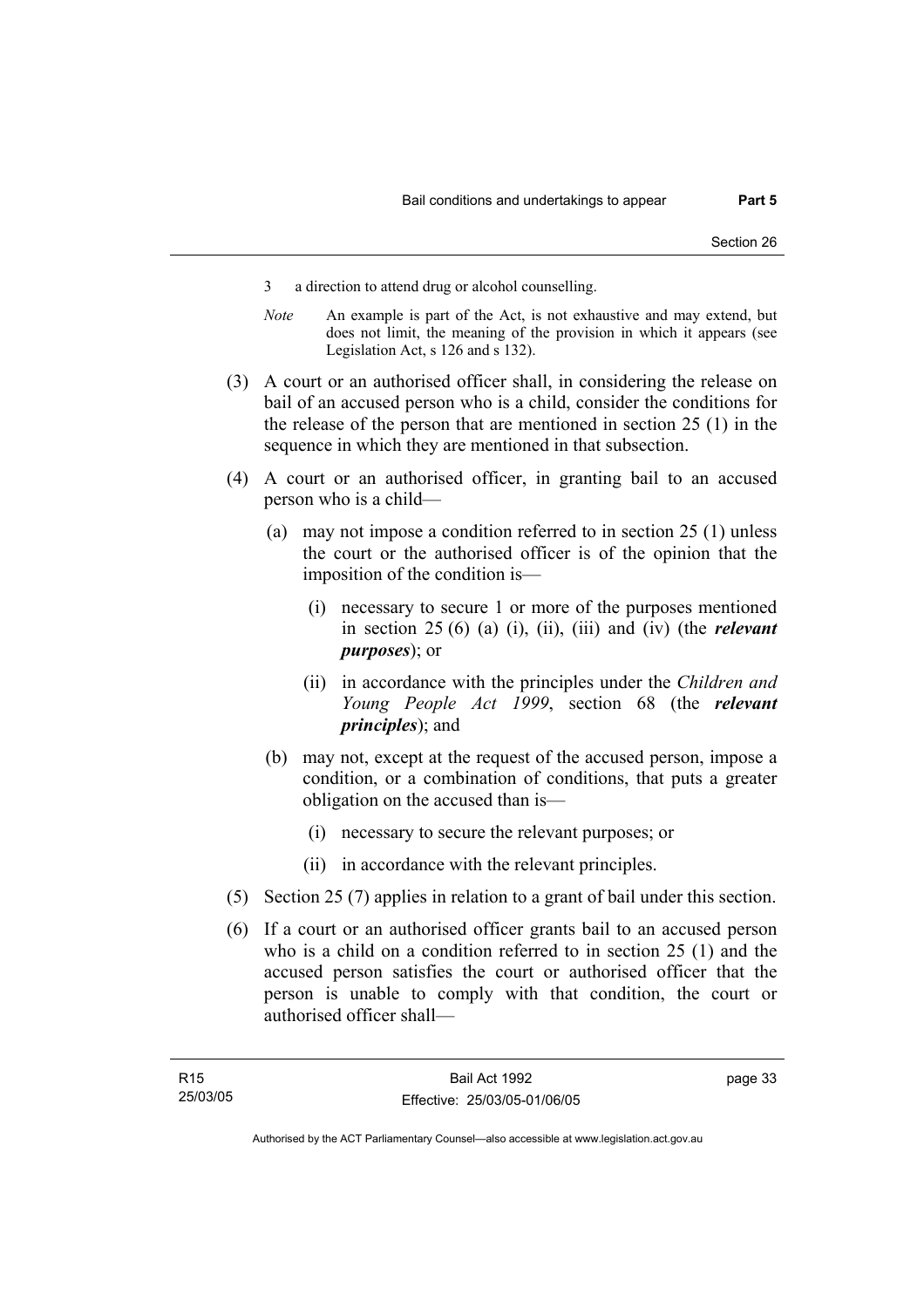Section 27

- (a) refuse bail; or
- (b) grant the accused person bail subject to the other conditions referred to in subsection (1) that the court or authorised officer believes the accused person will be able to comply with and will secure the purposes mentioned in subsection (4) (a) (i) and (ii).

#### **27 Recording of certain bail decisions**

- $(1)$  If—
	- (a) a judge or magistrate hears an application by an accused person for bail, or release from custody without bail; or
	- (b) an authorised officer is required to consider whether to grant bail to an accused person, or to release an accused person from custody without bail;

he or she shall record, or cause to be recorded, his or her reasons for the decision.

- (2) If a judge, a magistrate or an authorised officer decides to grant bail to an accused person subject to a condition mentioned in section 25 (1) otherwise than in accordance with a request of an accused person that bail be granted on that condition, or on conditions that include that condition, the judge, magistrate or authorised officer shall record, or cause to be recorded, his or her reasons for deciding—
	- (a) that the imposition of a condition mentioned in that subsection was necessary to secure the purposes of whichever of section 25 (6) (a) and section 26 (4) (a) applies to the accused person; and
	- (b) if the condition is a condition referred to in section 25 (1) (other than a condition mentioned in section  $25(1)(a)$ )—that the imposition of a condition under the earlier paragraph or paragraphs of that subsection would be unlikely to secure the

R15 25/03/05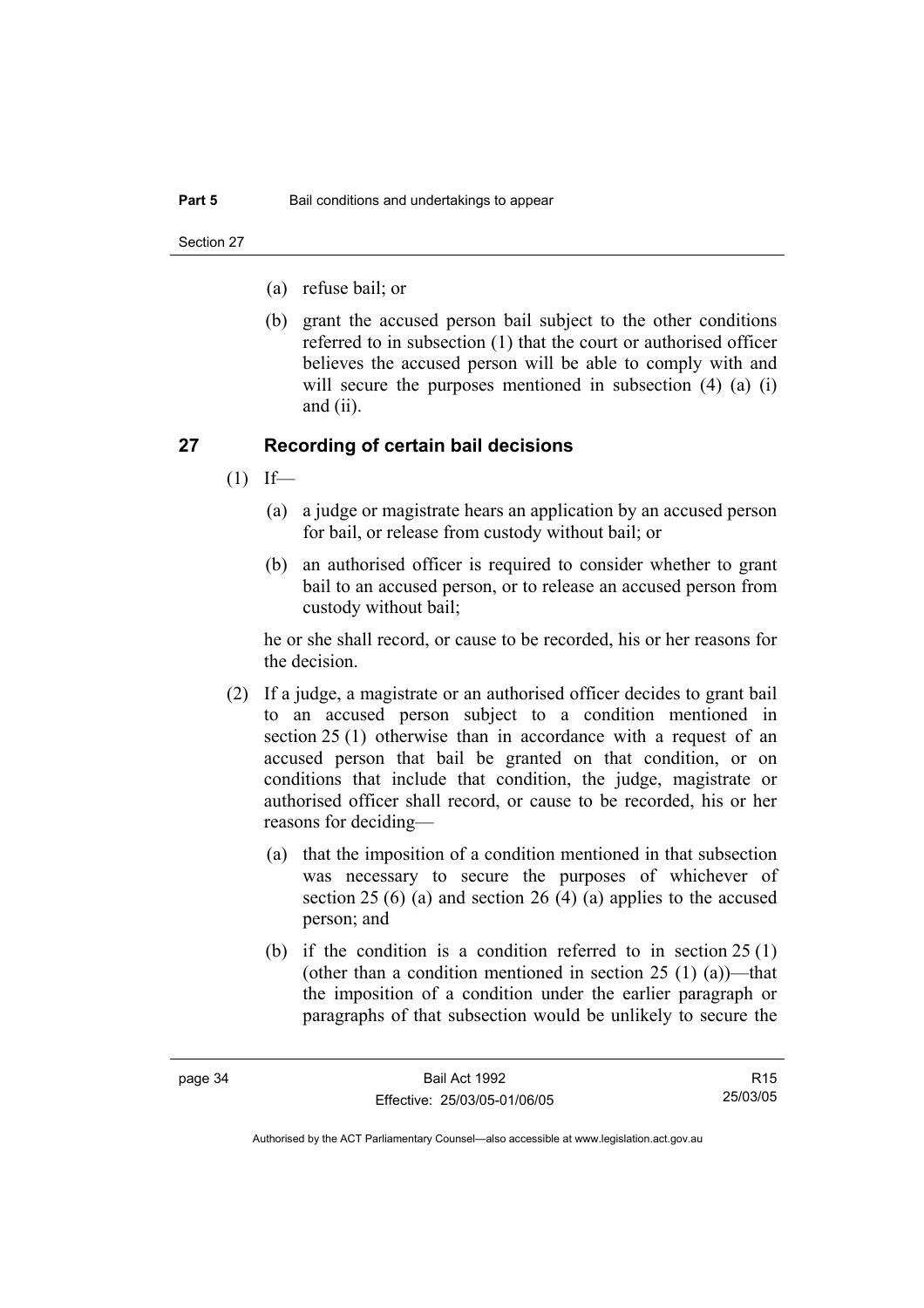purposes of whichever of section 25 (6) (a) and section 26 (4) (a) applies to the accused person.

### **28 Undertakings to appear**

- (1) A person may be released on bail only if the person gives a written undertaking—
	- (a) to appear before a stated court at the place, date and time—
		- (i) stated in the undertaking; or
		- (ii) notified to the person by a police officer; and
	- (b) to comply with the bail conditions (if any).
	- *Note* If a form is approved under s 58 for an undertaking, the form must be used.
- (2) For a continuation of bail, the person may undertake to appear at any time when, and at any place where, proceedings in relation to the offence with which the person has been charged may be continued.
- (3) An undertaking may be given in relation to more than 1 offence.
- (4) A court must accept an undertaking given under this section as proof of the matters stated in it if there is no evidence to the contrary.
- (5) Subsection (1) (a) does not apply to a person in relation to a breach of the peace or apprehended breach of the peace if no further appearance is required.

### **30 Accused person may be excused from attendance before court**

 (1) If a person has given an undertaking to appear before a court under section 28 (1), the court may, on application made by or on behalf of that person, by order excuse the person from attendance before the court to answer the charge in relation to which bail has been granted or for any other purpose in relation to the proceedings relating to the charge.

page 35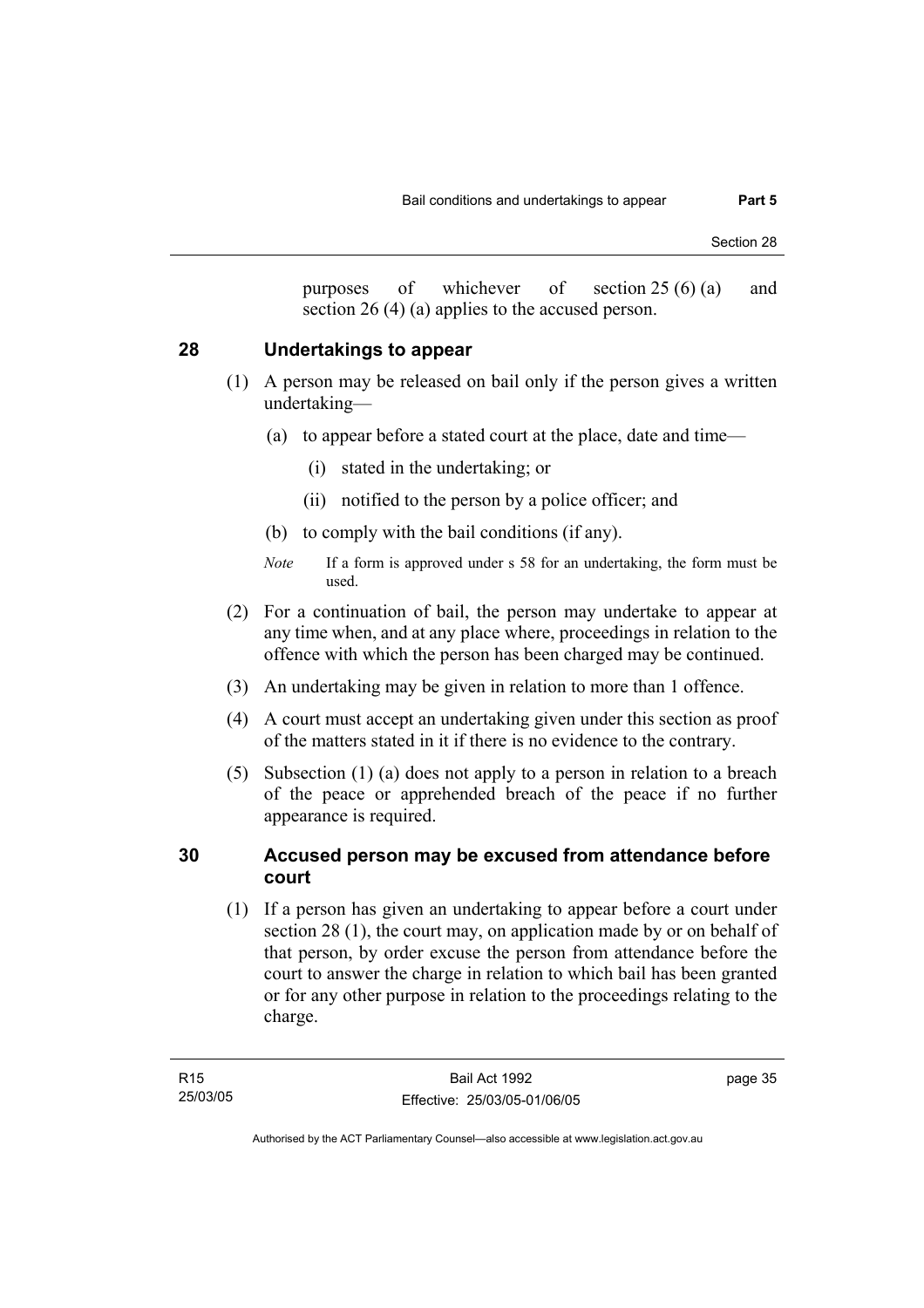Section 30

- (2) An order under subsection (1) may be made—
	- (a) whether or not any evidence has been given in the proceedings; and
	- (b) whether or not the applicant for the order is before the court or has attended before the court in relation to the proceedings.
- (3) A court shall not make an order under subsection (1) unless it has been informed, by or on behalf of the applicant, that the applicant is represented by a lawyer for the purposes of the proceedings.
- (4) A court may, at any time during proceedings in relation to which an order has been made in relation to a person under subsection (1), direct the informant or the registrar of the court to serve the person in relation to whom the order has been made with a written notice requiring him or her to attend before the court, for the purposes of those proceedings, on a day and at a time and place stated by the court.

*Note 1* For how documents may be served, see the Legislation Act, pt 19.5.

*Note 2* If a form is approved under s 58 for a notice, the form must be used.

- (5) If a person on whom a notice under subsection (4) has been served does not attend before the court in accordance with the requirements of the notice, the court may issue a warrant for the arrest of the person and for bringing the person before the court at the time and place specified in the warrant.
- $(6)$  If—
	- (a) a person has been discharged from custody on bail; and
	- (b) an order is made under subsection (1) excusing the person from attendance before the court in accordance with his or her undertaking to appear; and
	- (c) the person does not appear before the court at the place, date and time required under that undertaking;

R15 25/03/05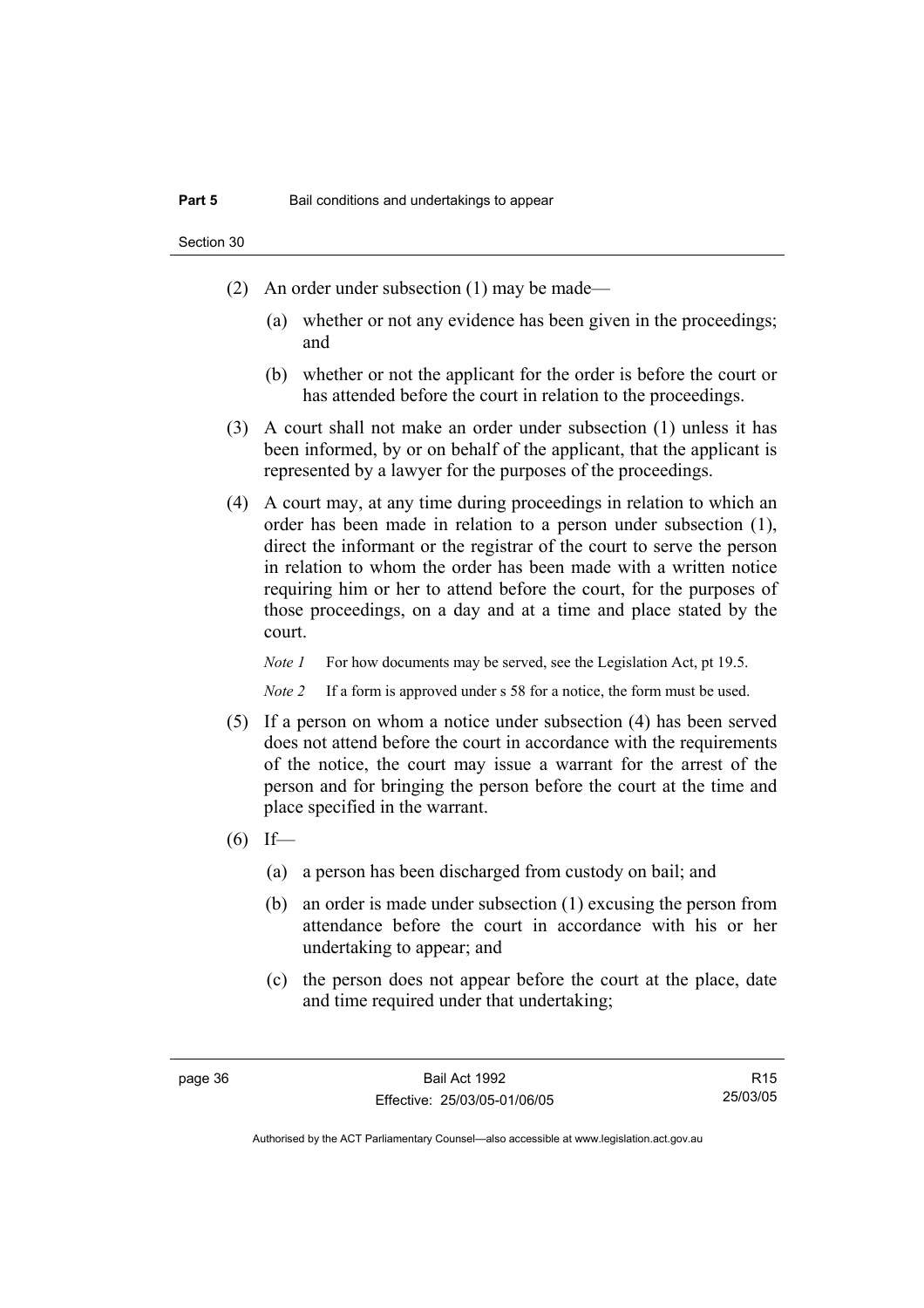the person shall not be taken to have failed to comply with a condition of his or her bail only because the person did not so attend before the court and bail continues subject to any condition other than a condition requiring the person to attend before the court.

## **31 Bail requirements**

- (1) An undertaking to appear may be given to—
	- (a) a court; or
	- (b) a registrar or deputy registrar; or
	- (c) an authorised officer; or
	- (d) for an accused person who is in a remand centre or prison—the person in charge of the remand centre or prison.
- (2) An amount may be deposited, or security given, in accordance with a bail condition, to—
	- (a) a court; or
	- (b) registrar or deputy registrar; or
	- (c) an authorised officer.
- (3) In this section:

*deposit* includes a payment by cash or electronic funds transaction.

*security* includes security given by way of bond or bank guarantee.

# **32 Acceptable people and security for bail**

- (1) A court or authorised officer imposing a condition on bail may decide—
	- (a) the person, people or class of people who are acceptable people for a condition mentioned in section 25 (1) (b) or (c); and
	- (b) the number of people required for the condition; and

page 37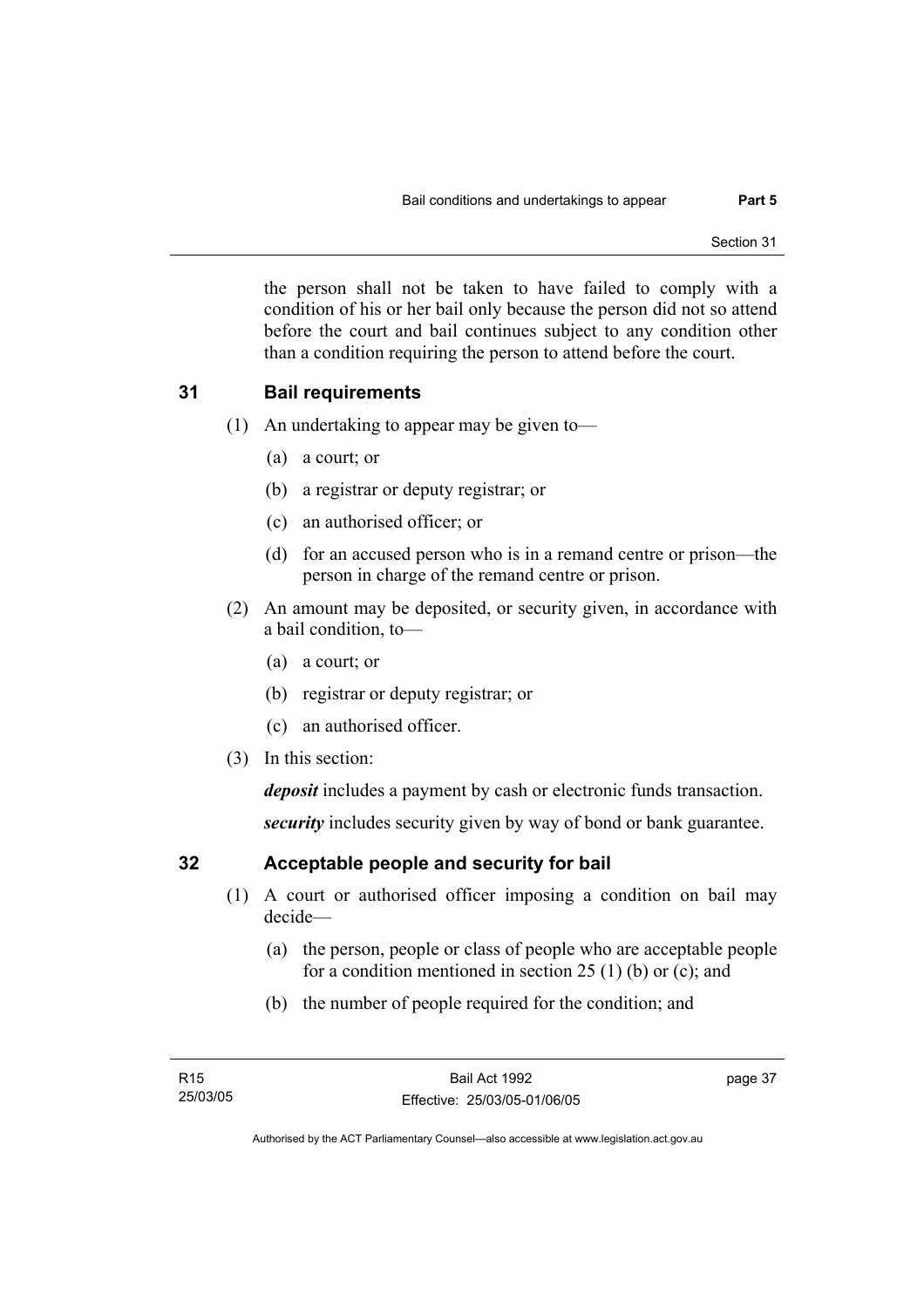- (c) the security acceptable for a condition mentioned in section 25 (1) (b) (ii).
- (2) If a decision has not been made when the undertaking to appear is given, the court or person to whom the undertaking to appear is given may decide.
- (3) Without limiting subsections (1) and (2), an acceptable person for a condition includes an entity prescribed by regulation for this subsection.

#### **33 Continuation of bail and undertakings**

- (1) If an accused person has given an undertaking to appear at a place, date and time at which proceedings in relation to the offence may be continued, whether on any adjournment, postponement or other deferment of the proceedings, or by way of committal, a court may continue the bail already granted in relation to the offence, whether or not the accused person is present in court.
- (2) If bail is continued under subsection (1), the undertaking to appear and the bail conditions continue to apply, except to the extent that the undertaking or condition otherwise provides or the court otherwise orders.
	- *Note* A court continuing bail must give notice of the continuation, bail conditions and place, date and time to which the proceedings are adjourned, postponed or deferred (see s 34 (4)).
- (3) If no direction is made by the court in relation to bail, whether or not the accused person appears in accordance with the undertaking—
	- (a) the court is taken to have continued bail; and
	- (b) the undertaking to appear and any bail conditions continue to apply.
- (4) If the hearing of a charge against an accused person is adjourned or postponed, the court may—
	- (a) continue the person's bail; or

R15 25/03/05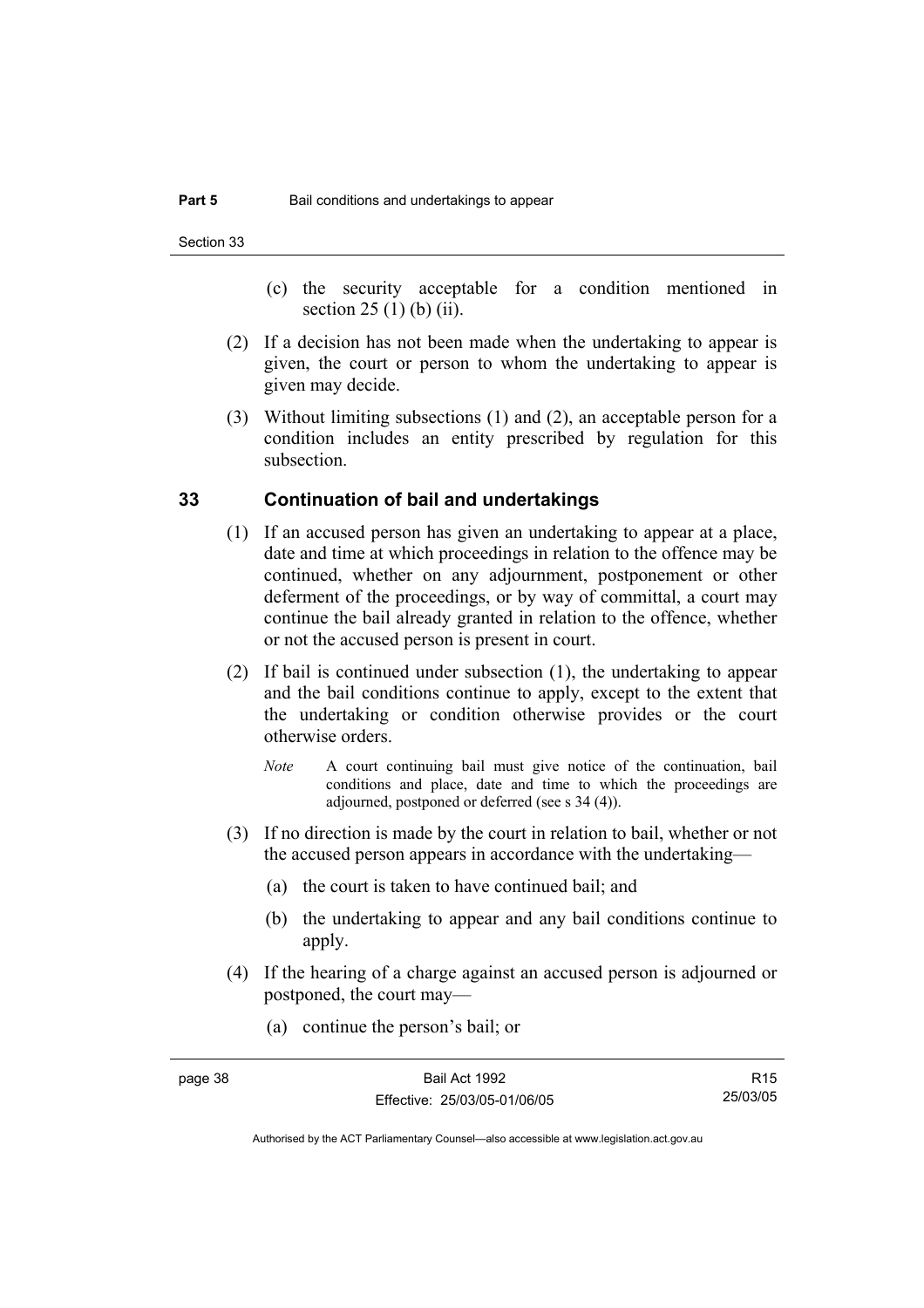- (b) make another order about bail.
- (5) However, if a deposit has been made, or security given, by a surety in accordance with a bail condition, the court must not continue bail without the surety's consent unless it is a condition of bail that the deposit or security continues to apply if bail is continued.
- (6) If bail is continued—
	- (a) the undertaking to appear is taken to be an undertaking to appear an any time when, and at any place where, proceedings in relation to the offence with which the person has been charged may be continued; and
	- (b) any bail conditions continue to apply.
- (7) If an accused person has been released on bail and the court is satisfied that the accused person is because of illness or accident or other sufficient cause unable to appear personally before the court on the day when the person is required to appear, the court may, in the absence of the accused person, order the person to be further remanded to the place, date and time that the court considers appropriate and may order that the undertaking to appear given by the accused person and any agreement entered into under a condition of the grant of bail be continued so as to require the appearance of the accused person at every place, date and time to which the accused person is remanded or the hearing adjourned, postponed or otherwise deferred.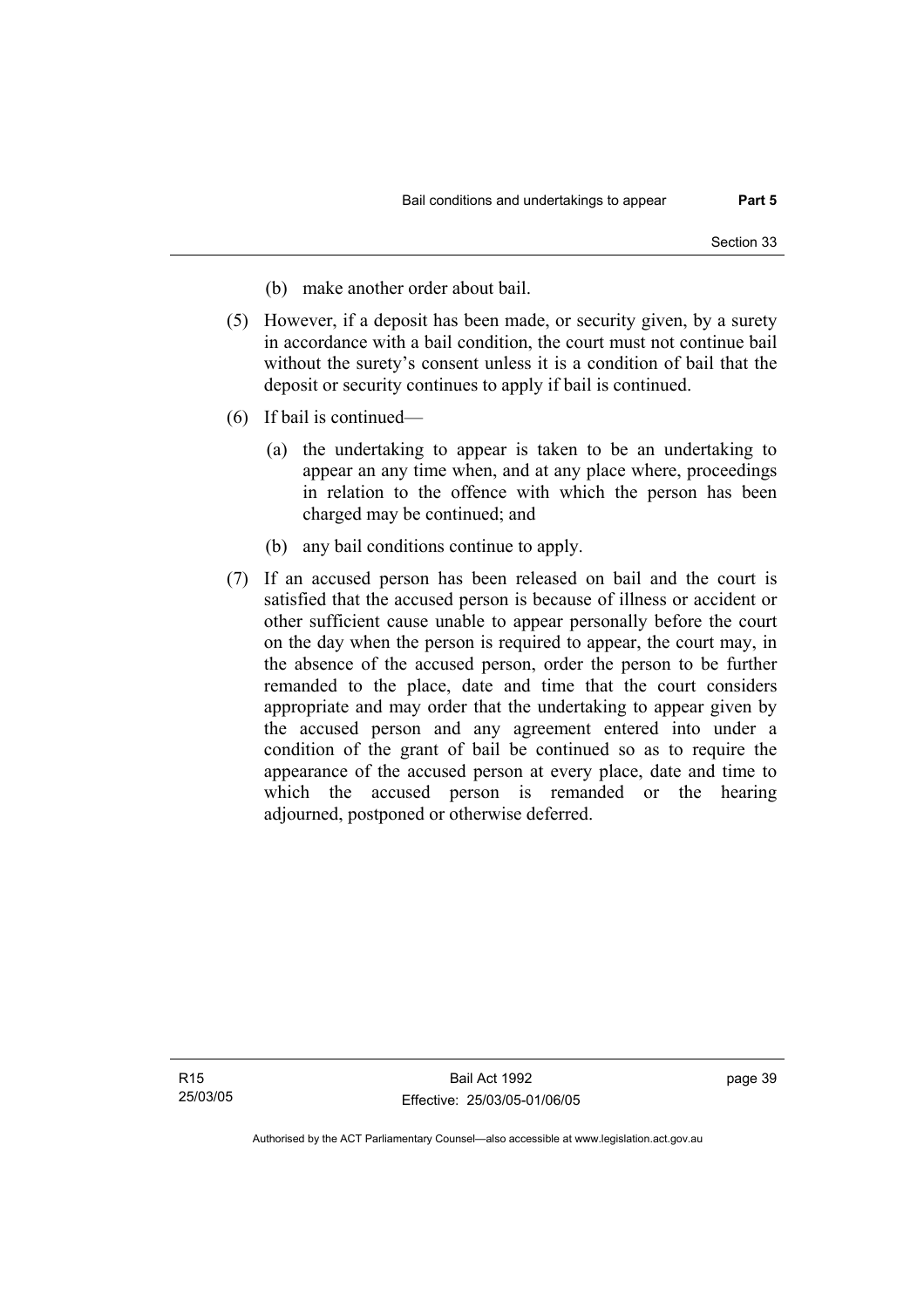Section 34

#### **34 Written notice of conditions of bail**

- (1) A court or authorised officer granting bail to an accused person shall give, or cause to be given, to the accused person a written notice setting out the obligations of the accused person about the conditions of his or her bail and the consequences of any failure by the person to comply with those conditions and shall be satisfied before releasing the accused person, or causing the accused person to be released, that the person will comply with the conditions.
	- *Note* If a form is approved under s 58 for a notice under this section, the form must be used.
- (2) A court or an authorised officer granting bail to an accused person with a surety or sureties for his or her appearance to answer the charges against the person shall give, or cause to be given, to the surety or each of the sureties, as the case may be, written notice of the obligations of the accused person about the conditions of his or her bail and the consequences of any failure by the person to comply with those conditions and shall be satisfied before releasing the accused person, or causing the accused person to be released, that the surety or each of the sureties, as the case may be, understands the nature and extent of the obligations of the accused person under the conditions of his or her bail and the consequences of any failure by the person to comply with them.
- (3) If a bail condition is imposed or varied on a review under part 6 of a decision made in relation to bail, the court or authorised officer imposing or varying the condition shall—
	- (a) give, or cause to be given, to the accused person a written notice setting out the obligations of the accused person about the condition and the consequences of any failure by the person to comply with the condition and shall be satisfied that the accused person will comply with the condition; and
	- (b) give, or cause to be given, to each surety (if any) for the appearance of the accused person to answer the charges against the person a written notice of the obligations of the accused

| page 40 | Bail Act 1992                | R15      |
|---------|------------------------------|----------|
|         | Effective: 25/03/05-01/06/05 | 25/03/05 |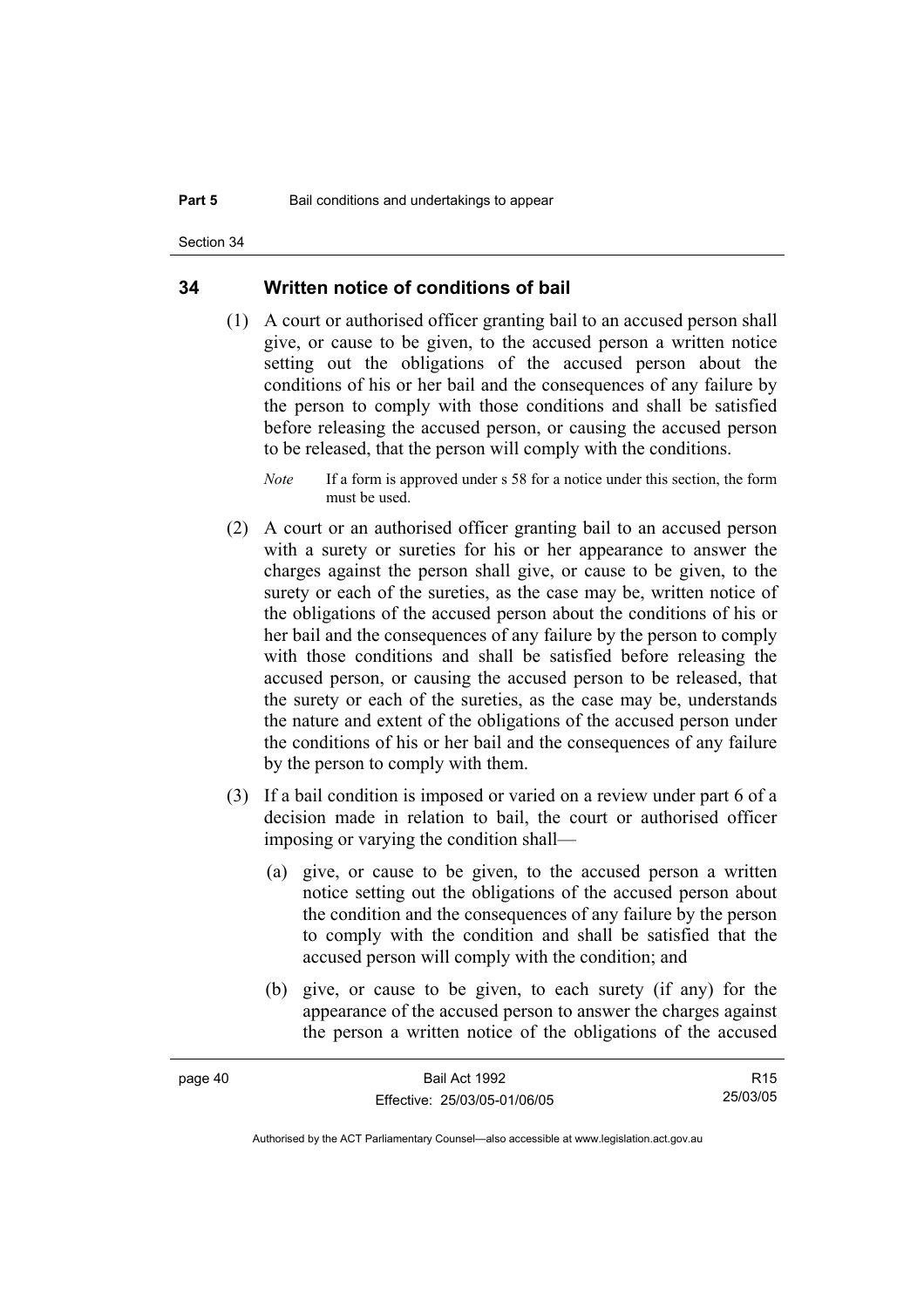person about the condition and the consequences of any failure by the person to comply with it and shall be satisfied that each surety understands the nature and extent of the obligations of the accused person under the condition and the consequences of any failure by the person to comply with it.

- (4) A court continuing bail on an adjournment or a postponement of proceedings shall forthwith give, or cause to be given, to the accused person a written notice that—
	- (a) states that bail is continued until the hearing is resumed or stated; and
	- (b) states the conditions on which bail is presently allowed; and
	- (c) states the place, date and time to which the proceedings are adjourned or postponed or states that the proceedings are adjourned or postponed to a place, date and time that are from time to time stated in a notice given or sent to the accused person as prescribed by regulation.

# **36 Discharge of surety**

- (1) A surety may, at any time apply to be discharged from his or her liability under a bail condition—
	- (a) if bail has been granted by a court—
		- (i) to the court that granted bail; or
		- (ii) to the court of appearance; or
	- (b) if bail has been granted by an authorised officer—to the court of appearance.
- (2) However, an application may not be made if the person granted bail has failed to comply with a bail condition or undertaking to appear.
- (3) If the person granted bail is not in custody or before the court when the application is made, the court must—

page 41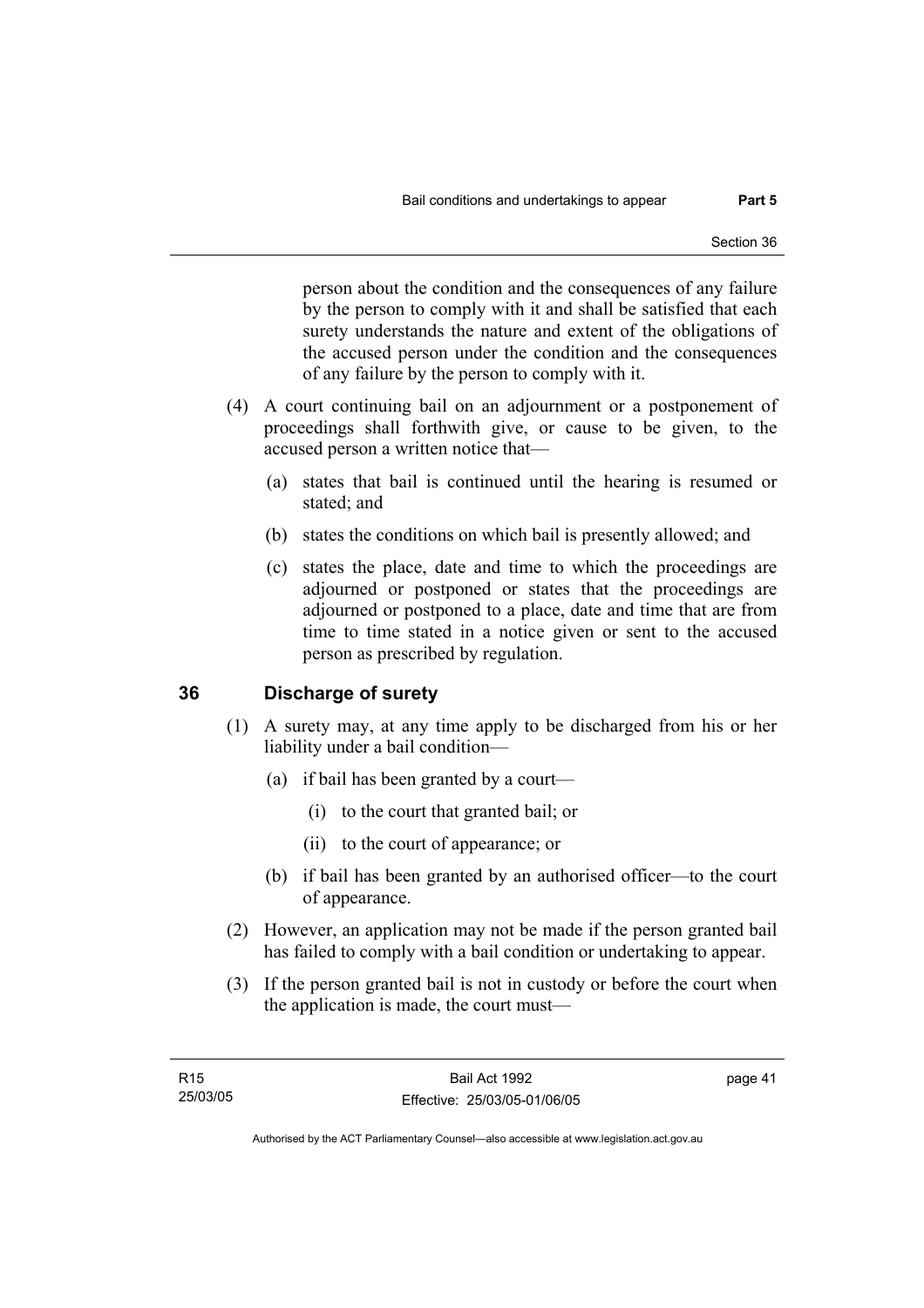Section 37

- (a) issue a warrant to apprehend the person and bring the person before the court; or
- (b) issue a summons for the person's appearance before the court.
- (4) On the person's appearance before the court, the court must, unless the court considers it would be unjust to do so—
	- (a) direct that the applicant be discharged from his or her liability; and
	- (b) release the security or deposit.
- (5) If the court discharges the applicant from liability, the court may—
	- (a) impose further bail conditions; and
	- (b) remand the person granted bail into custody until the further conditions are satisfied.
- (6) In this section:

*court of appearance* means the court before which the accused person is required to appear in accordance with his or her undertaking to appear.

## **37 Payment of amounts to Territory**

- (1) This section applies if—
	- (a) a person granted bail fails to appear in court in accordance with his or her undertaking; and
	- (b) a bail condition mentioned in section 25 (1) (b) or (c) requires the person or someone else (the *person required to pay*) to pay, or forfeit, an amount to the Territory if the person fails to appear.
- (2) If the amount has been deposited in accordance with a condition mentioned in section 25 (1) (c), the amount is forfeited to the Territory.

R15 25/03/05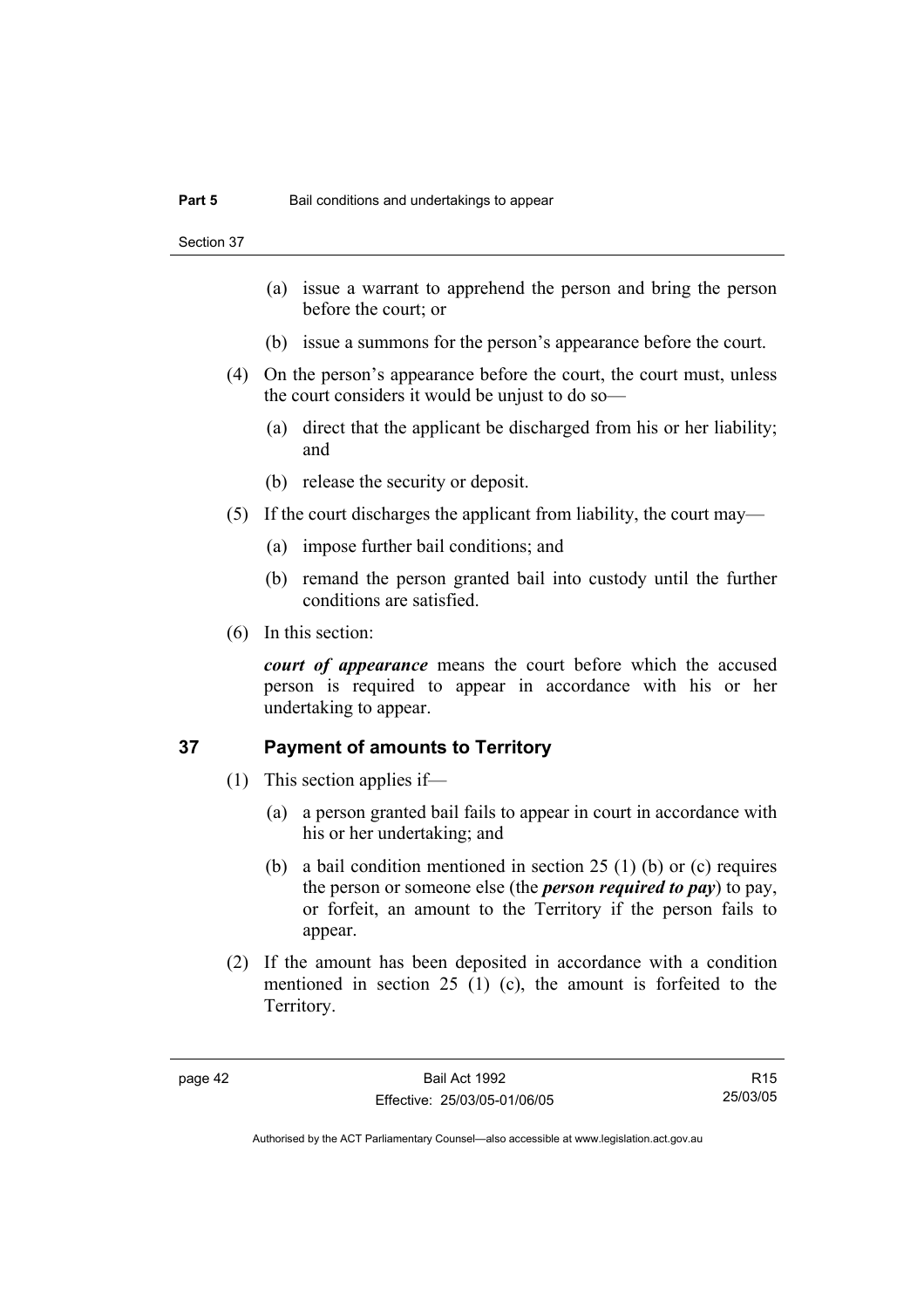- (3) If the amount has not been deposited, the court may order the person required to pay to pay the amount to the Territory.
- (4) Notice of the order must be given to the person required to pay as soon as practicable.

*Note* For how documents may be served, see the Legislation Act, pt 19.5.

- (5) If, after the end of 28 days after the day the notice is given, the amount has not been paid the amount may be recovered under the *Magistrates Court Act 1930*, division 3.9.2 (Enforcement of fines) as if it were a fine within the meaning of that division.
- (6) Subsection (4) applies to an amount even if the amount exceeds \$50 000.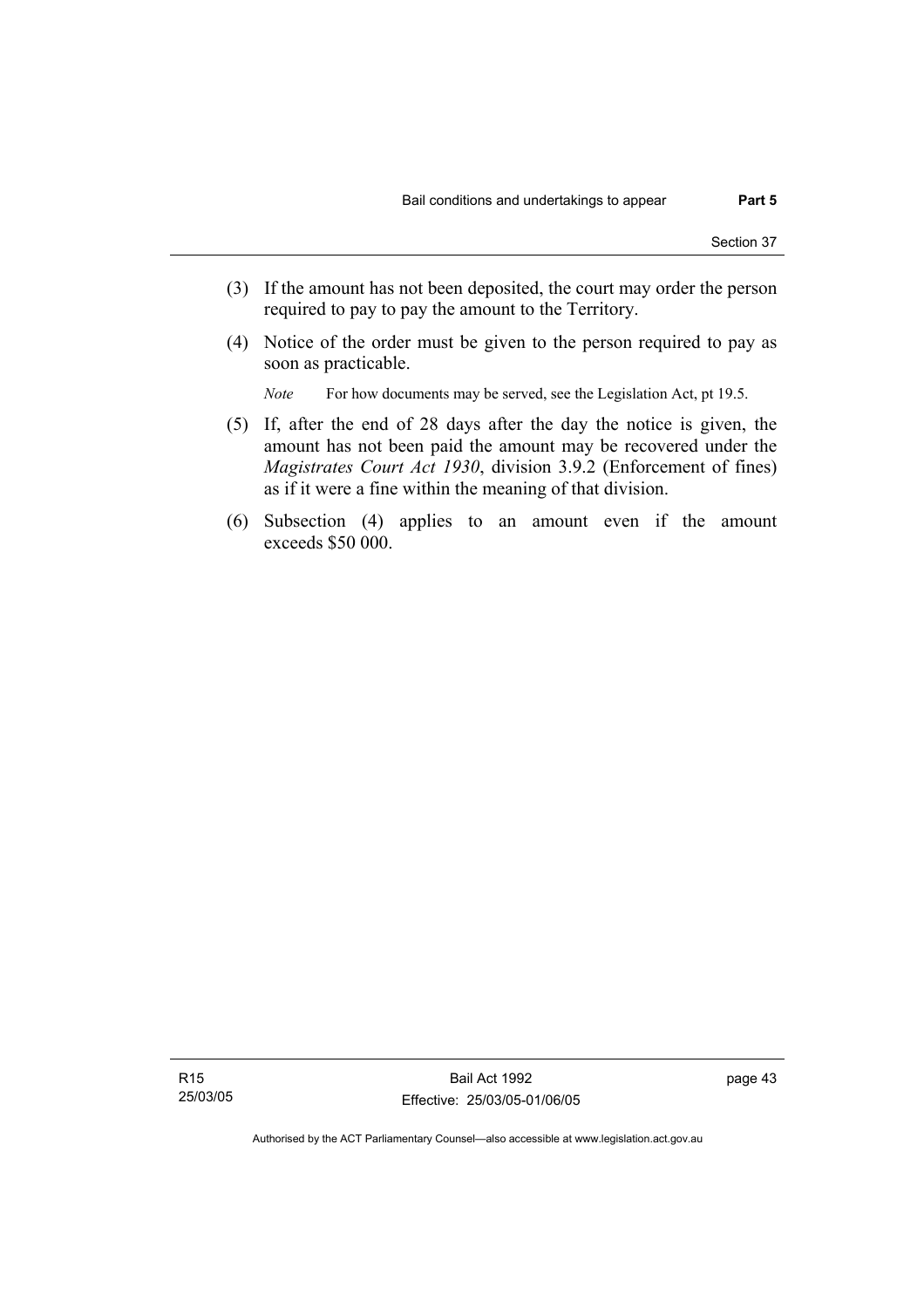# **Part 6 Review of bail decisions**

# **Division 6.1 Review of decisions by authorised officers**

# **38 Review by authorised officers**

- (1) If an authorised officer makes a decision under part 4 in relation to bail for an accused person that is—
	- (a) a decision to refuse to grant bail to the accused person; or
	- (b) a decision to grant bail to the accused person subject to 1 or more bail conditions;

the accused person may request a review of that decision by the authorised officer who made the decision or any other authorised officer.

 (2) If an application for a review of a bail decision is made to an authorised officer under subsection (1), the authorised officer shall as soon as possible conduct a review of the decision.

# **39 Exercise of power to review**

- (1) The power to review a decision under this division includes a power to confirm or vary a decision or to substitute another decision.
- (2) A decision as varied or substituted must be in conformity with this Act.
- (3) If, on a review of a decision under this division, the authorised officer varies the decision or substitutes another decision, section 27 applies in relation to the decision as varied or substituted as if the decision had been made by the authorised officer under part 4.

R15 25/03/05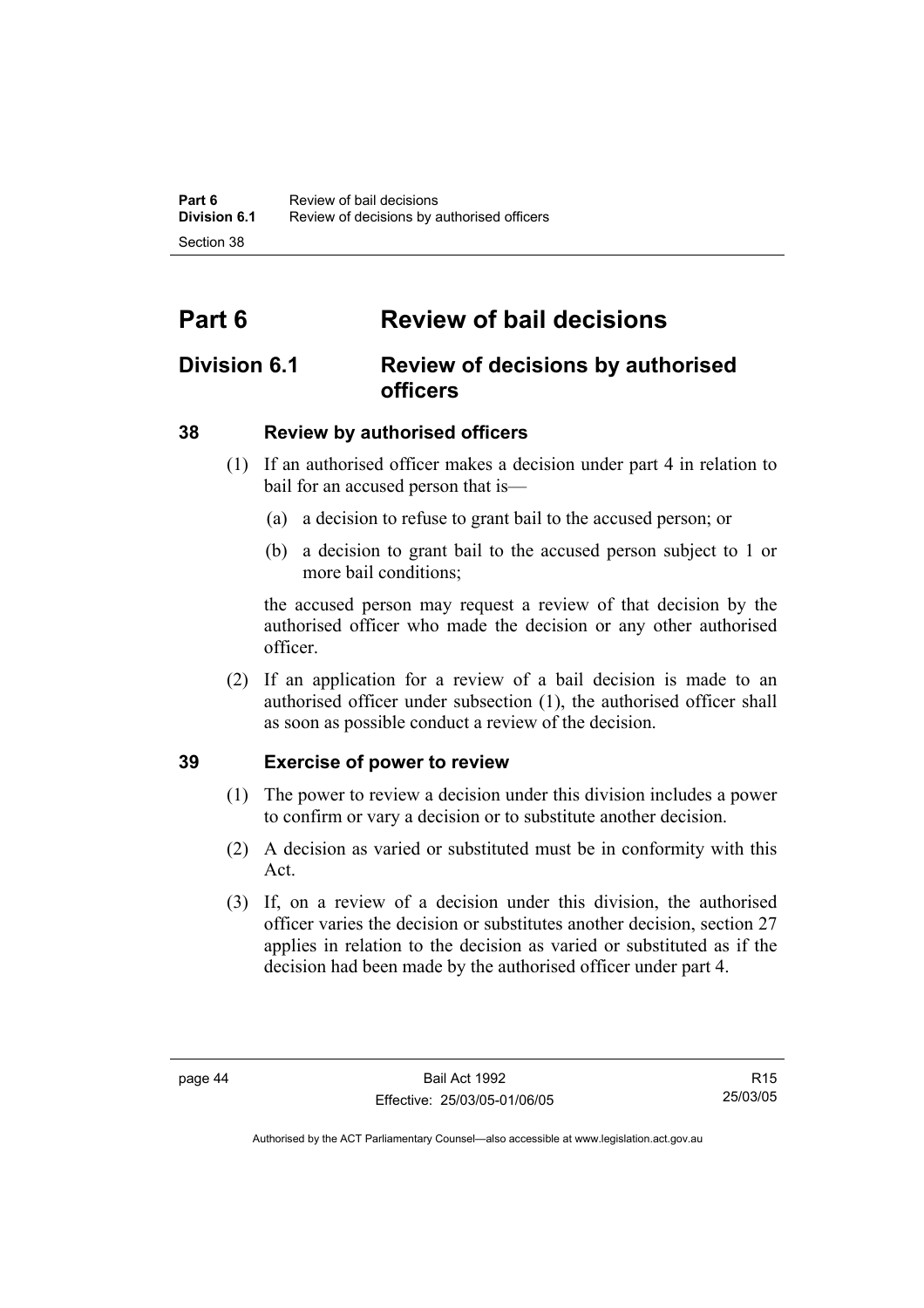- (4) An authorised officer may refuse to entertain a request to review a decision under this division if the authorised officer is satisfied that the request is frivolous or vexatious.
- (5) A regulation may—
	- (a) prescribe the way of making a request for the review of a decision under this division; and
	- (b) prescribe procedures for the conduct of a review under this division; and
	- (c) limit the time within which, and the circumstances in which, an accused person may apply for a review of a decision under this division; and
	- (d) limit the number of applications that may be made for the review of a bail decision under this division.

# **40 Limitation on power of authorised officer to review**

An authorised officer may not, under this division—

- (a) review a decision in circumstances if, had the decision not been made, the authorised officer would be prohibited from making a decision in relation to the grant of bail; or
- (b) review a decision that has been reviewed by a court.

# **Division 6.2 Review of decisions by courts**

### **41 Right of review of bail decisions**

An accused person or the informant may apply under this division for review of any decision by a court or an authorised officer in relation to bail.

page 45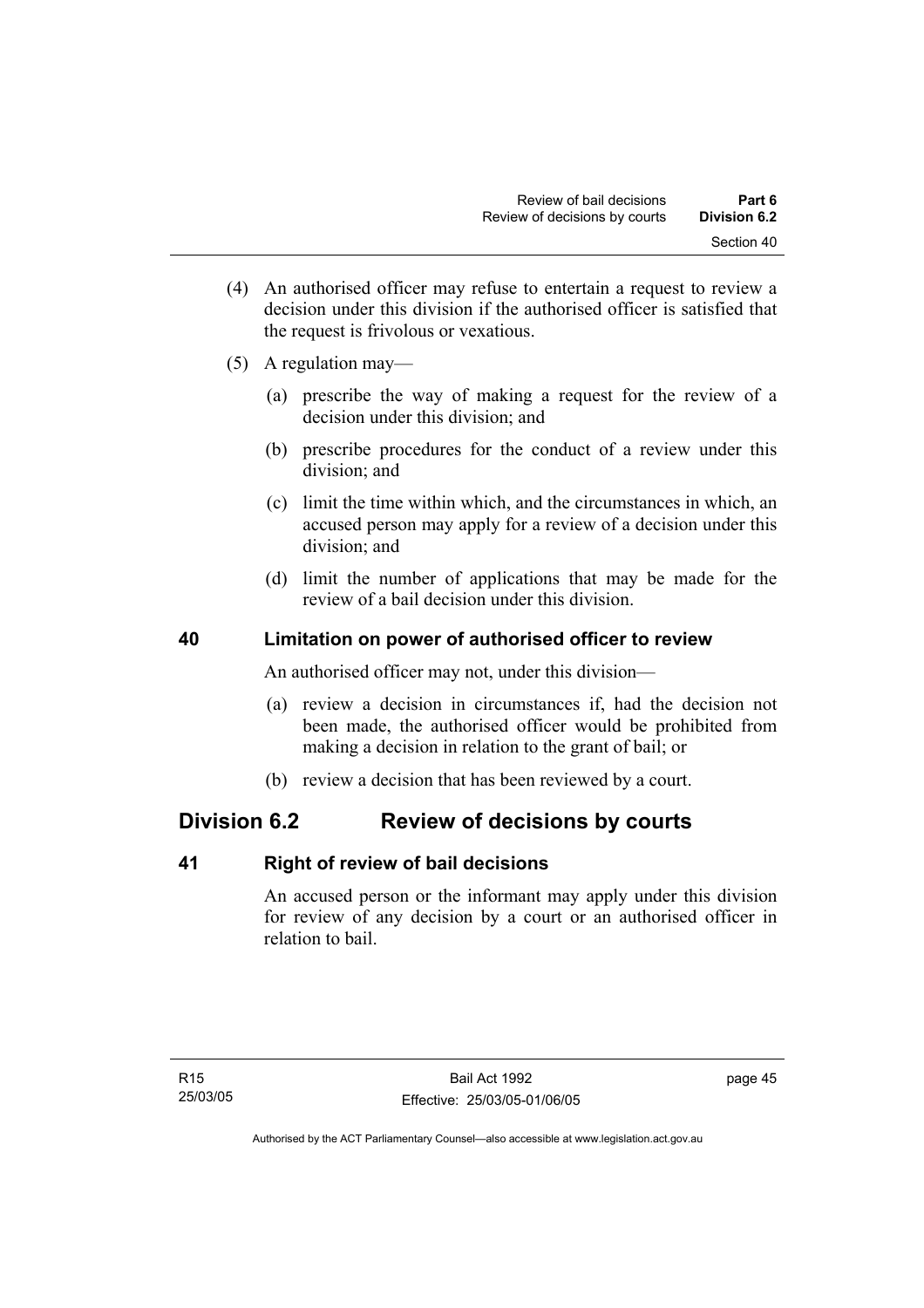# **41A Court may review on its own initiative**

- (1) A court that has made a decision in relation to bail may review the decision on its own initiative if the court considers it is in the interests of justice to do so.
- (2) The court may issue a warrant for the arrest of the person and for bringing the person before the court at the time and place stated in the warrant.

# **42 Power of Magistrates Court to review**

- (1) The Magistrates Court may, on application under this division, review any decision of an authorised officer or the Magistrates Court (however constituted) in relation to bail.
- (2) However, the Magistrates Court may review the decision only if the application for review is based on—
	- (a) a significant change in circumstances relevant to the granting of bail; or
	- (b) the availability of fresh evidence or information of material significance to the granting of bail to the person that was unavailable on the most recent application in relation to bail.
- (3) The power of the Magistrates Court to review a decision under this section may be exercised whether or not any power to review the decision under section 38 has been exercised or been sought to be exercised.

# **43 Power of Supreme Court to review**

- (1) The Supreme Court may, on application under this division, review any decision of an authorised officer, the Magistrates Court or the Supreme Court (however constituted) in relation to bail.
- (2) However, the Supreme Court may review the decision only if the application for review is based on—

R15 25/03/05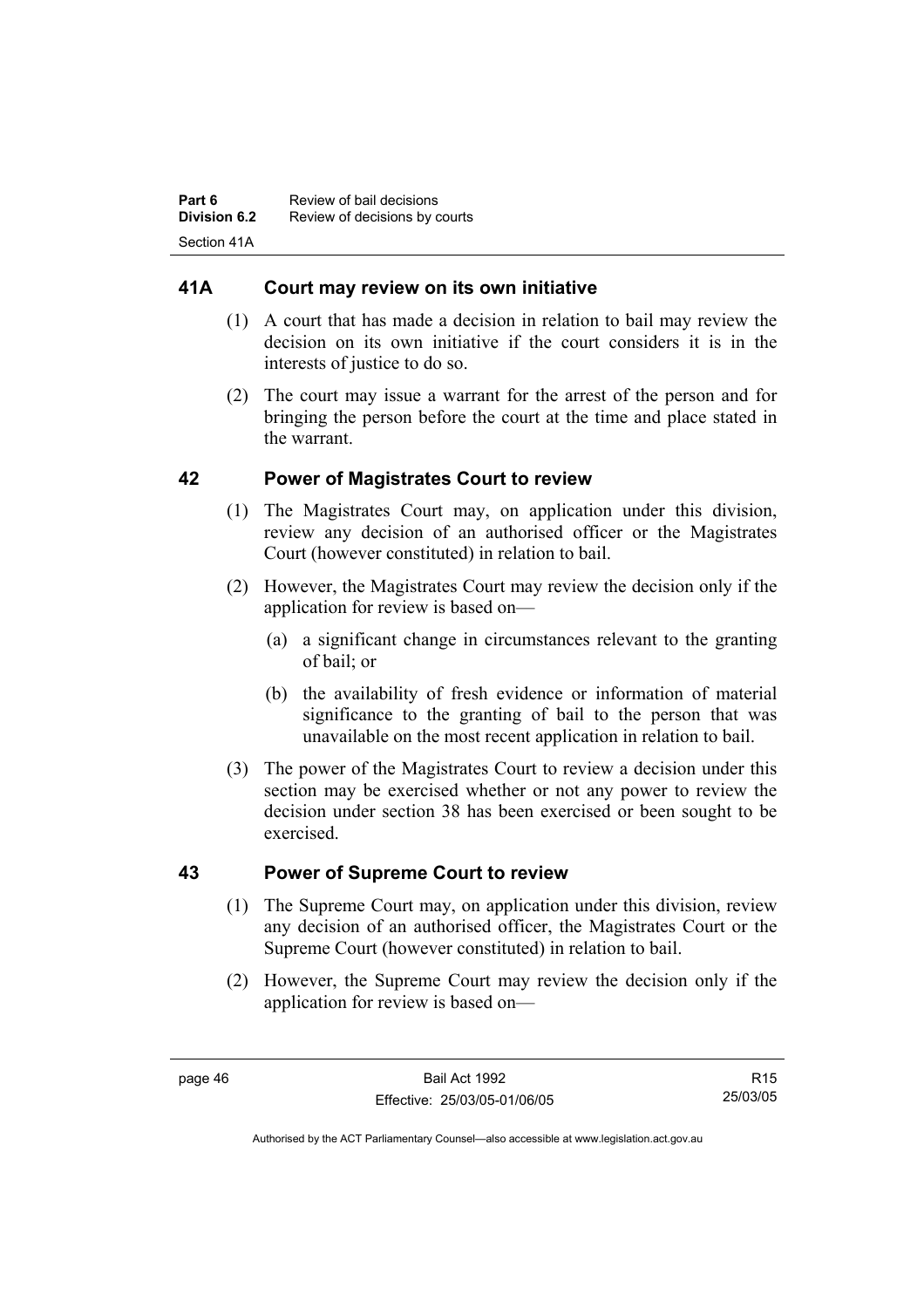- (a) a significant change in circumstances relevant to the granting of bail; or
- (b) the availability of fresh evidence or information of material significance to the granting of bail to the person that was unavailable on the most recent application in relation to bail.
- (3) The power of the Supreme Court to review a decision under this section may be exercised whether or not any power to review the decision under section 38 or section 42 has been exercised or has been sought to be exercised.

# **45 Exercise of power to review**

- (1) The power to review a decision under this division includes a power to confirm or vary the decision or to substitute another decision.
- (2) A decision as varied or substituted shall be in conformity with this Act.
- (3) The review of a decision shall be by way of rehearing and evidence or information in addition to, or in substitution for, the evidence or information given or obtained on the making of the decision may be given or obtained on the review.
- (4) If, on a review of a decision under this division the court varies the decision or substitutes another decision, section 27 applies in relation to the decision as varied or substituted as if that decision had been given by the court in relation to an application for bail.
- (5) If, on a review of a decision under this division, bail for an accused person is revoked, the court may, by warrant, commit the person into custody.
- (6) If, on a review of a decision under this division—
	- (a) bail is granted without any condition being imposed but the accused person has not given an undertaking to appear; or
	- (b) bail is granted subject to a condition;

page 47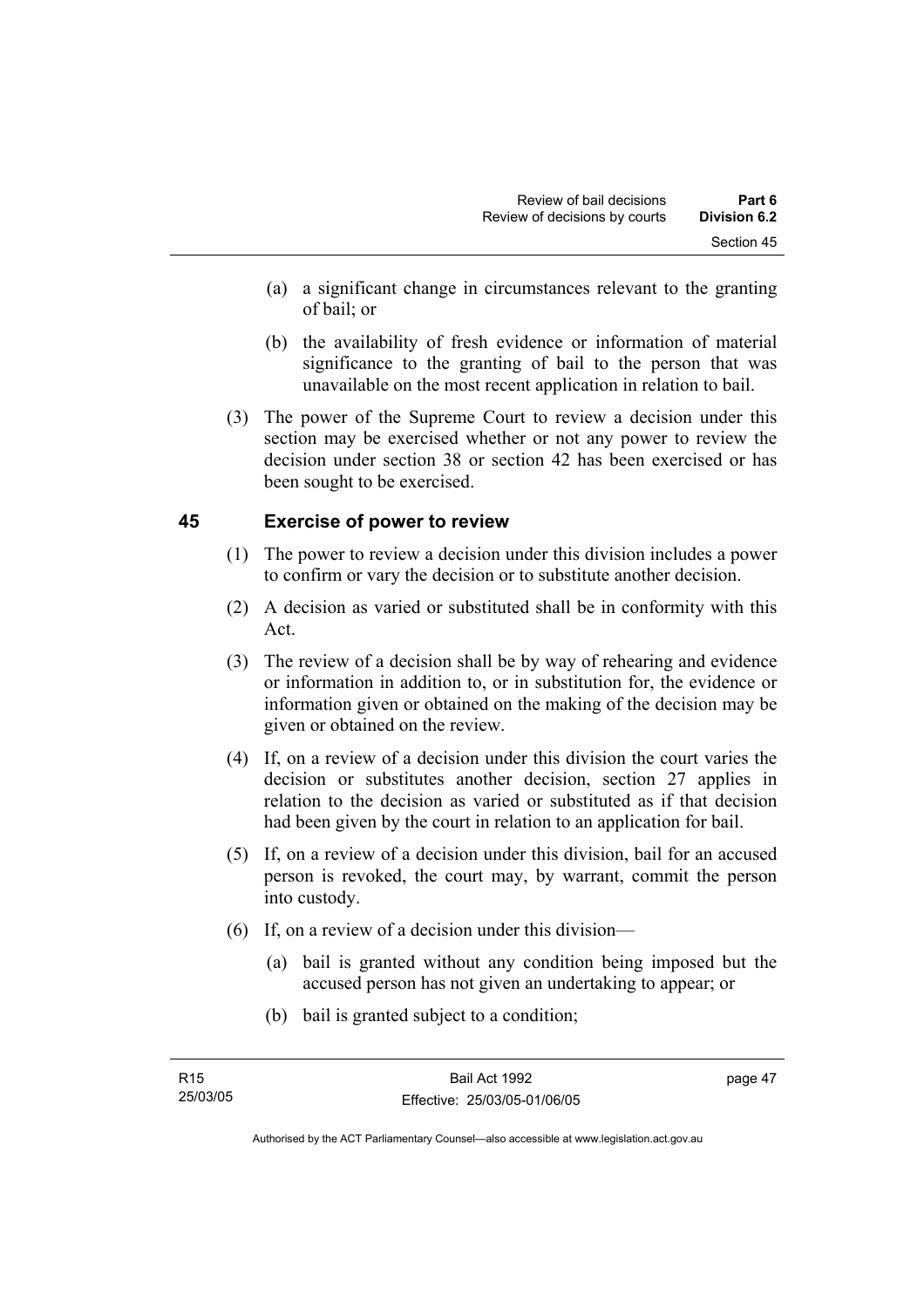| Part 6<br>Division 6.2 | Review of bail decisions      |
|------------------------|-------------------------------|
|                        | Review of decisions by courts |
| Section 46             |                               |

the court may by warrant commit the person into custody until the person gives the undertaking to appear or satisfies the condition.

- (7) A court may refuse to entertain a request to review a decision under this division if the court is satisfied that the request is frivolous or vexatious.
- (8) A regulation may make provision in relation to—
	- (a) the way of making a request for the review of a decision under this division; and
	- (b) the giving or sending to people of notices relating to the proposed exercise of power to review a decision under this division.

# **46 Review limited to bail conditions**

- (1) If an accused person has remained in custody after being granted bail by a court because any condition of the bail has not been complied with, the decision in relation to bail may be reviewed by the court that granted bail—
	- (a) at the request of the accused person; or
	- (b) at the request of a police officer; or
	- (c) on the court's own initiative.
- (2) A review under this section of a decision in relation to bail is limited to a review of the conditions on which bail has been granted.
- (3) A review requested under this section by a police officer shall not be conducted unless the court is satisfied that the request was made—
	- (a) for the purpose of benefiting the accused person; and
	- (b) with the consent of the accused person.
- (4) On a review of a bail decision under this section, a court may—
	- (a) confirm the decision about the conditions of bail; or

R15 25/03/05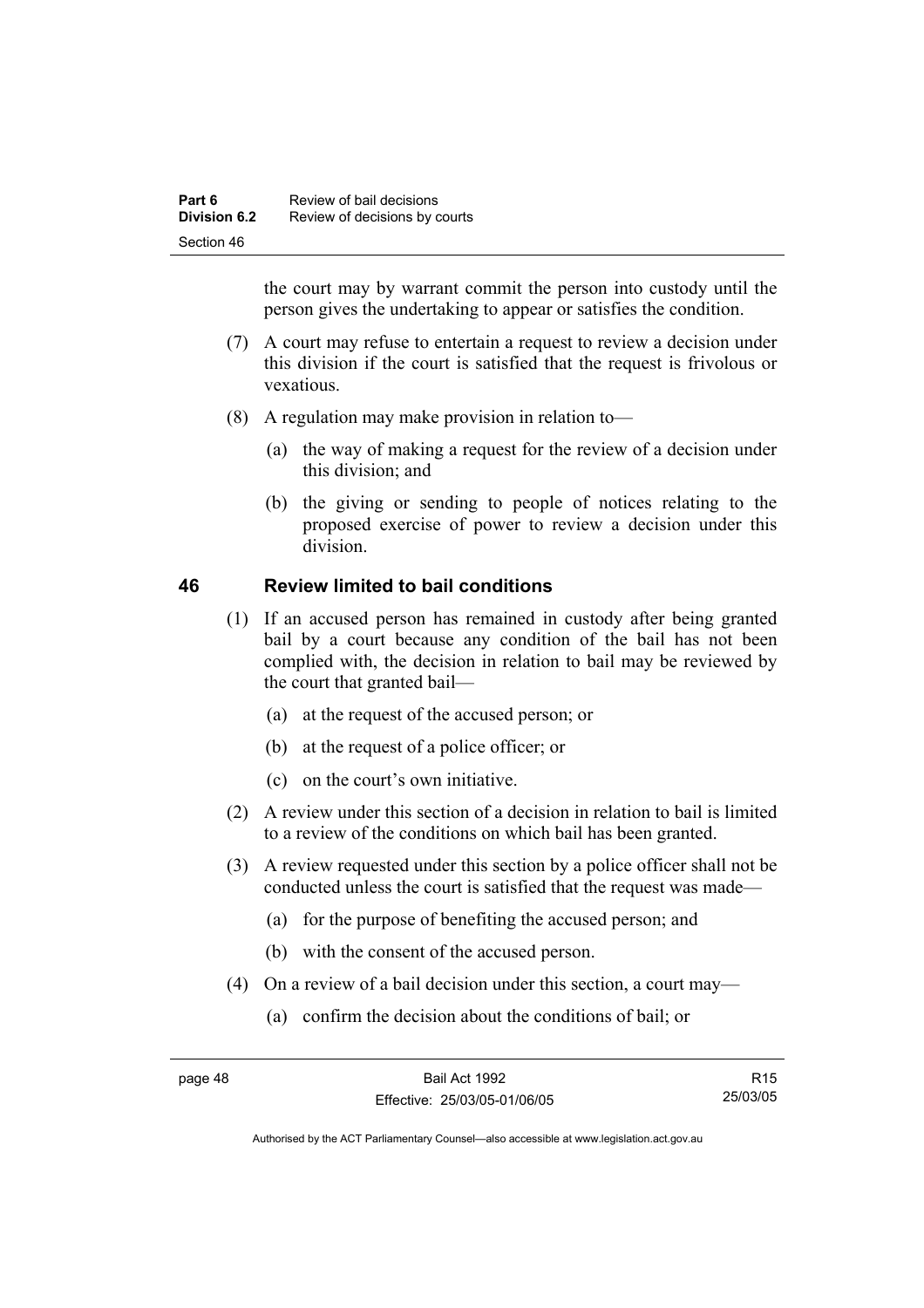- (b) vary the decision by removing or imposing bail conditions; or
- (c) grant bail without imposing any bail condition.
- (5) Notwithstanding section 43, the Supreme Court is empowered to conduct a review of a bail decision under this section only in relation to bail granted by the Supreme Court (however constituted).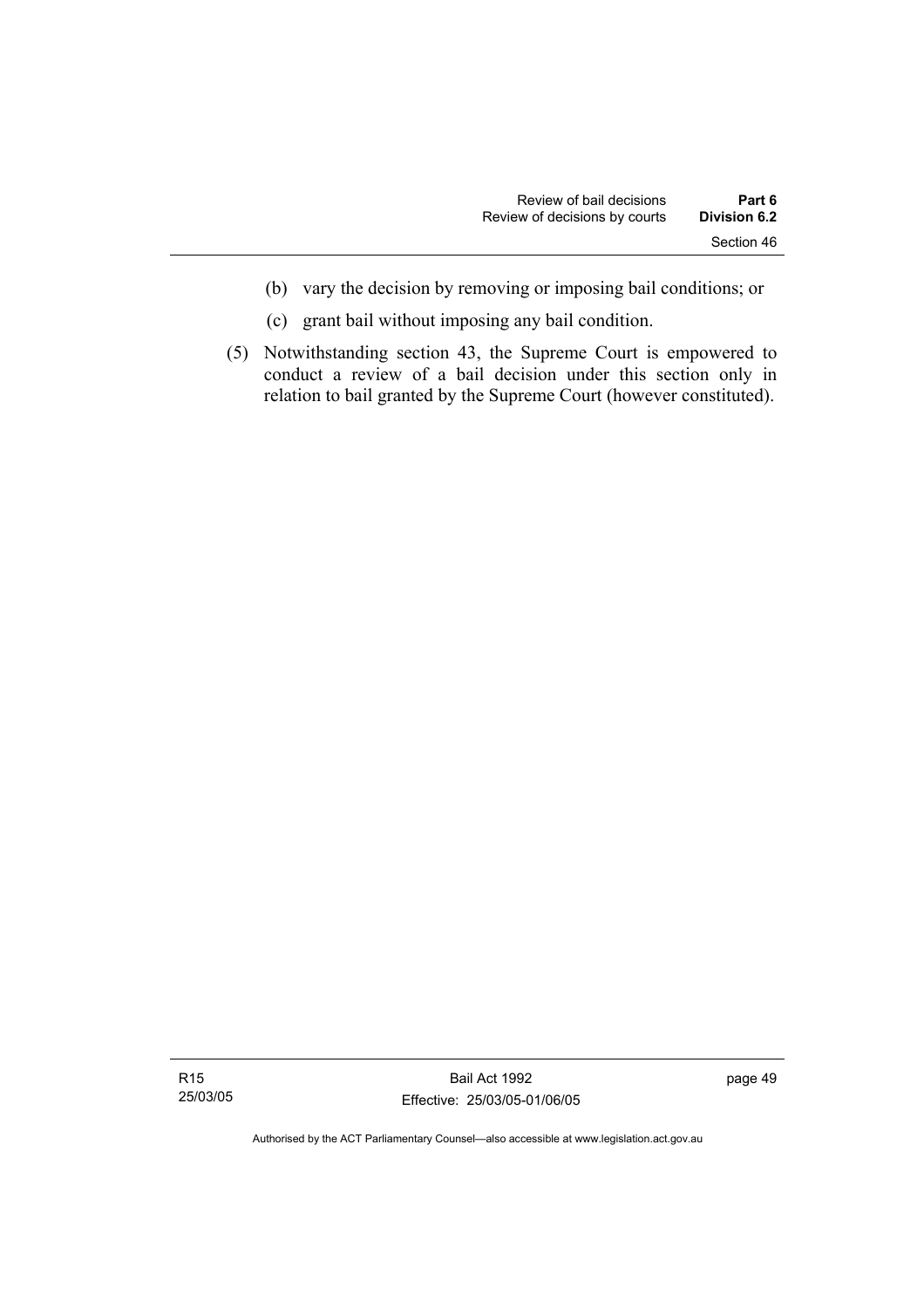#### **Part 7 Miscellaneous**

Section 47

# **Part 7 Miscellaneous**

#### **47 Giving information relating to bail**

 (1) If a person is charged by a police officer with an offence and the person charged is being held in custody in relation to the offence, the police officer shall, as soon as is reasonably practicable after the person is charged, give to the person, by written notice, information relating to his or her entitlement to, or eligibility for, bail and to his or her entitlement to the review of decisions under this Act.

 (2) If an accused person is being held in custody in relation to an offence at the time of his or her first appearance in court in relation to that offence, the court shall, during that appearance, or as soon as is reasonably practicable, give to the person, by written notice, information relating to his or her entitlement to, or eligibility for, bail.

#### **47A Notice to victim of bail decisions**

- (1) This section applies if—
	- (a) a court or authorised officer makes a decision about a grant of bail, or reviews a bail decision, in relation to a person; and
	- (b) the informant is aware that a victim has expressed concern about the need for protection from violence or harassment by the person.
- (2) The informant must tell a police officer assigned to liaise with victims of crime (a *victim liaison officer*) that the victim has expressed the concern.
- (3) If a victim liaison officer is told about a victim's concern, the victim liaison officer must take all reasonable steps to tell the victim (or, if

| page 50 | Bail Act 1992                | R <sub>15</sub> |
|---------|------------------------------|-----------------|
|         | Effective: 25/03/05-01/06/05 | 25/03/05        |
|         |                              |                 |

*Note* If a form is approved under s 58 for a notice under this section, the form must be used.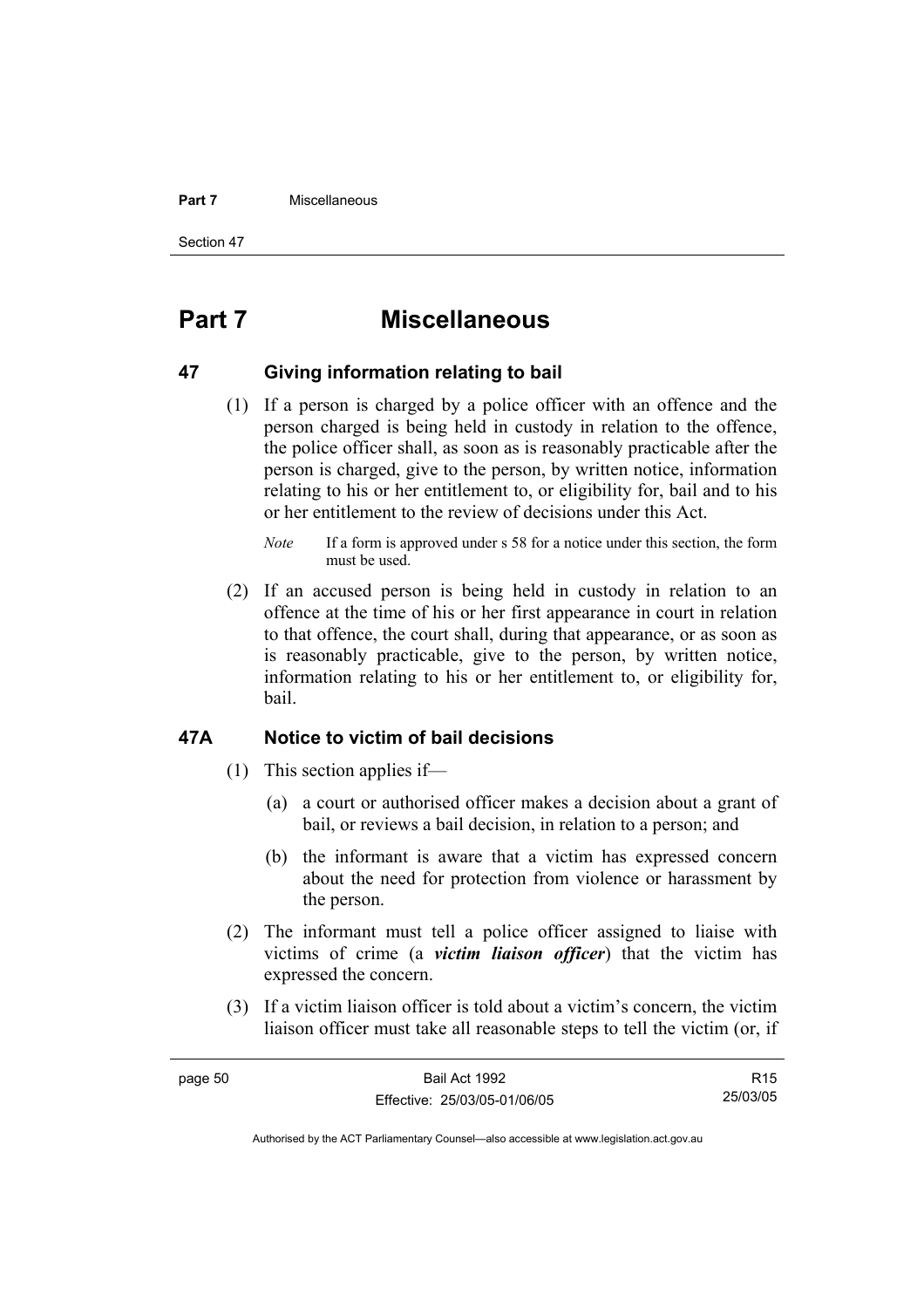the victim is a child, a person who has parental responsibility for the child) about the bail decision as soon as practicable.

# **48 Notification to court that bail condition not satisfied**

- (1) This section applies to a person who has been granted bail by a court but who has remained in custody since bail was granted because a condition of the bail has not been complied with.
- (2) The keeper, superintendent or officer in charge of a gaol, remand centre or police station if a person to whom this section applies is in custody shall, within 7 days after the person is received into custody, give or cause to be given, to the court that granted bail to the person written notice that the person is still in custody because of a failure to meet a bail condition.

- (3) A court to which a notice is given under subsection (2) may, on its own initiative, conduct a review under section 46 of the condition on which bail was granted.
- (4) A notice under this section is required to be given only once in relation to any particular grant of bail.
- (5) A regulation may prescribe information that is to be forwarded to a court with a notice under this section.

# **49 Failure to answer bail**

 (1) If a person who has given an undertaking to appear before a court fails to carry out the undertaking, that court may issue a warrant to arrest the person and to bring the person before the court (or a court with the same jurisdiction).

*Note* If a form is approved under s 58 for a notice, the form must be used.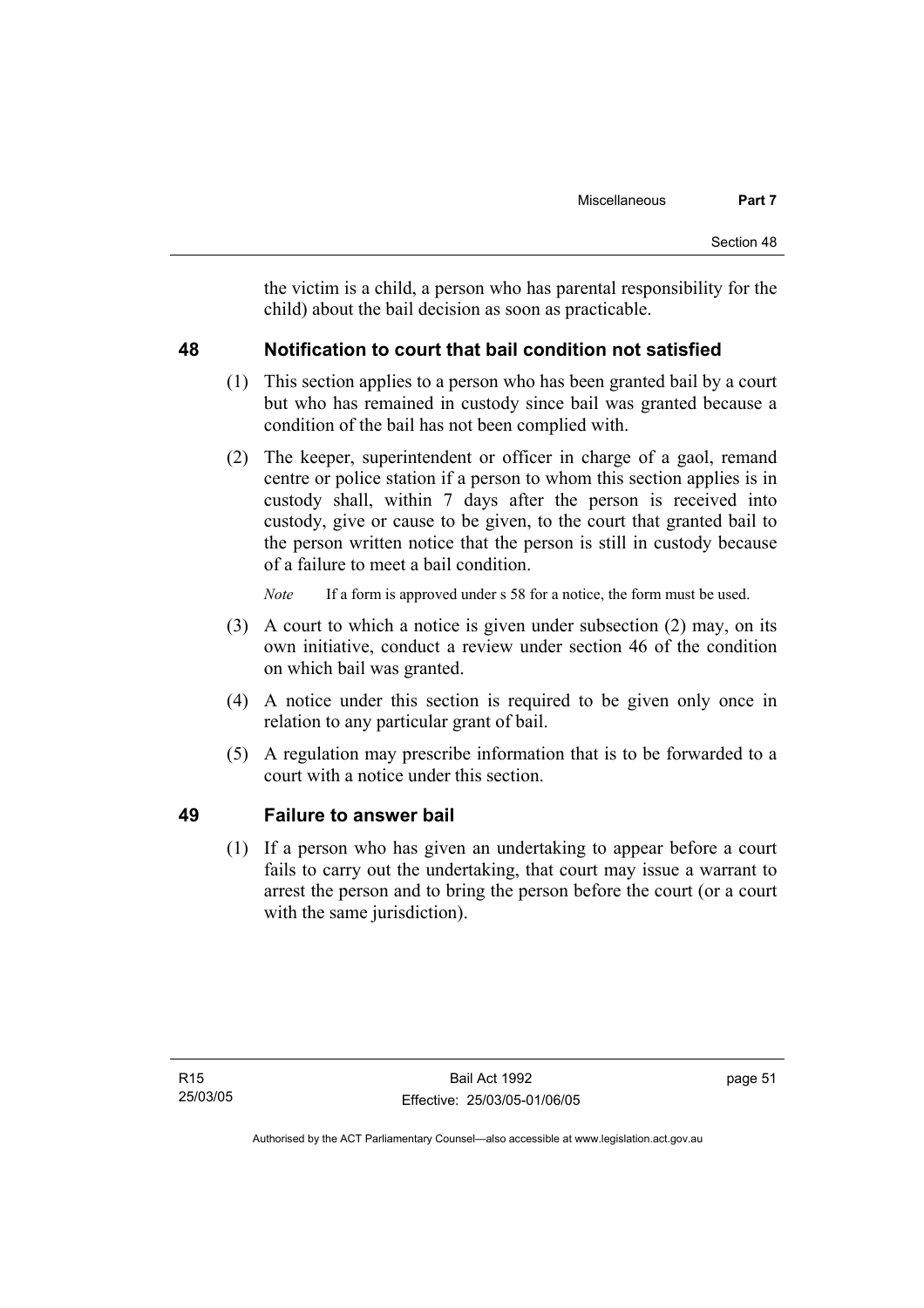#### **Part 7 Miscellaneous**

Section 51

 (2) A person who has given an undertaking to appear before a court must not, without reasonable excuse, fail to carry out the undertaking.

Maximum penalty: 200 penalty units, imprisonment for 2 years or both.

### **51 Indemnification of sureties**

 (1) If a person indemnifies another person, or agrees with another person to indemnify that other person, against a liability that the other person may incur as a surety to secure the appearance in answer to bail of a person accused of an offence, he or she and that other person each commit of an offence.

Maximum penalty: 200 penalty units, imprisonment for 2 years or both.

 (2) An offence is committed against subsection (1) whether the agreement is made before or after the person to be indemnified becomes a surety and whether or not the person becomes a surety and whether the agreement contemplates compensation in money or money's worth.

### **52 Contravention of Act by police officers**

- (1) If a police officer contravenes a provision of this Act that is applicable to him or her as a police officer or as an authorised officer, the contravention is not punishable as an offence unless a penalty is expressly provided by this Act in relation to the contravention.
- (2) Subsection (1) does not apply to prevent a contravention of a provision of this Act by a police officer from—
	- (a) being dealt with under the *Complaints (Australian Federal Police) Act 1981* (Cwlth); or
	- (b) constituting grounds for the institution of civil proceedings.

R15 25/03/05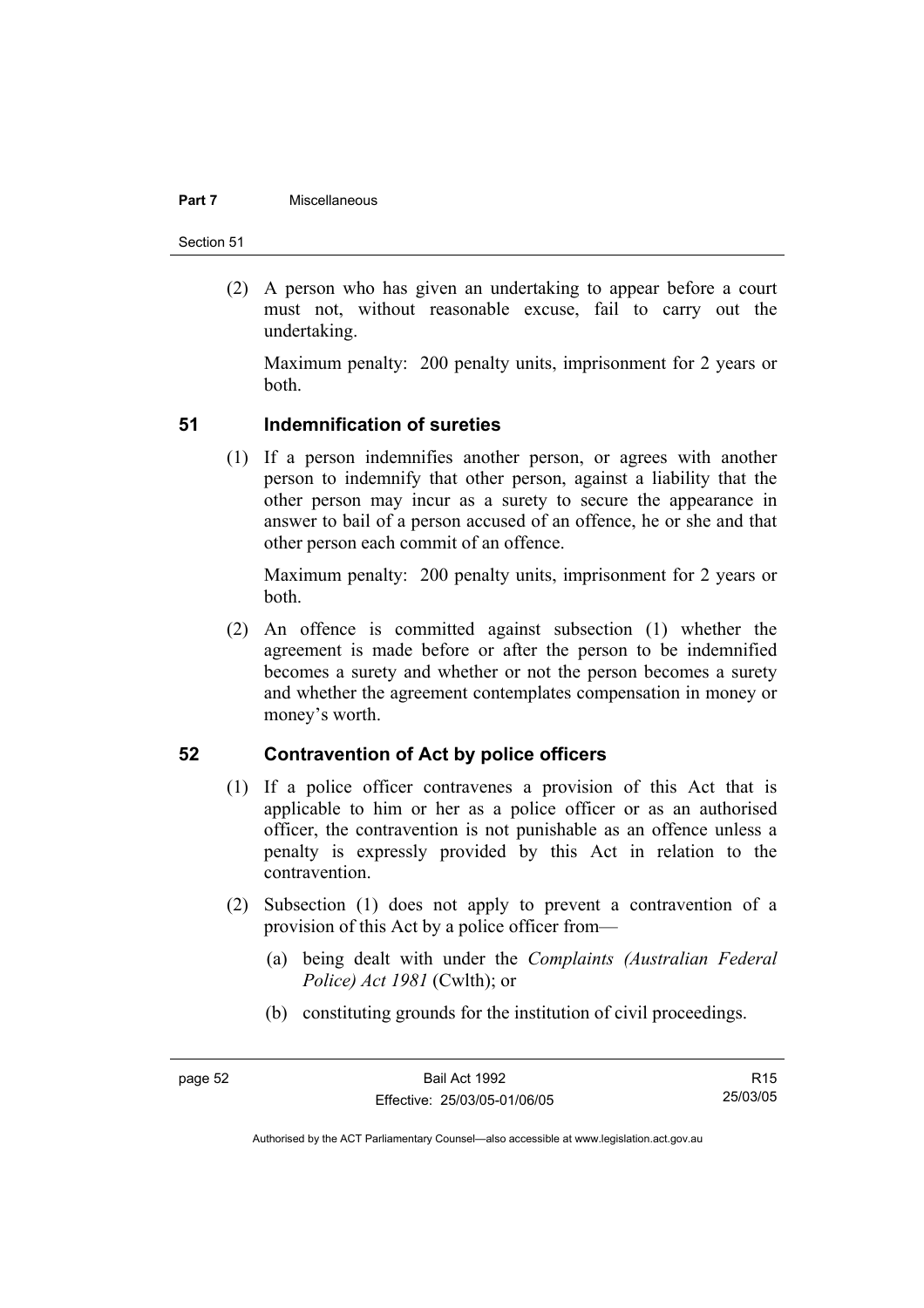# **55 Civil standard of proof to apply for certain purposes**

If a court or an authorised officer, in making a decision in relation to bail (other than a decision in proceedings for an offence committed in relation to bail), is to be, or may be, satisfied as to any matter, it is sufficient if the court or authorised officer is satisfied on the balance of probabilities.

## **56 No right of surety to arrest**

A surety for an accused person does not have the right to arrest the accused person because the surety is a surety for the accused person.

### **56A Arrest without warrant of person on bail**

- (1) This section applies if a person has been granted bail in the ACT, a State or another Territory.
- (2) A police officer may arrest the person without warrant if the officer believes on reasonable grounds that the person—
	- (a) has failed to comply with a bail condition; or
	- (b) will not comply with a bail condition.
- (3) The police officer must bring the person before a court as soon as practicable.
- (4) The court may—
	- (a) for a person granted bail in the ACT—exercise the same powers in relation to bail as it has in relation to any other accused person in custody; or
	- (b) for a person granted bail in a State or another Territory—
		- (i) release the person unconditionally; or
		- (ii) grant the person bail subject to the conditions that the court considers appropriate; or

page 53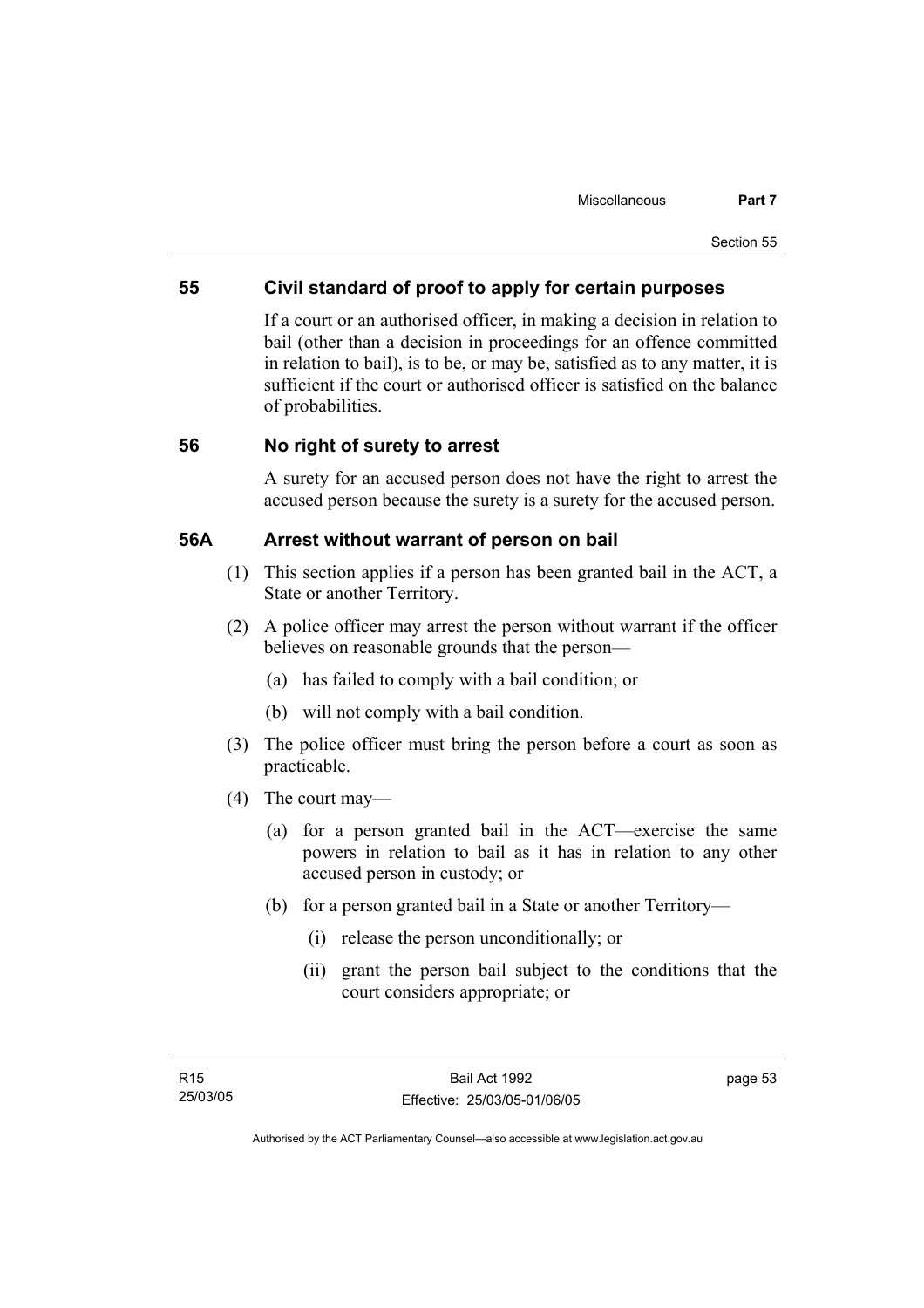#### **Part 7 Miscellaneous**

Section 56B

- (iii) remand the person in custody for a reasonable time while a warrant for the person's arrest is obtained from the State or other Territory.
- (5) A release mentioned in subsection (4) (b) (i) does not affect the grant of bail in the State or other Territory.

## **56B Arrest for breach of condition by person outside ACT**

- (1) This section applies if a police officer reasonably believes that—
	- (a) a person who has been granted bail in the ACT has failed to comply with a bail condition; and
	- (b) the person is in a State or another Territory.
- (2) An issuing officer may, on the information of a police officer—
	- (a) issue a warrant to arrest the person in the State or other Territory and bring the person before a court; or
	- (b) issue a summons for the person's appearance before a court.
- (3) In this section

*issuing officer*, for a warrant, means—

- (a) a judge, the registrar or a deputy registrar of the Supreme Court; or
- (b) a magistrate; or
- (c) if authorised by the Chief Magistrate to issue a warrant—the registrar or deputy registrar of the Magistrates Court.

## **57 Act to prevail**

 (1) Except if otherwise expressly provided by this Act, this Act applies in relation to the grant of bail to accused people to the exclusion of any other law in force immediately before the commencement of this Act so far as any other such law makes provision for or in relation to bail for accused people.

R15 25/03/05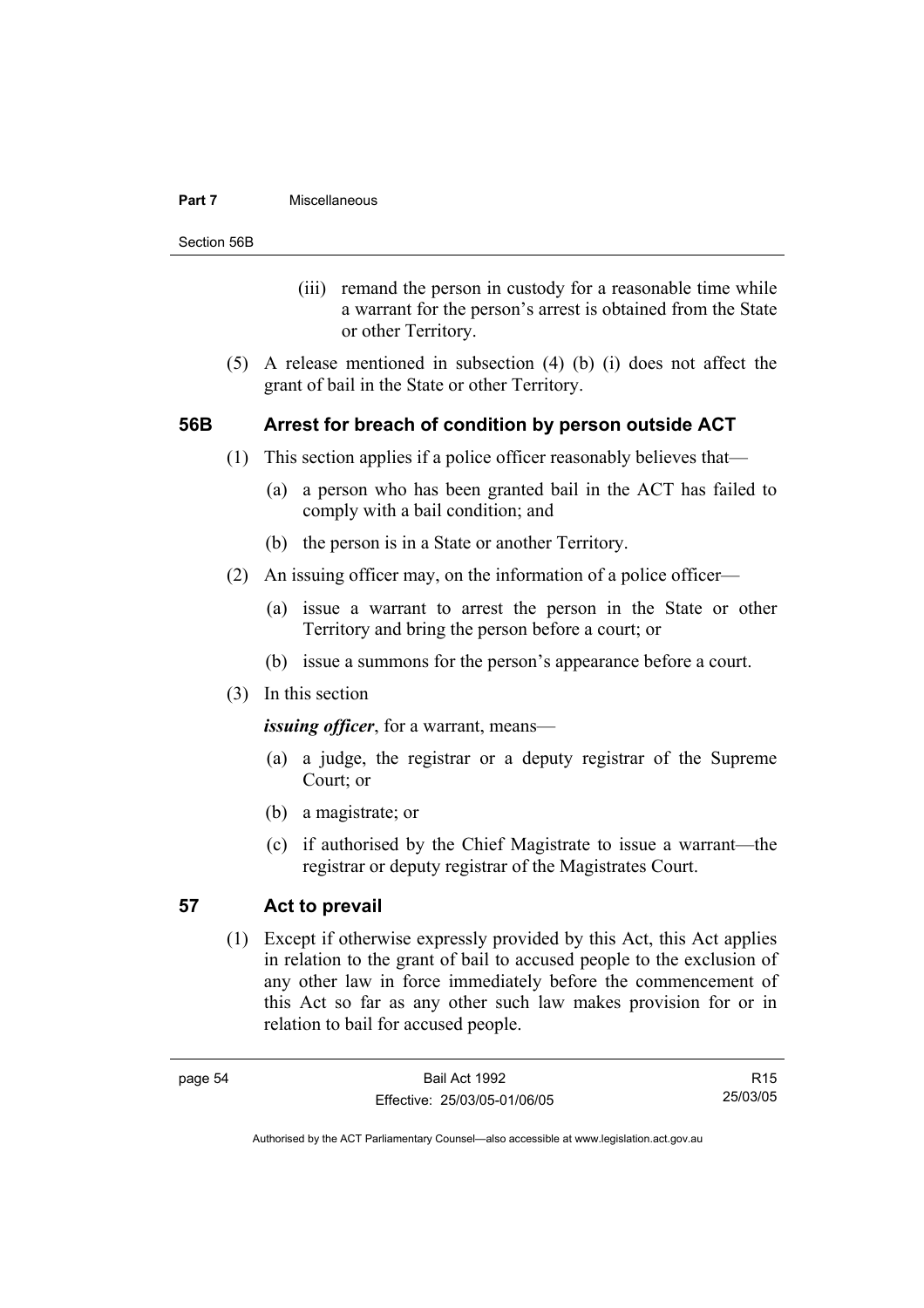(2) This Act does not affect the *Bill of Rights 1688* 1 Will and Mary sess 2 c 2.

## **57AA Abolition of inherent power of bail**

Any inherent power of the Supreme Court to grant bail is abolished.

# **58 Approved forms**

- (1) The Minister may, in writing, approve forms for this Act.
- (2) If the Minister approves a form for a particular purpose, the approved form must be used for that purpose.
- (3) A form approved for section 28 (1), 30 (4), 34, 47 or 48 (2) is a disallowable instrument.
	- *Note* A disallowable instrument must be notified, and presented to the Legislative Assembly, under the Legislation Act.
- (4) Any other approved form is a notifiable instrument.
	- *Note* A notifiable instrument must be notified under the Legislation Act.
- (5) If there is no approved form for an instrument under this Act, the instrument must be in a form acceptable to the registrar.

### **59 Regulation-making power**

- (1) The Executive may make regulations for this Act.
	- *Note* A regulation must be notified, and presented to the Legislative Assembly, under the Legislation Act.
- (2) Without limiting subsection (1), a regulation may make provision in relation to the management (including the investment) of an amount deposited in accordance with a condition mentioned in section  $25(1)(c)$ .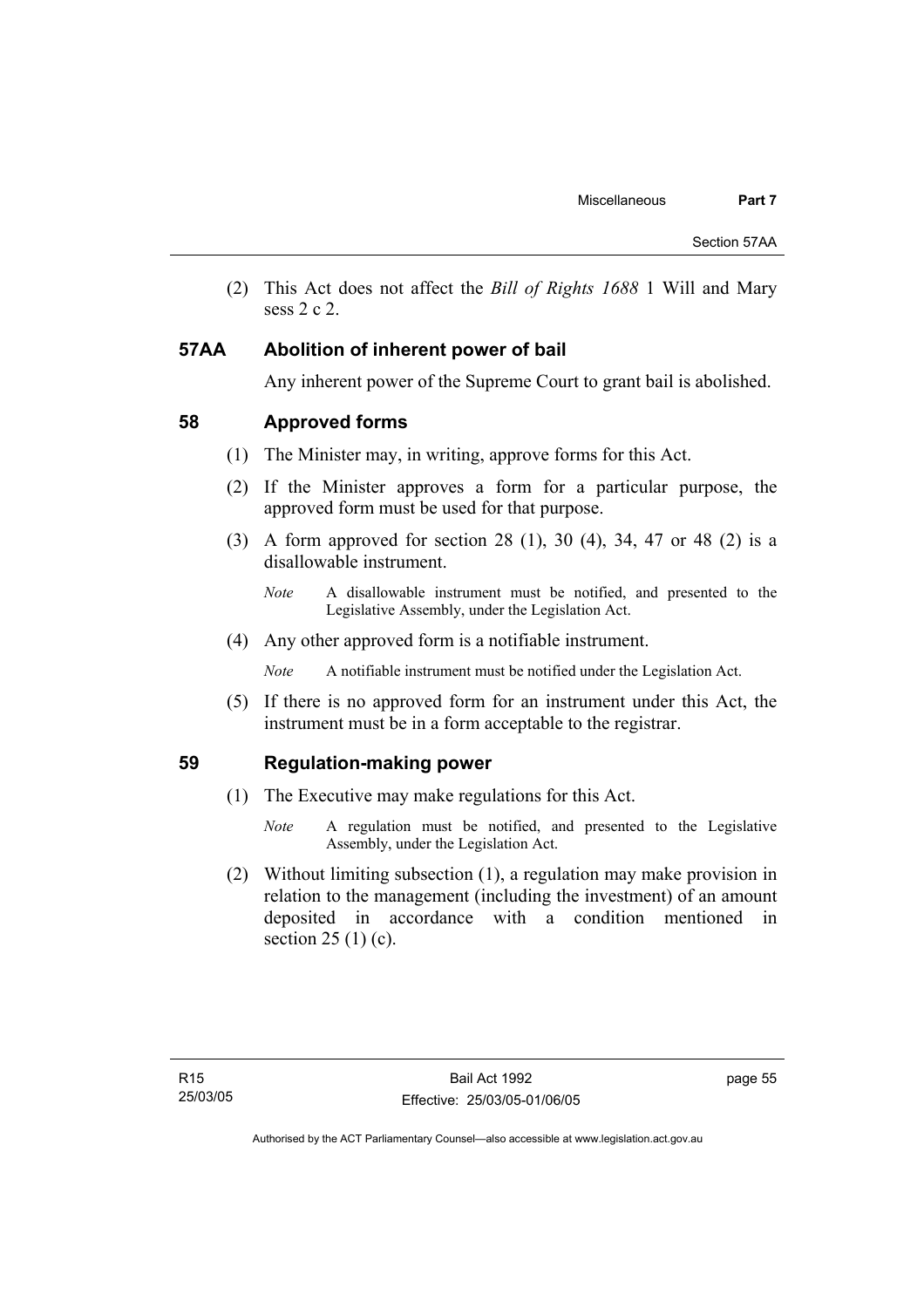**Schedule 1** Offences to which presumption of bail does not apply **Part 1.1 Compare Compare Crimes Act 1900** 

# **Schedule 1 Offences to which presumption of bail does not apply**

(see s 9B (a) and (b))

# **Part 1.1 Offences against Crimes Act 1900**

| column 1                    | column 2  | column 3                                                   |
|-----------------------------|-----------|------------------------------------------------------------|
| item                        | provision | description of offence                                     |
|                             | 15        | manslaughter                                               |
| $\mathcal{D}_{\mathcal{A}}$ | 19        | intentionally inflicting grievous bodily harm              |
| 3                           | 49C       | industrial manslaughter (employer offence)                 |
| 4                           | 49D       | industrial manslaughter (senior officer offence)           |
| 5                           | 51        | sexual assault in the first degree                         |
| 6                           | 52        | sexual assault in the second degree                        |
|                             | 54        | sexual intercourse without consent                         |
| 8                           | 55(1)     | sexual intercourse with young person under<br>10 years old |

# **Part 1.2 Offences against Criminal Code**

| column 1 | column 2  | column 3               |
|----------|-----------|------------------------|
| item     | provision | description of offence |
|          | 310       | aggravated robbery     |
|          | 312       | aggravated burglary    |

page 56 Bail Act 1992 Effective: 25/03/05-01/06/05

R15 25/03/05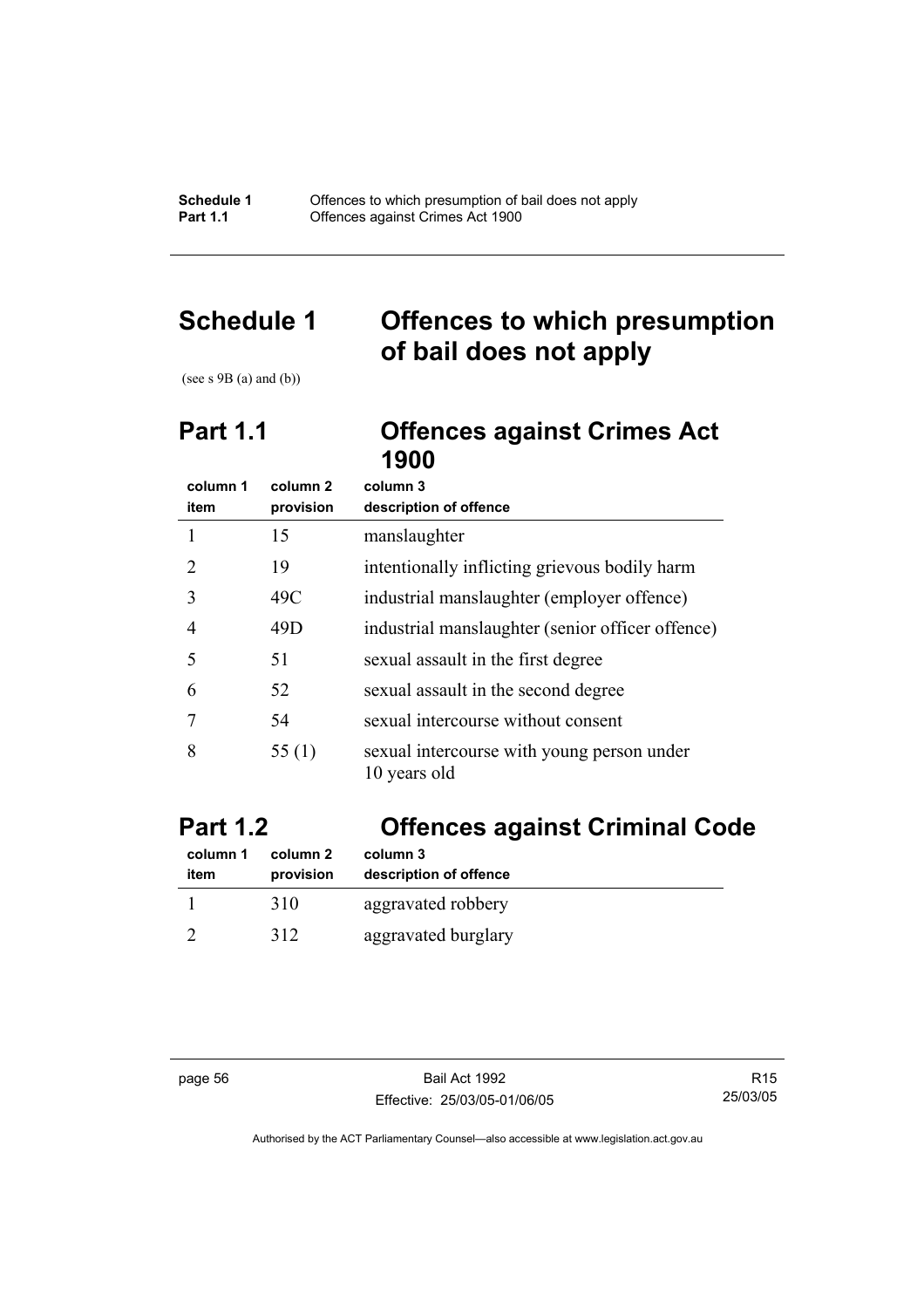#### Offences to which presumption of bail does not apply **Schedule 1** Offences against Criminal Code **Part 1.2**

| column 1<br>item | column 2<br>provision | column 3<br>description of offence                                                                       |
|------------------|-----------------------|----------------------------------------------------------------------------------------------------------|
| 3                | 603(3)                | trafficking in commercial quantity of<br>controlled drug                                                 |
| 4                | 603(5)                | trafficking in trafficable quantity of cannabis                                                          |
| 5                | 603(7)                | trafficking in controlled drug other than<br>cannabis                                                    |
| 6                | 607(3)                | manufacturing commercial quantity of<br>controlled drug for selling                                      |
| 7                | 607(5)                | manufacturing controlled drug for selling                                                                |
| 8                | 610(1)                | selling large commercial quantity of controlled<br>precursor for manufacture of controlled drug          |
| 9                | 610(3)                | selling commercial quantity of controlled<br>precursor for manufacture of controlled drug                |
| 10               | 611(1)                | manufacturing large commercial quantity of<br>controlled precursor for manufacture of<br>controlled drug |
| 11               | 611(3)                | manufacturing large commercial quantity of<br>controlled precursor for selling                           |
| 12               | 611(5)                | manufacturing commercial quantity of<br>controlled precursor for manufacture of<br>controlled drug       |
| 13               | 611(7)                | manufacturing commercial quantity of<br>controlled precursor for selling                                 |
| 14               | 612(1)                | possessing large commercial quantity of<br>controlled precursor                                          |
| 15               | 612(3)                | possessing commercial quantity of controlled<br>precursor                                                |

page 57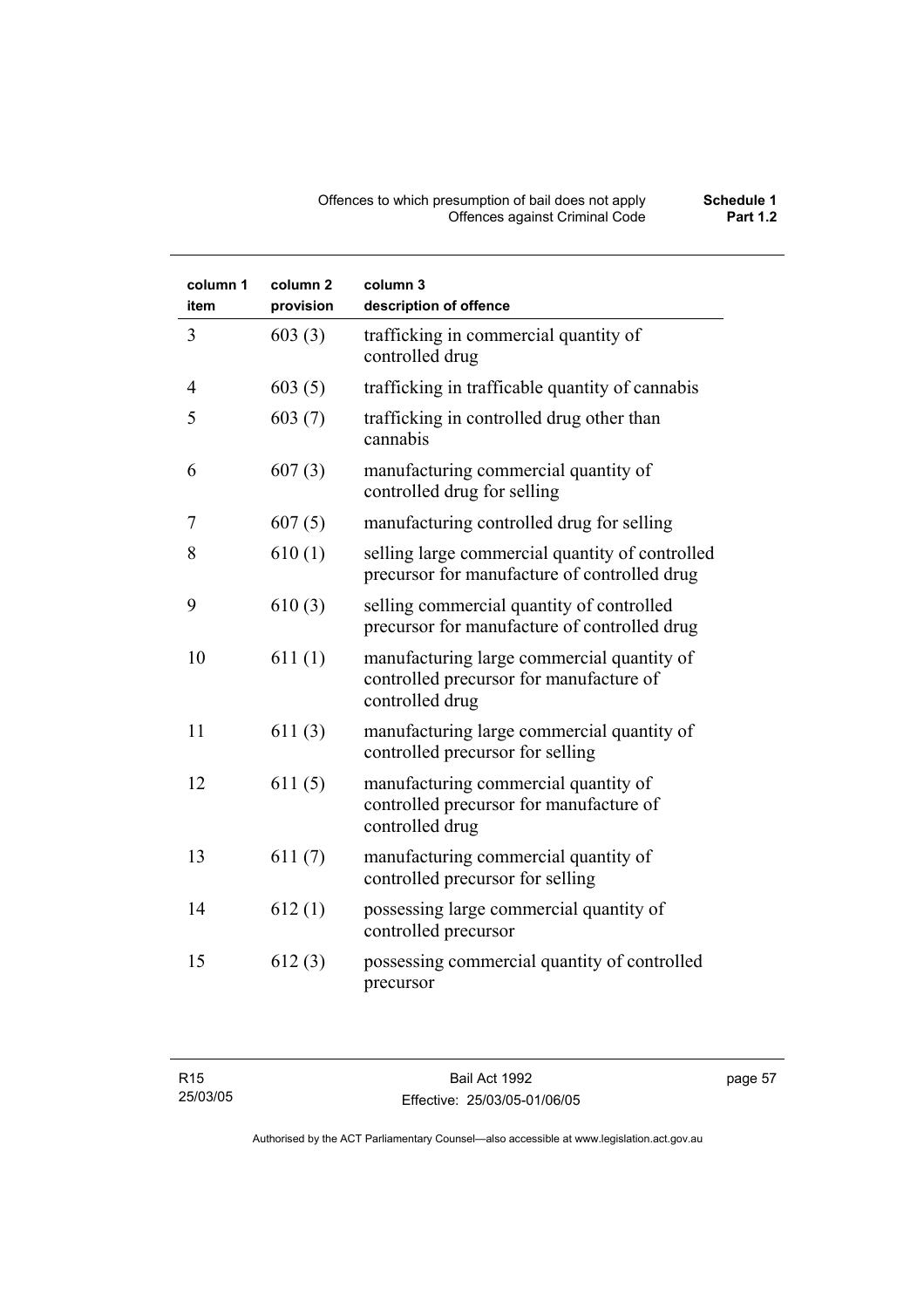| Schedule 1      | Offences to which presumption of bail does not apply |
|-----------------|------------------------------------------------------|
| <b>Part 1.3</b> | Offences against Drugs of Dependence Act 1989        |

| column 1<br>item | column 2<br>provision | column 3<br>description of offence                              |
|------------------|-----------------------|-----------------------------------------------------------------|
| 16               | 616(3)                | cultivating commercial quantity of controlled<br>plant          |
| 17               | 619(3)                | selling commercial quantity of controlled plant                 |
| 18               | 622(3)                | supplying etc controlled drug to child for<br>selling           |
| 19               | 624(4)                | procuring child to traffic in controlled drug                   |
| 20               | 625(1)                | supplying etc controlled drug (other than<br>cannabis) to child |
| 21               | 639                   | concealing etc property derived from drug<br>offence            |

# **Part 1.3 Offences against Drugs of Dependence Act 1989**

| column 1<br>item | column 2<br>provision | column 3<br>description of offence                                |
|------------------|-----------------------|-------------------------------------------------------------------|
|                  | 161                   | manufacture of drug of dependence or<br>prohibited substance      |
|                  | 164                   | sale, supply etc of prohibited substance or<br>drug of dependence |

page 58 Bail Act 1992 Effective: 25/03/05-01/06/05

R15 25/03/05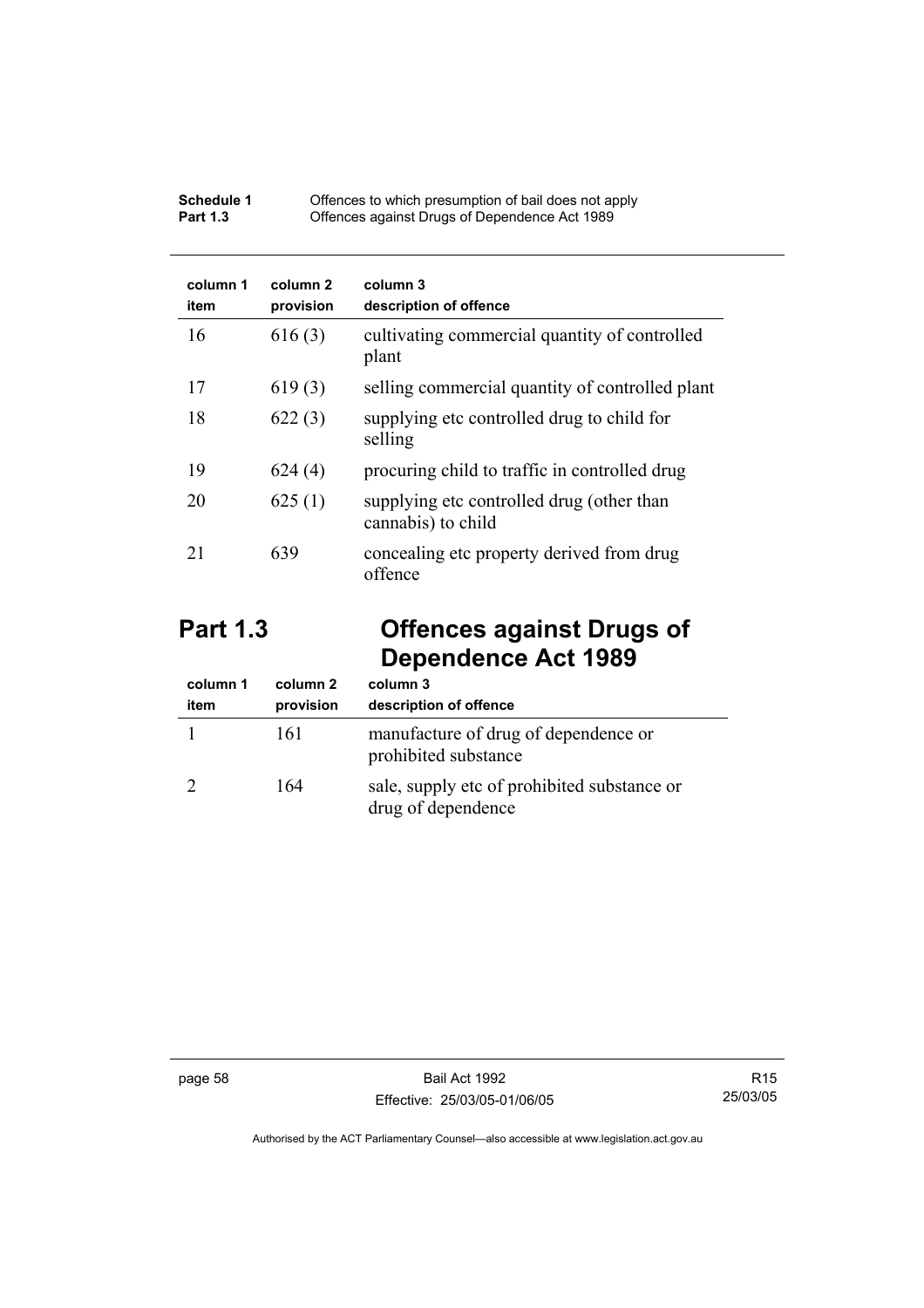# **Part 1.4 Offences against Customs Act 1901 (Cwlth)**

| column 1<br>item | column 2<br>provision | column 3<br>description of offence                              |
|------------------|-----------------------|-----------------------------------------------------------------|
|                  | 231(1)                | assembly for unlawful purposes                                  |
|                  | 233AC                 | master allowing use of ship for smuggling etc<br>narcotic goods |
|                  | 233B                  | special provisions about narcotic goods                         |

R15 25/03/05

Bail Act 1992 Effective: 25/03/05-01/06/05 page 59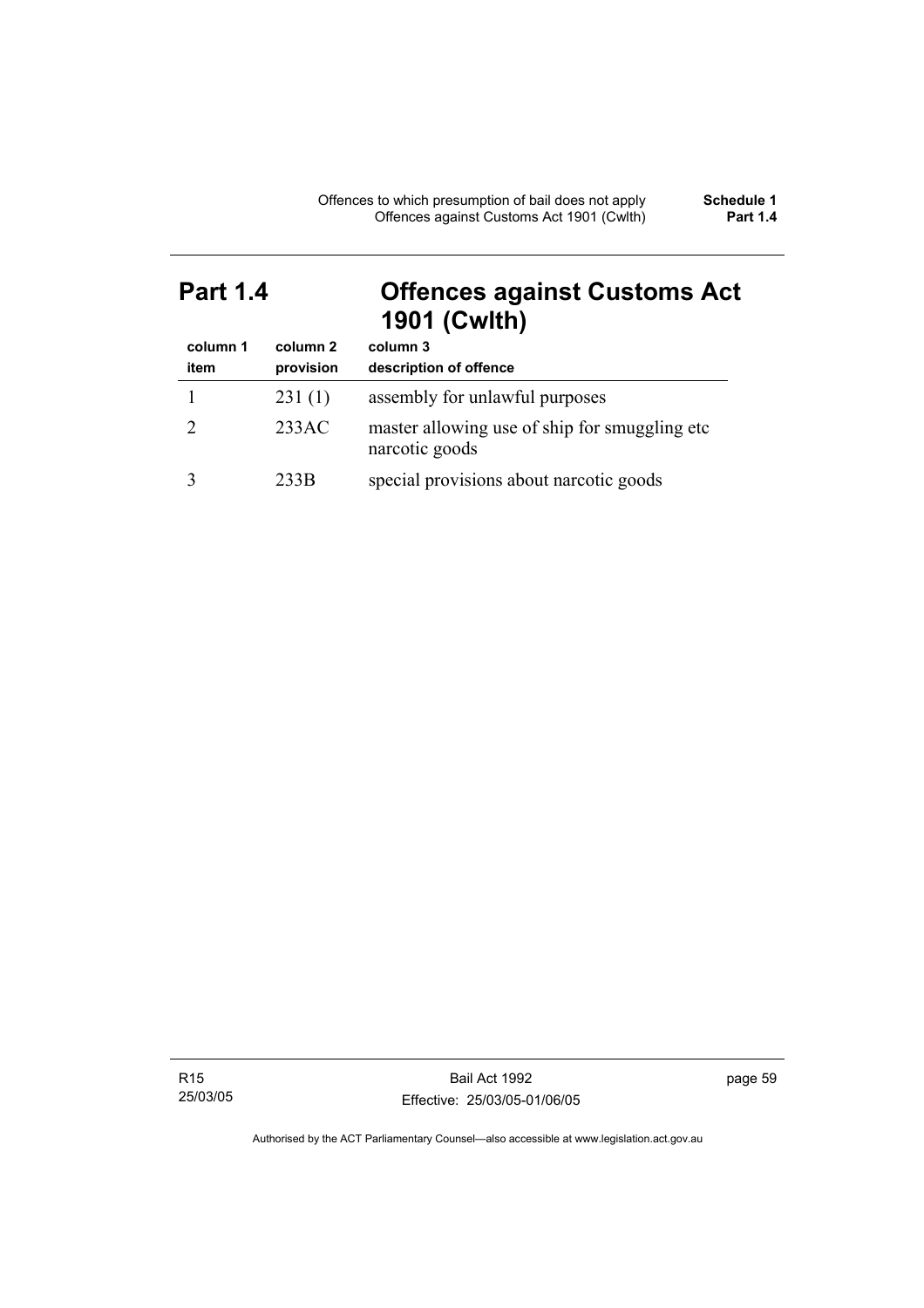# **Dictionary**

(see s 3)

*Note 1* The Legislation Act contains definitions and other provisions relevant to this Act.

*Note 2* For example, the Legislation Act, dict, pt 1, defines the following terms:

- Act (see s  $7$ )
- adult
- child
- Chief Magistrate
- chief police officer
- director of corrective services
- domestic partner (see s  $169(1)$ )
- indictable offence (see s  $190(1)$ )
- judge
- magistrate
- Magistrates Court
- mental health tribunal
- penalty unit (see s 133)
- police officer
- public trustee
- **State**
- Supreme Court
- the Territory.

#### *accused person* includes—

- (a) a person charged with, convicted of, or found guilty of, an offence; and
- (b) a person mentioned in section  $8(1)(c)$ , (d) or (e); and
- (c) a person whose conviction for an offence is stayed; and
- (d) a person discharged under the *Crimes Act 1900*, section 402 (Conditional release of offenders without proceeding to conviction) on giving security under that section; and

| page 60 | Bail Act 1992                | R <sub>15</sub> |
|---------|------------------------------|-----------------|
|         | Effective: 25/03/05-01/06/05 | 25/03/05        |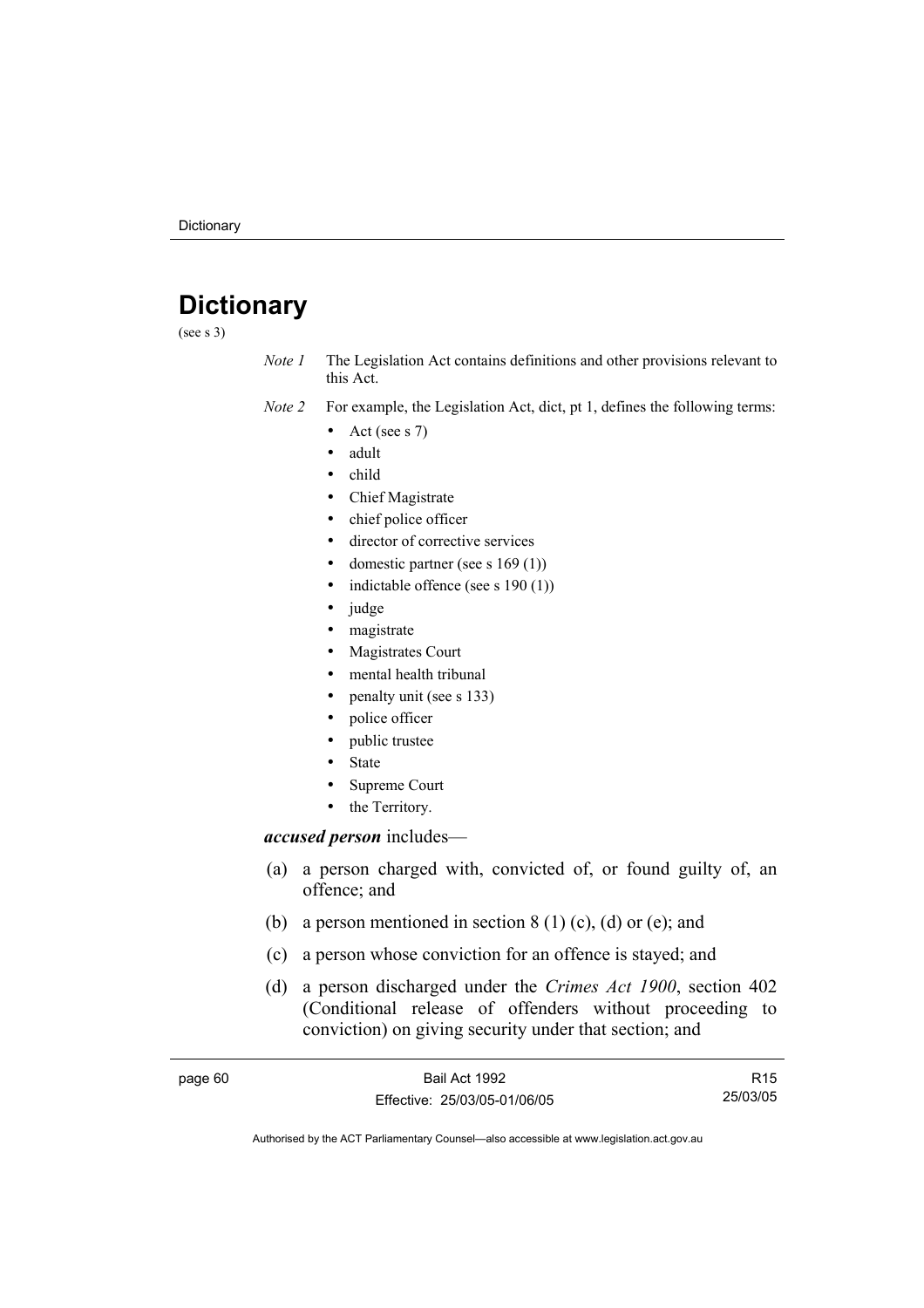- (e) a person in relation to whom an appeal relating to an offence is pending; and
- (f) a person in relation to whom a new trial has been ordered to be held for an offence.

*appeal* includes an application for leave to appeal and an appeal proceeding.

*applicable bail criteria*, for a decision about bail, means criteria under any of the following provisions applying to the decision:

- (a) section 9D (Bail for serious offence committed while charge for another is pending or outstanding);
- (b) section 9F (Domestic violence offence—bail by authorised officer);
- (c) section 22 (Criteria for granting bail to adults);
- (d) section 23 (Criteria for granting bail to children).

*authorised officer* means—

- (a) the chief police officer; or
- (b) a police officer exercising the functions of a superintendent or sergeant; or
- (c) another police officer authorised in writing by the chief police officer.

*bail* means an authorisation granted to a person under this Act to be at liberty.

*bail condition* means a condition on which bail is granted.

*child*, of a person, includes a child—

- (a) who normally or regularly lives with the person; or
- (b) of whom the person is a guardian.

*court* means the Supreme Court or Magistrates Court.

page 61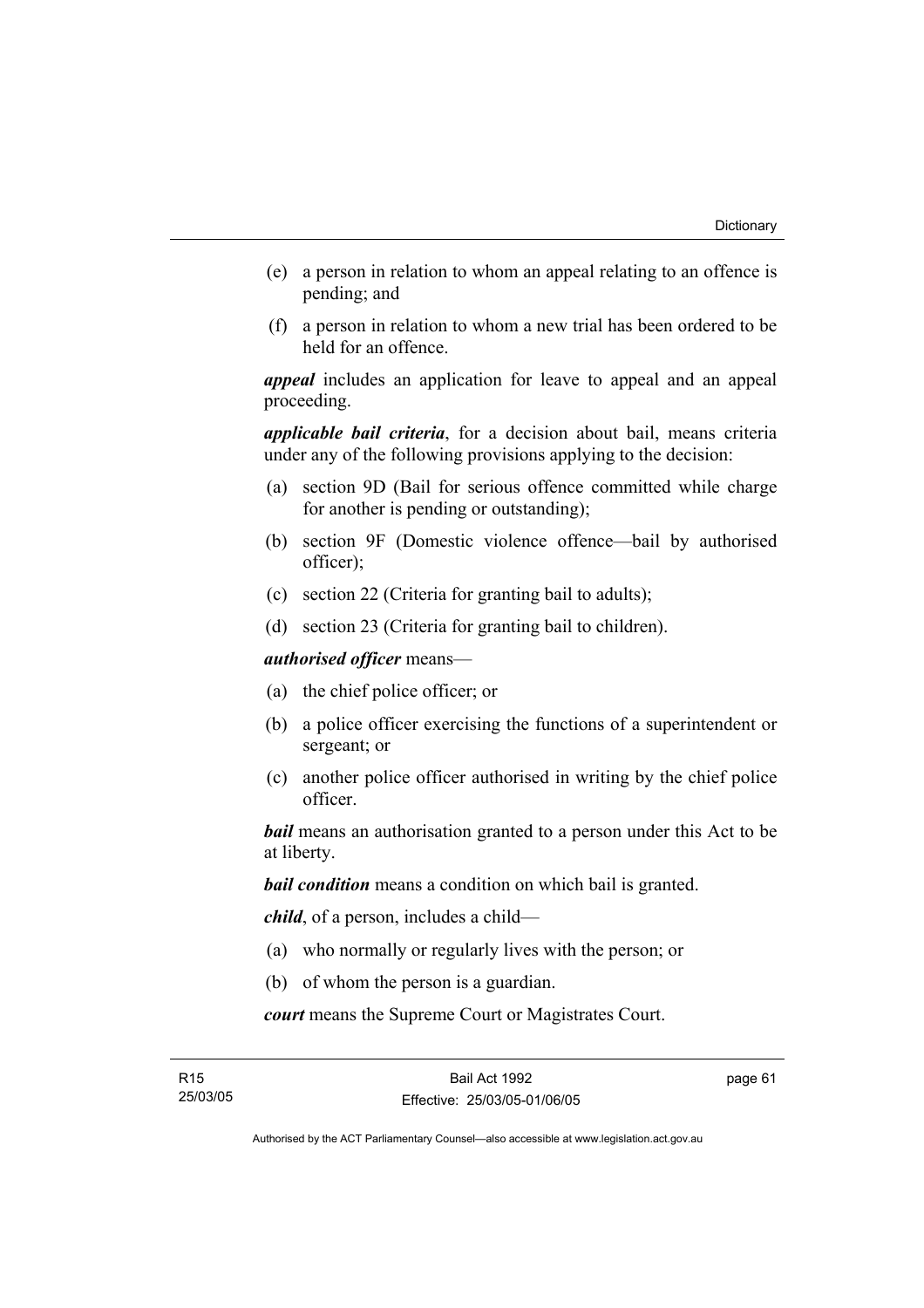*domestic violence offence—*an offence that a person is accused of committing is a *domestic violence offence* if the conduct making up the offence is domestic violence under the *Domestic Violence and Protection Orders Act 2001*.

*grant*, in relation to bail (other than in section 22 (Criteria for granting bail to adults) or section 23 (Criteria for granting bail to children)), includes continue.

*offence* includes—

- (a) an alleged offence; and
- (b) except for section 8 (1) (a) and section 9 (1)—
	- (i) a breach of the peace or an apprehended breach of the peace; and
	- (ii) breach of a recognisance or an order mentioned in section 8A  $(1)$ .

*parental responsibility*—see the *Children and Young People Act 1999*, section 17.

*surety*, in relation to an accused person, means a person other than the accused person who is subject to a liability under a bail condition mentioned in section 25 (1).

*undertaking to appear* means an undertaking given under section 28 (1).

*victim* in relation to an accused person, means—

- (a) a person (the *primary victim*) who suffers harm—
	- (i) in the course of, or because of, the commission of an offence of which the accused person is accused; or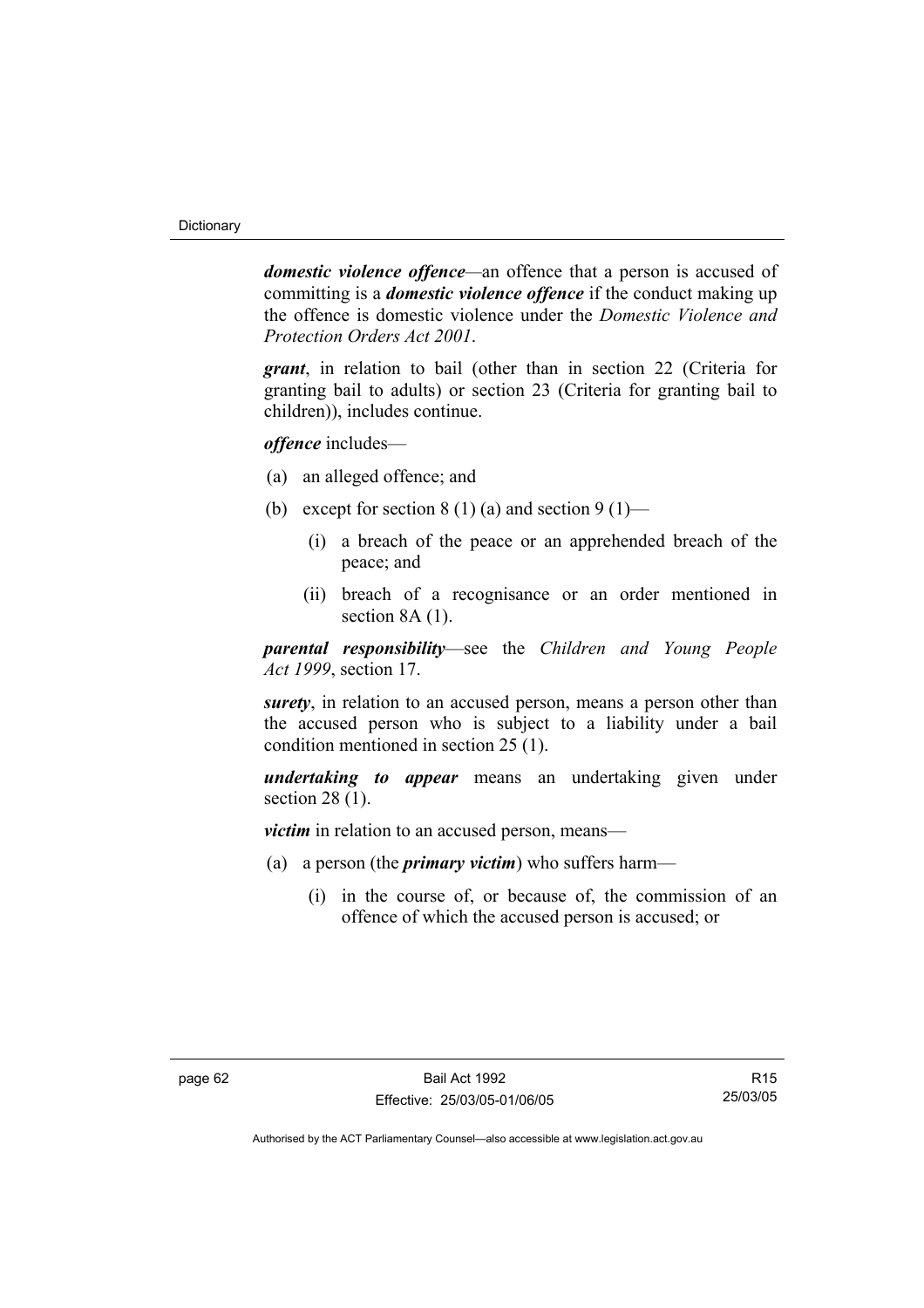- (ii) in the course of assisting a police officer in the exercise of the officer's power to arrest the accused person or to take action to prevent the commission of an offence of which the accused person is accused; or
- (b) if a primary victim dies because of the commission of an offence of which the accused person is accused—anyone who was financially or psychologically dependent on the primary victim immediately before his or her death.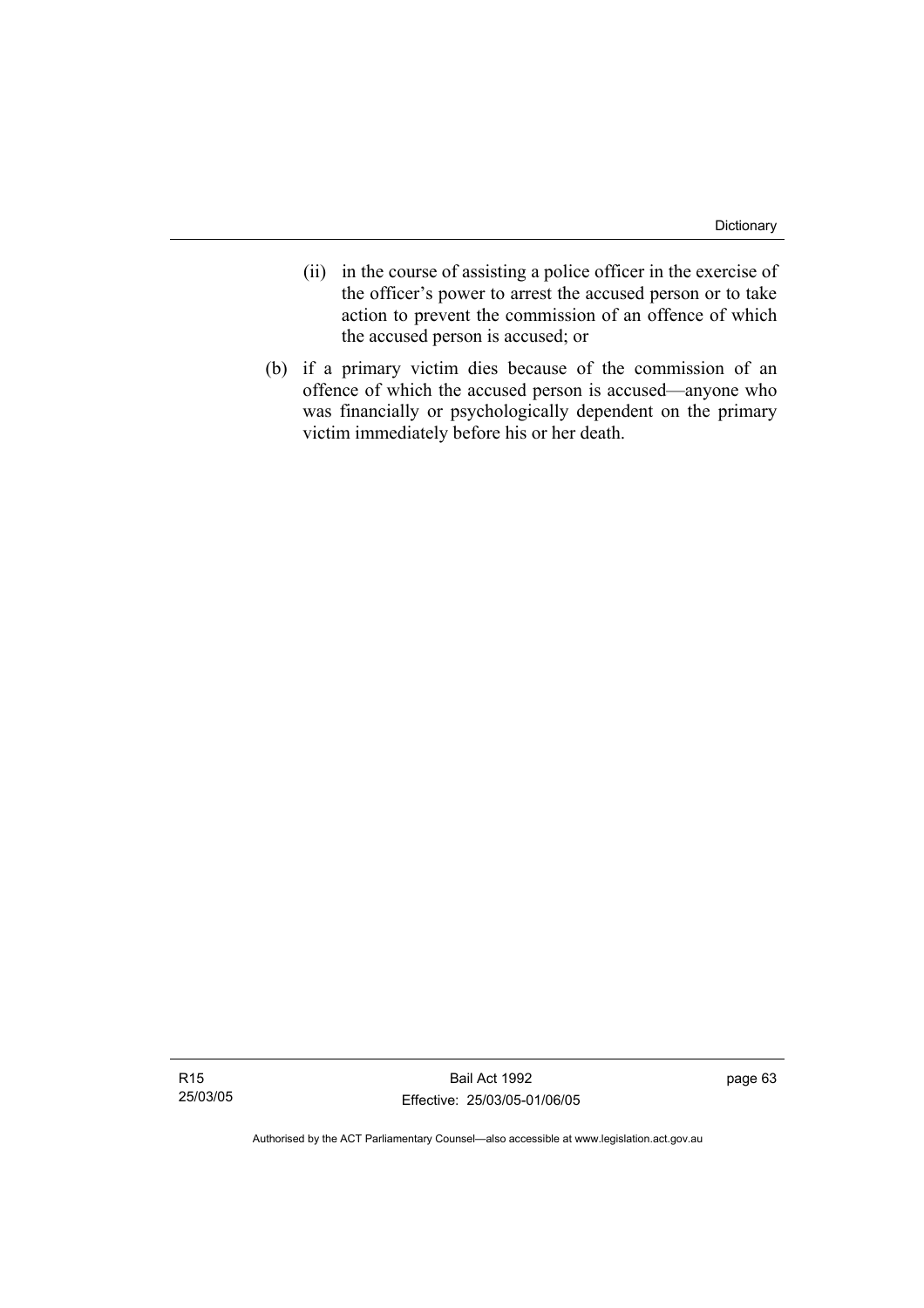#### **Endnotes**

1 About the endnotes

# **Endnotes**

# **1 About the endnotes**

Amending and modifying laws are annotated in the legislation history and the amendment history. Current modifications are not included in the republished law but are set out in the endnotes.

Not all editorial amendments made under the *Legislation Act 2001*, part 11.3 are annotated in the amendment history. Full details of any amendments can be obtained from the Parliamentary Counsel's Office.

Uncommenced amending laws and expiries are listed in the legislation history and the amendment history. These details are underlined. Uncommenced provisions and amendments are not included in the republished law but are set out in the last endnote.

If all the provisions of the law have been renumbered, a table of renumbered provisions gives details of previous and current numbering.

The endnotes also include a table of earlier republications.

| $am = amended$<br>$amdt = amendment$       | $ord = ordinance$<br>$orig = original$    |
|--------------------------------------------|-------------------------------------------|
| $ch = chapter$                             | par = paragraph/subparagraph              |
| $def = definition$                         | pres = present                            |
| $dict = dictionary$                        | prev = previous                           |
| disallowed = disallowed by the Legislative | $(\text{prev}) = \text{previously}$       |
| Assembly                                   | $pt = part$                               |
| $div = division$                           | $r = rule/subrule$                        |
| $exp = expires/expired$                    | renum = renumbered                        |
| $Gaz = gazette$                            | $reloc = relocated$                       |
| $hdg =$ heading                            | $R[X]$ = Republication No                 |
| IA = Interpretation Act 1967               | $RI =$ reissue                            |
| ins = inserted/added                       | $s = section/subsection$                  |
| $LA =$ Legislation Act 2001                | $sch = schedule$                          |
| $LR =$ legislation register                | $sdiv = subdivision$                      |
| LRA = Legislation (Republication) Act 1996 | $sub =$ substituted                       |
| $mod = modified/modification$              | SL = Subordinate Law                      |
| $o = order$                                | underlining = whole or part not commenced |
| om = omitted/repealed                      | or to be expired                          |

# **2 Abbreviation key**

page 64 Bail Act 1992 Effective: 25/03/05-01/06/05

R15 25/03/05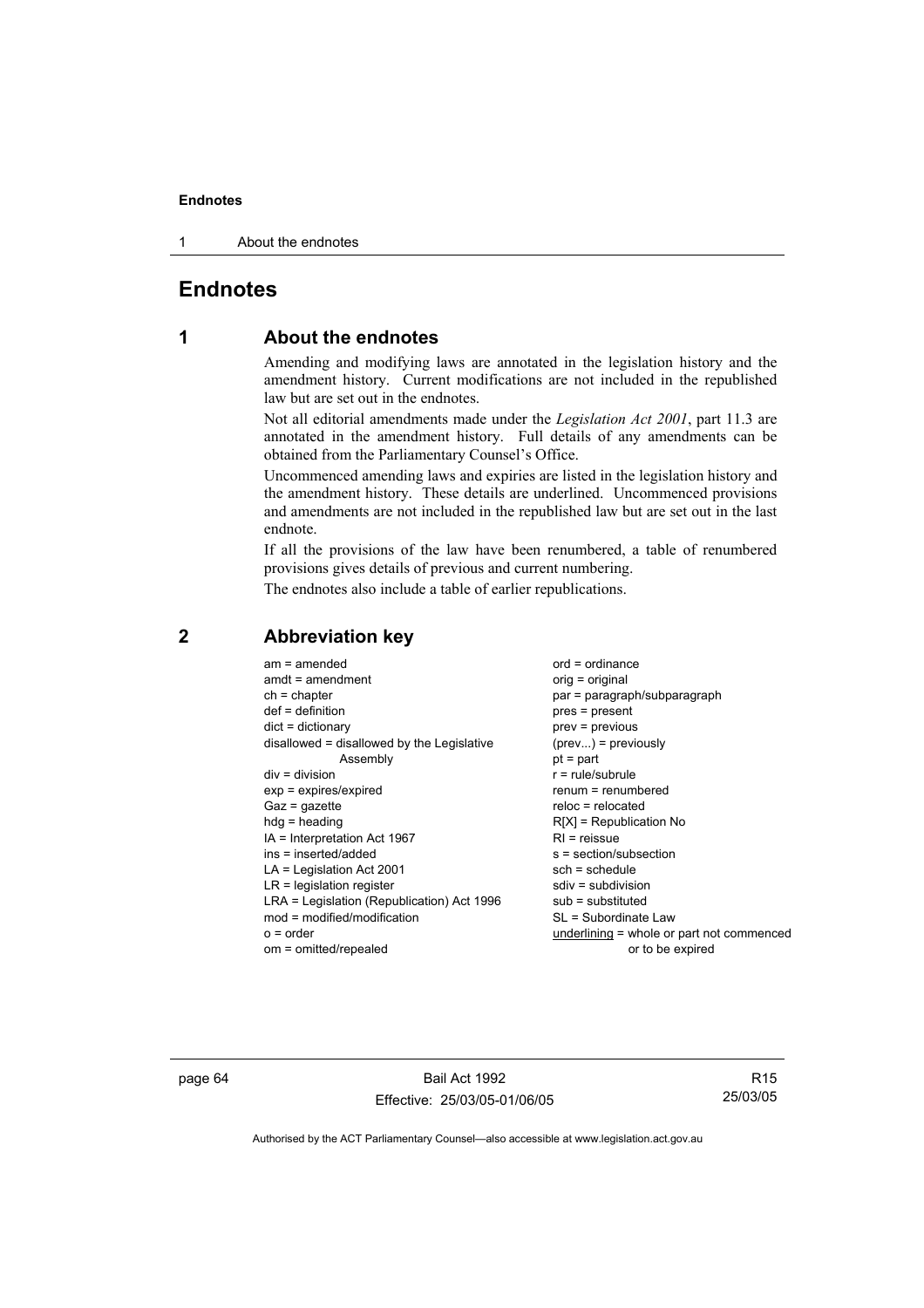#### **Endnotes**

#### **3 Legislation history**

#### **Bail Act 1992 No 8**

notified 28 May 1992 (Gaz 1992 No S59) s 1, s 2 commenced 28 May 1992 (s 2 (1)) remainder commenced 28 November 1992 (s 2(3))

as amended by

#### **Bail (Amendment) Act 1992 No 75**

notified 18 December 1992 (Gaz 1992 No S233) commenced 18 December 1992 (s 2)

#### **Bail (Amendment) Act 1994 No 73**

notified 1 November 1994 (Gaz 1994 No S229) ss 1-3 commenced 1 November 1994 (s 2 (1)) remainder commenced 1 May 1995 (s 2 (3))

#### **Crimes (Amendment) Act (No 2) 1994 No 75 sch 3**

notified 23 November 1994 (Gaz 1994 No S247) ss 1-3 commenced 23 November 1994 (s 2 (1)) sch 3 commenced 1 December 1994 (Gaz 1994 No S270)

#### **Statute Law Revision (Penalties) Act 1994 No 81 sch**

notified 29 November 1994 (Gaz 1994 No S253) s 1, s 2 commenced 29 November 1994 (s 2 (1)) sch commenced 29 November 1994 (Gaz 1994 No S269)

#### **Acts Revision (Victims of Crime) Act 1994 No 84 pt 2**

notified 15 December 1994 (Gaz 1994 No S280) s 1, s 2 commenced 15 December 1994 (s 2 (1)) pt 2 commenced 15 June 1995 (s 2 (3))

#### **Remand Centres (Amendment) Act 1996 (No 2) No 81 s 7**

notified 20 December 1996 (Gaz 1996 No S328) ss 1-3 commenced 20 December 1996 (s 2 (1)) s 7 commenced 1 January 1997 (s 2 (2) and Gaz 1996 No S353)

R15 25/03/05

Bail Act 1992 Effective: 25/03/05-01/06/05 page 65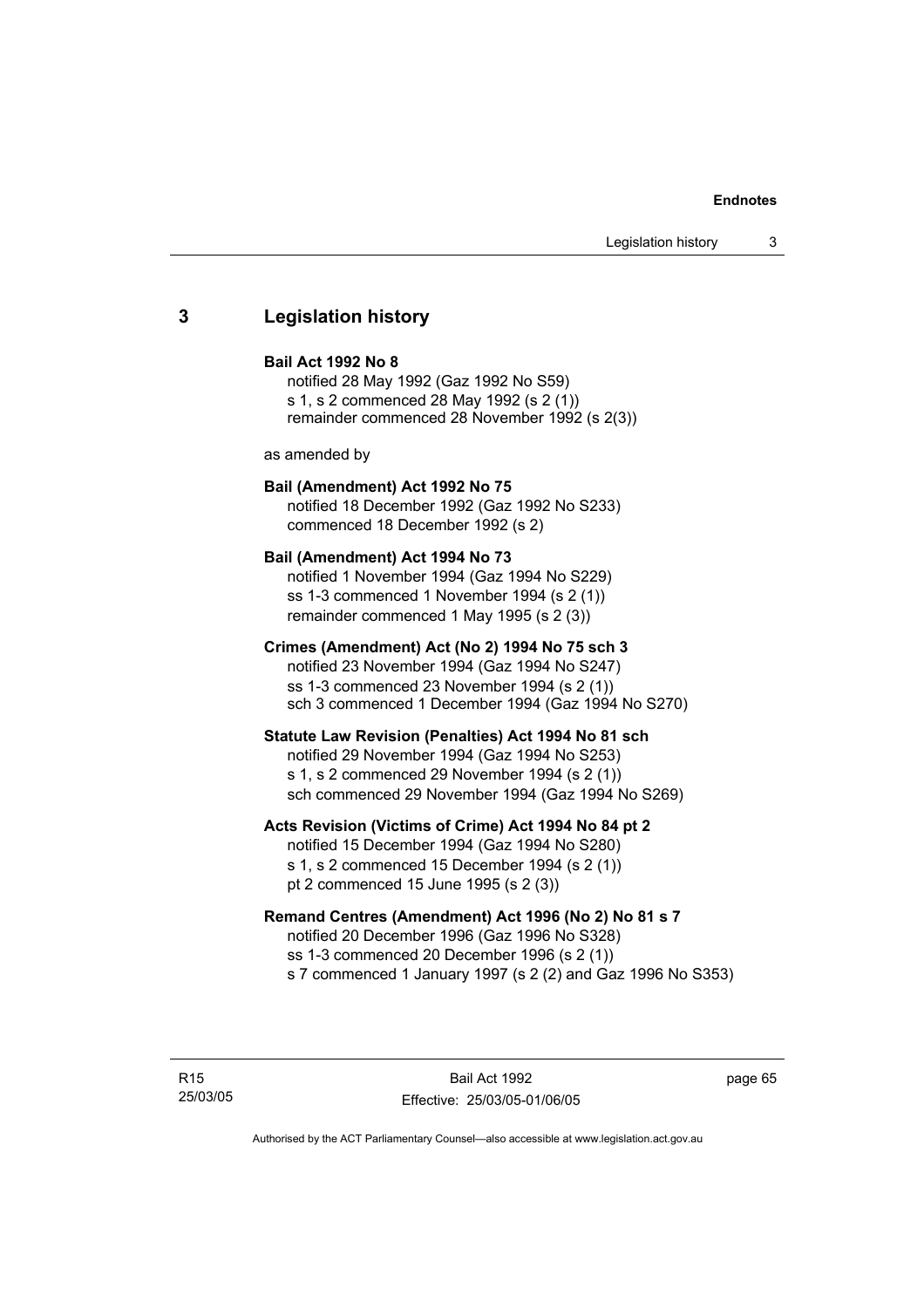#### **Endnotes**

3 Legislation history

#### **Bail (Amendment) Act 1997 No 22**

notified 29 May 1997 (Gaz 1997 No S136) ss 1-3 commenced 29 May 1997 (s 2 (1)) remainder commenced 30 May 1997 (s 2 (2) and Gaz 1997 No S149)

#### **Legal Practitioners (Consequential Amendments) Act 1997 No 96 sch 1**

notified 1 December 1997 (Gaz 1997 No S380) s 1, s 2 commenced 1 December 1997 (s 2 (1)) sch 1 commenced 1 June 1998 (s 2 (2))

#### **Bail (Amendment) Act 1998 No 39**

notified 14 October 1998 (Gaz 1998 No 41) ss 1-3 commenced 14 October 1998 (s 2 (1)) remainder commenced 19 October 1998 (Gaz 1998 No 41)

#### **Children and Young People (Consequential Amendments) Act 1999 No 64 sch 2**

notified 10 November 1999 (Gaz 1999 No 45) s 1, s 2 commenced 10 November 1999 (s 2 (1)) remainder commenced 10 May 2000 (s 2 (2))

#### **Road Transport Legislation Amendment Act 1999 No 79**

notified 1 March 2000 (Gaz 1999 No S65) commenced 1 March 2000 (s 2 and Gaz 2000 No S5)

#### **Bail Amendment Act 2001 No 25 pt 2**

notified 24 May 2001 (Gaz 2001 No 21) commenced 24 May 2001 (s 2)

#### **Legislation (Consequential Amendments) Act 2001 No 44 pt 30**

notified 26 July 2001 (Gaz 2001 No 30) s 1, s 2 commenced 26 July 2001 (IA s 10B) pt 30 commenced 12 September 2001 (s 2 and see Gaz 2001 No S65)

# **Supreme Court Amendment Act 2001 (No 2) No 54 sch 2 pt 2.2**

notified 15 August 2001 (Gaz 2001 No S57) commenced 15 August 2001 (s 2 (1))

page 66 Bail Act 1992 Effective: 25/03/05-01/06/05

R15 25/03/05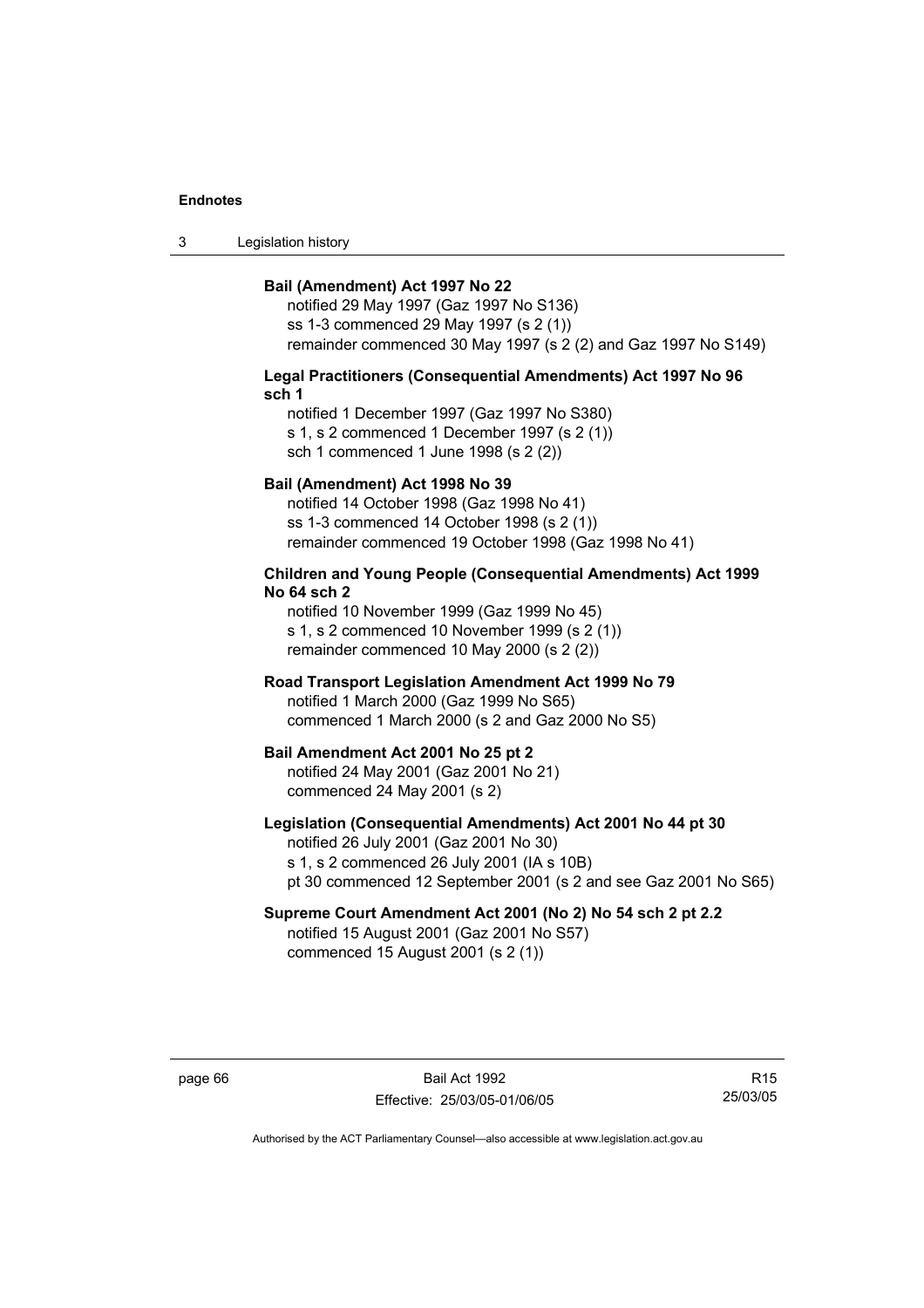#### **Bail Amendment Act 2001 (No 2) No 60**

notified 10 September 2001 (Gaz 2001 No S66) s 1, s 2 commenced 10 September 2001 (IA s 10B) remainder commenced 24 September 2001 (s 2)

## **Protection Orders (Consequential Amendments) Act 2001 No 90 sch 1 pt 1**

notified LR 27 September 2001

s 1, s 2 commenced 27 September 2001 (LA s 75)

sch 1 pt 1 commenced 27 March 2002 (s 2 and see the Protection Orders Act 2001, s 3 and LA s 79)

## **Legislation Amendment Act 2002 No 11 amdt 2.5, amdt 2.6**

notified LR 27 May 2002 s 1, s 2 commenced 27 May 2002 (LA s 75) amdt 2.5, amdt 2.6 commenced 28 May 2002 (s 2 (2))

### **Criminal Code 2002 No 51 pt 1.1**

notified LR 20 December 2002 s 1, s 2 commenced 20 December 2002 (LA s 75) pt 1.1 commenced 1 January 2003 (s 2 (1))

### **Legislation (Gay, Lesbian and Transgender) Amendment Act 2003 A2003-14 sch 1 pt 1.2**

notified LR 27 March 2003 s 1, s 2 commenced 27 March 2003 (LA s 75) sch 1 pt 1.1 commenced 28 March 2003 (s 2)

# **Bail Amendment Act 2004 A2004-14**

notified LR 26 March 2004 s 1, s 2 commenced 26 March 2004 (LA s 75 (1)) s 44 commenced 26 June 2004 (s 2 (2) (a)) remainder commenced 26 June 2004 (s 2 (1))

## **Criminal Code (Theft, Fraud, Bribery and Related Offences) Amendment Act 2004 A2004-15 sch 3 pt 3.1**

notified LR 26 March 2004 s 1, s 2 commenced 26 March 2004 (LA s 75 (1)) sch 3 pt 3.1 commenced 26 June 2004 (s 2 (2) and see Bail Amendment Act 2004 A2004-14 s 2)

R15 25/03/05 page 67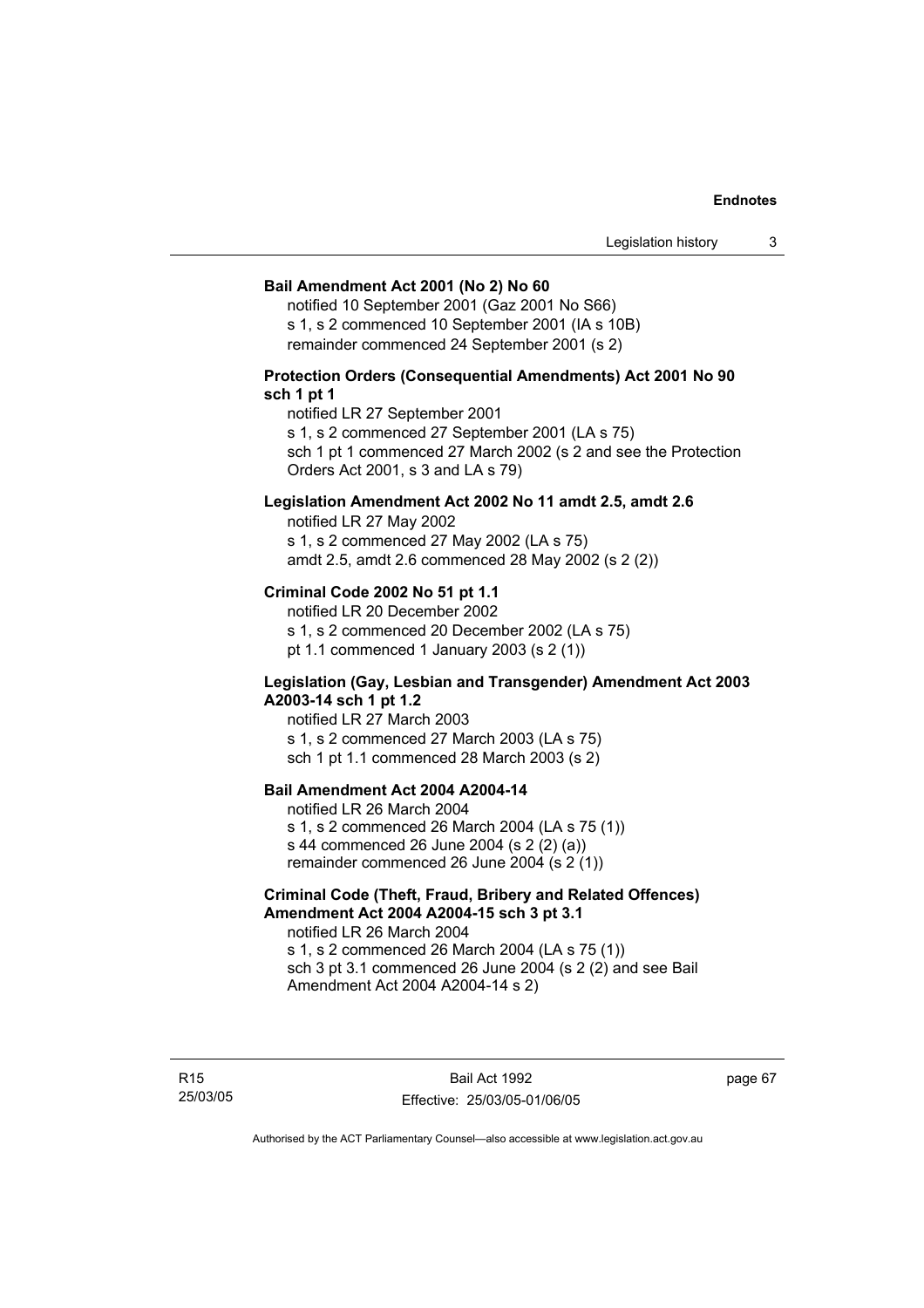4 Amendment history

# **Criminal Code (Serious Drug Offences) Amendment Act 2004 A2004-56 sch 1 pt 1.1**

notified LR 6 September 2004

s 1, s 2 commenced 6 September 2004 (LA s 75 (1))

sch 1 pt 1.1 commenced 6 March 2005 (s 2 and LA s 79)

### **Court Procedures (Consequential Amendments) Act 2004 A2004-60 sch 1 pt 1.5**

notified LR 2 September 2004

s 1, s 2 commenced 2 September 2004 (LA s 75 (1)) sch 1 pt 1.5 commenced 10 January 2005 (s 2 and see Court Procedures Act 2004 A2004-59, s 2 and CN2004-29)

### **Justice and Community Safety Legislation Amendment Act 2005 A2005-5 pt 3**

notified LR 23 February 2005 s 1, s 2 commenced 23 February 2005 (LA s 75 (1)) pt 3 commenced 24 February 2005 (s 2 (2))

## **Domestic Violence and Protection Orders Amendment Act 2005 A2005-13 sch 1 pt 1.1**

notified LR 24 March 2005 s 1, s 2 commenced 24 March 2005 (LA s 75 (1)) sch 1 pt 1.1 commenced 25 March 2005 (s 2)

# **4 Amendment history**

| Name of Act<br>s 1                  | sub A2004-14 amdt 1.1                                                                                                                                                                                                                                                                                                                        |  |
|-------------------------------------|----------------------------------------------------------------------------------------------------------------------------------------------------------------------------------------------------------------------------------------------------------------------------------------------------------------------------------------------|--|
| <b>Dictionary</b><br>s <sub>2</sub> | om 2001 No 44 amdt 1.316<br>ins A2004-14 amdt 1.1<br>am A2005-13 amdt 1.1                                                                                                                                                                                                                                                                    |  |
| <b>Notes</b><br>s <sub>3</sub>      | (prev s 3) am 1994 No 73 s 4; s $(2)$ pars renum R6 LA;<br>A2004-14 s 4<br>def <i>appeal</i> om A2004-14 amdt 1.1<br>def <i>applicable bail criteria</i> ins 2001 No 25 s 4<br>am 2001 No 60 s 4<br>om A2004-14 amdt 1.1<br>def <i>authorised officer</i> sub 2001 No 25 s 5<br>om A2004-14 amdt 1.1<br>def <b>bail</b> om A2004-14 amdt 1.1 |  |

page 68 Bail Act 1992 Effective: 25/03/05-01/06/05

R15 25/03/05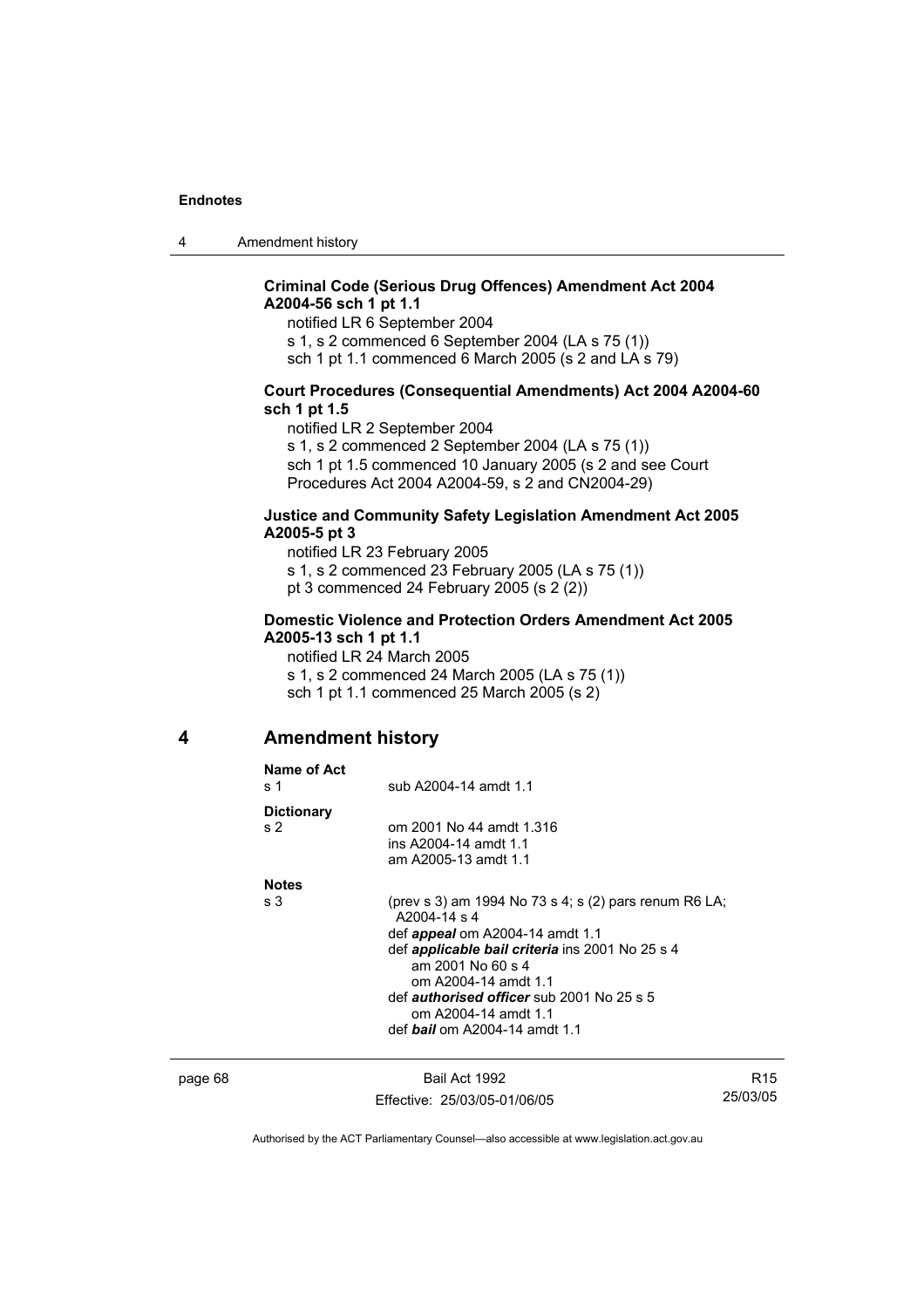def *bail condition* om A2004-14 amdt 1.1 def *bail undertaking* om 1994 No 73 s 4 def *child* sub 1997 No 22 s 4 om A2004-14 amdt 1.1 def *clerk* om A2004-14 amdt 1.1 def *court* om A2004-14 amdt 1.1 def *Crimes Act* om R3 LRA def *de facto spouse* ins 1997 No 22 s 4 om A2003-14 amdt 1.4 def *domestic violence offence* sub 1997 No 22 s 4; 1998 No 39 s 4 am 1999 No 79 sch 3 sub 2001 No 90 amdt 1.1 par (e) exp 27 March 2002 (see s 60) am 2002 No 11 amdt 2.5; pars renum R7 LA (see 2002 No 11 amdt 2.6); 2002 No 51 amdt 1.1 om A2004-14 amdt 1.1 def *harm* ins 1994 No 84 s 4 om A2004-14 amdt 1.1 def *household member* ins 1997 No 22 s 4 om 2001 No 90 amdt 1.2 def *judge* om A2004-14 amdt 1.1 def *offence* sub 1994 No 73 s 4 om A2004-14 amdt 1.1 def *outstanding* ins 2001 No 60 s 5 om A2004-14 amdt 1.1 def *pending* ins 2001 No 60 s 5 om A2004-14 amdt 1.1 def *relative* ins 1997 No 22 s 4 sub 2001 No 90 amdt 1.3 am A2003-14 amdt 1.5 om A2004-14 amdt 1.1 def *relevant person* ins 2001 No 90 amdt 1.4 am A2003-14 amdt 1.6, amdt 1.7 om A2004-14 amdt 1.1 def *remand centre* om A2004-14 amdt 1.1 def *serious offence* ins 2001 No 25 s 6 sub 2001 No 60 s 6 om A2004-14 amdt 1.1 def *spouse* ins 1997 No 22 s 4 (b) om A2003-14 amdt 1.8 def *undertaking to appear* om A2004-14 amdt 1.1 def *victim* ins 1994 No 84 s 4 om A2004-14 amdt 1.1 pres s 3 sub A2004-14 amdt 1.1

R15 25/03/05

Bail Act 1992 Effective: 25/03/05-01/06/05 page 69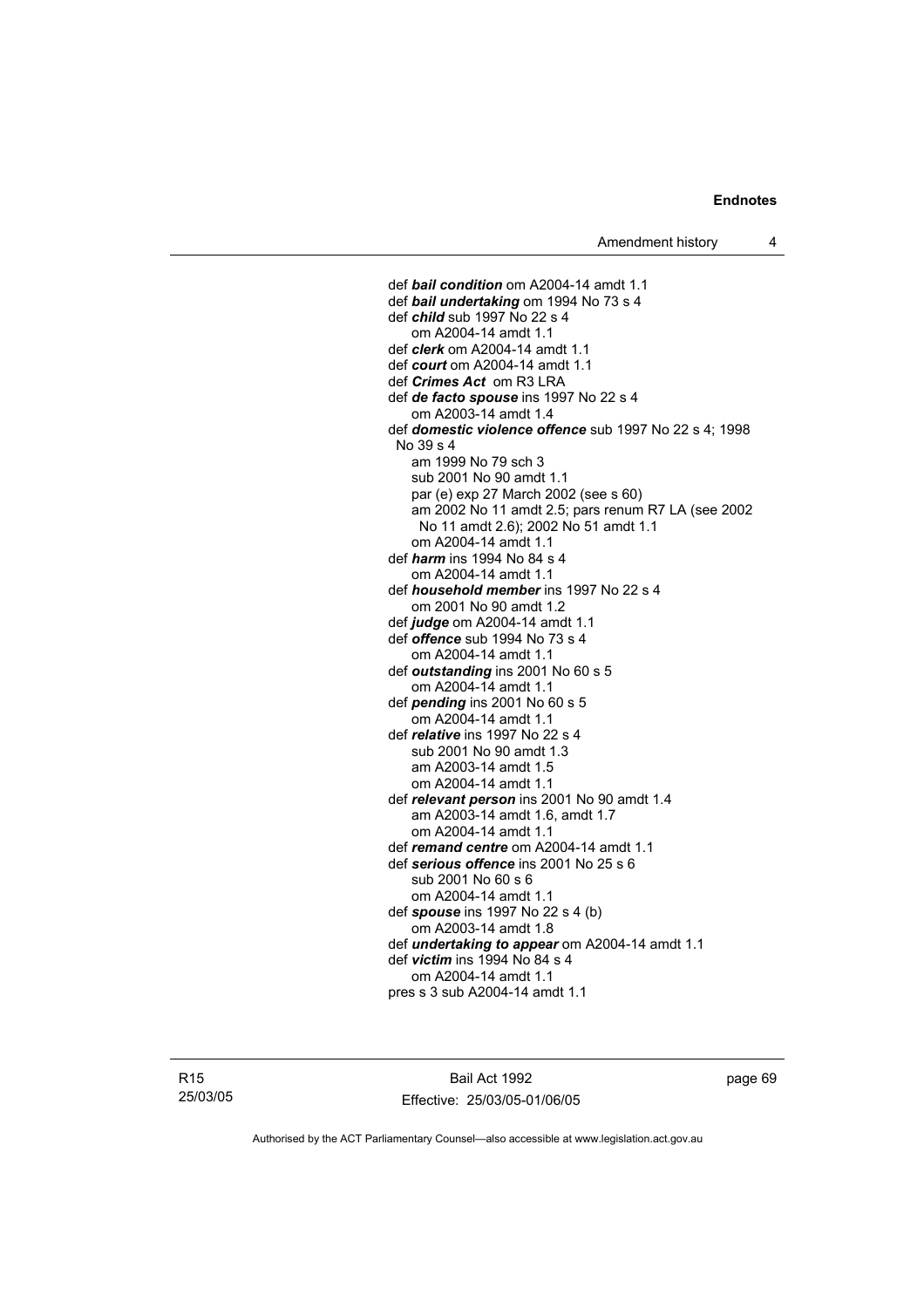4 Amendment history

**Act applies to children**  s 4 am R3 LRA sub A2004-14 amdt 1.2 **Availability of bail**  pt 2 hdg sub A2004-14 s 5 **When bail may be granted and rights following**  div 2.1 hdg ins A2004-14 s 5 **When may bail be granted?**  s 5 am 2001 No 25 s 7 sub A2004-14 s 5 **Rights following grant of bail**  s 6  $\overline{\smash{\big)}\smash{\big)}\smash{\big)}\smash{\big)}\smash{\big)}\smash{\big)}\smash{\big)}\smash{\big)}\smash{\big)}\smash{\big)}\smash{\big)}\smash{\big)}\smash{\big)}\smash{\big)}\smash{\big)}\smash{\big)}\smash{\big)}\smash{\big)}\smash{\big)}\smash{\big)}\smash{\big)}\smash{\big)}\smash{\big)}\smash{\big)}\smash{\big)}\smash{\big)}\smash{\big)}\smash{\big)}\smash{\big)}\smash{\big)}\smash{\big)}\smash{\big)}\smash{\big)}\smash{\big)}\smash{\big)}\smash{\$ **Presumption for bail**   $div 2.2$  hdg ins A2004-14 s 5 **Div 2.2 subject to div 2.3 and div 2.4** s 7 am 1992 No 75 s 4; 1994 No 73 s 5; 1997 No 22 s 5; 1998 No 39 s 5; 2001 No 90 amdt 1.5 sub A2004-14 s 5 **Bail following arrest for breach of peace** ins 1994 No  $73 s 6$  sub 2001 No 90 amdt 1.6 om A2004-14 s 5 **Entitlement to bail—certain minor offences etc** s 8 sub 1994 No 73 s 6 am 1997 No 22 s 6; 2001 No 25 s 8, s 9; 2001 No 60 s 7 sub 2001 No 90 amdt 1.6; A2004-14 s 5 **Entitlement to bail—breaches of certain orders** s 8A ins 1997 No 22 s 7 am 1998 No 39 s 6; 2001 No 25 s 1 sub 2001 No 90 amdt 1.6; A2004-14 s 5 **Limitations on entitlement to bail**<br>
s 9 hdg sub 2001 No 25 sub 2001 No 25 s 11 s 9 sub 2001 No 54 amdt 2.2; A2004-14 s 5 **Entitlement to bail—offences other than minor offences**  s 9A hdg sub 2001 No 60 s 8 s 9A ins 2001 No 25 s 12 am 2001 No 60 s 9, s 10 (7), (8) exp 24 September 2003 (s 9A (8)) sub A2004-14 s 5

page 70 Bail Act 1992 Effective: 25/03/05-01/06/05

R15 25/03/05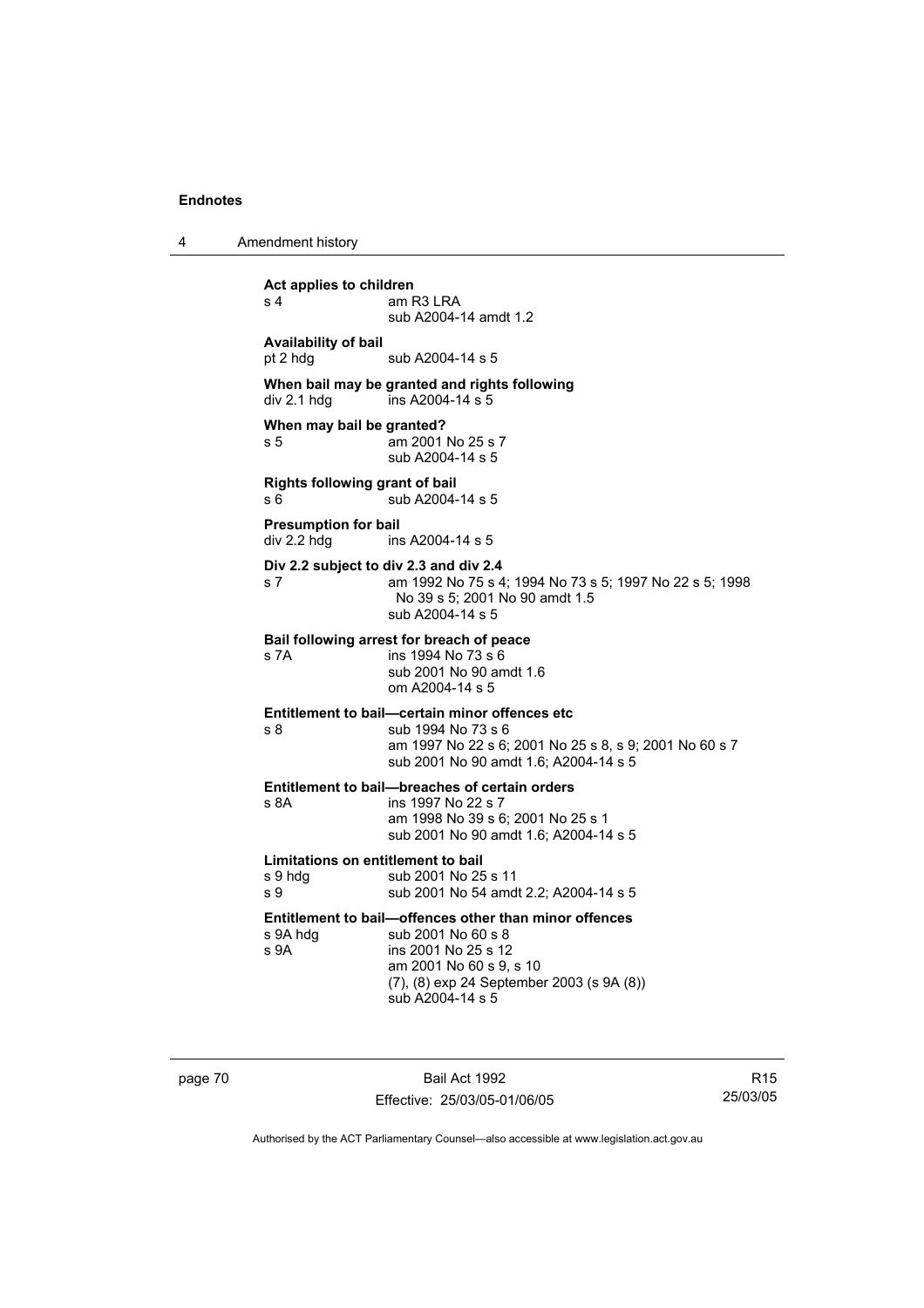```
No presumption for bail 
                 ins A2004-14 s 5
Div 2.2 not to apply to certain offences 
s 9B ins A2004-14 s 5
                 am A2005-13 amdt 1.2 
Presumption against bail 
div 2.4 hdg ins A2004-14 s 5 
Bail for murder and certain serious drug offences 
                sub A2004-56 amdt 1.1
s 9C ins A2004-14 s 5 
                 am A2004-56 amdt 1.2 
Bail for serious offence committed while charge for another pending or 
outstanding 
s 9D ins A2004-14 s 5 
                 am A2004-15 amdt 3.1 
Bail for person sentenced to imprisonment 
s 9E ins A2004-14 s 5 
Domestic violence offence—bail by authorised officer 
s 9F ins A2004-14 s 5
                  am A2005-13 amdt 1.3 
Special or exceptional circumstances 
s 9G ins A2004-14 s 5 
                 am A2004-15 amdt 3.2 
Dispensing with bail
s 10 am 1994 No 73 s 7; 2001 No 25 s 13; 2001 No 60 s 11; 
                 A2004-14 s 6 
Deciding bail after charge laid
s 13 am 1994 No 73 s 8; 1997 No 22 s 8; 2001 No 25 s 14 
Grant of bail by authorised officers 
s 14 am A2004-14 s 7 
Deciding of questions of bail by authorised officers
s 15 am 1997 No 22 s 9; 2001 No 25 s 15; A2004-14 s 8 
Notification of decision of authorised officer
s 16 am 1994 No 73 s 9; 1997 No 22 s 10; 2001 No 90 amdt 1.7; 
                 ss renum R6 LA (see also 2001 No 90 amdt 1.8); A2005-13 
                  amdt 1.4 
General provisions relating to court bail
s 19 am 1997 No 22 sch 2; am 1997 No 96 sch 1; A2004-14 s 9
```
R15 25/03/05

Bail Act 1992 Effective: 25/03/05-01/06/05 page 71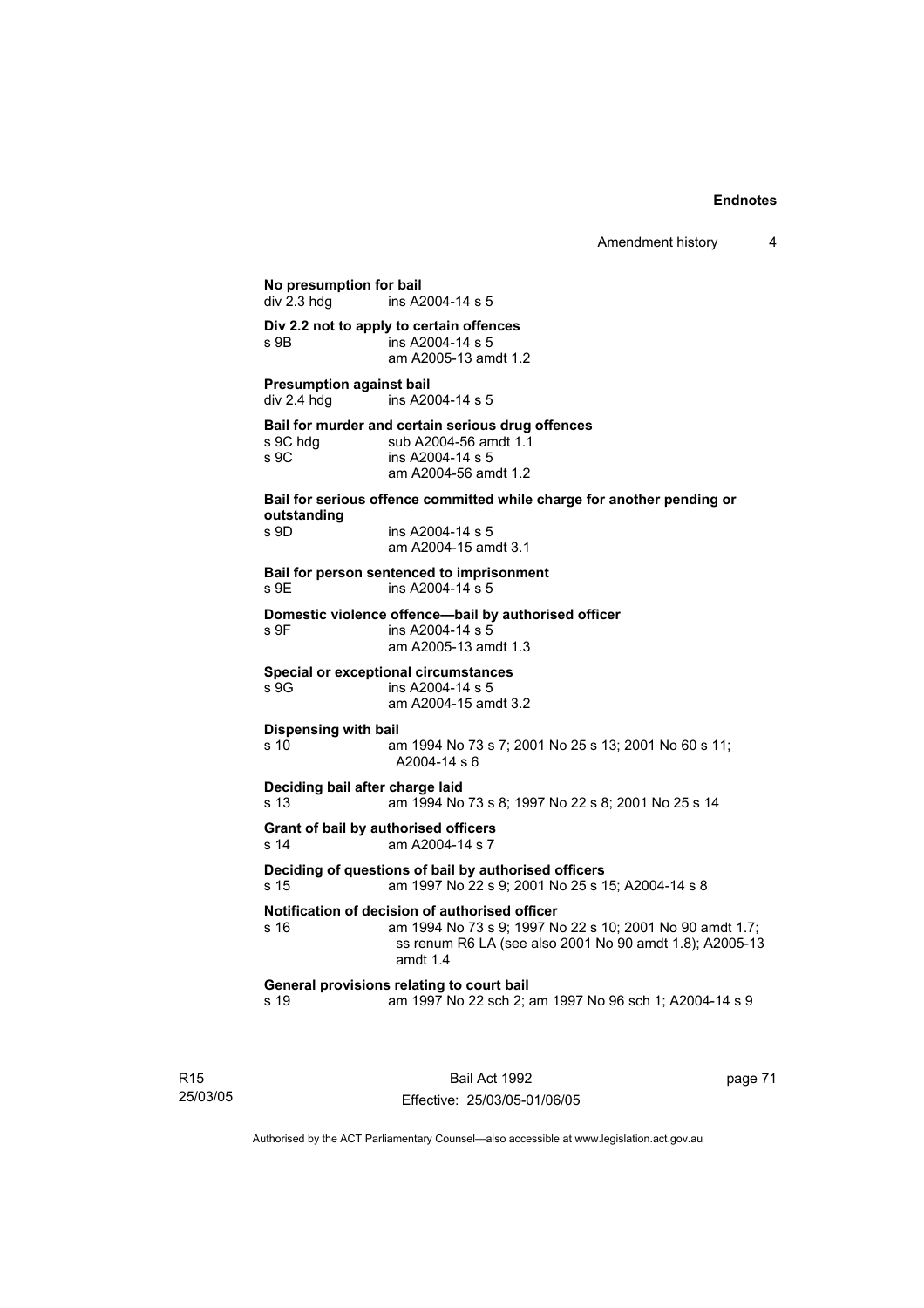4 Amendment history

| Limitations on power of magistrate<br>sub A2004-14 s 10<br>s 20               |                                                                                                                                                                                                                                                                              |  |  |
|-------------------------------------------------------------------------------|------------------------------------------------------------------------------------------------------------------------------------------------------------------------------------------------------------------------------------------------------------------------------|--|--|
| Bail in relation to several offences<br>s 21                                  | am 1997 No 22 s 11 and sch 2                                                                                                                                                                                                                                                 |  |  |
| Criteria for granting bail to adults<br>s 22                                  | am 1994 No 84 s 5; 1997 No 22 s 11<br>sub A2004-14 s 11                                                                                                                                                                                                                      |  |  |
| Criteria for granting bail to children<br>s 23                                | am 1997 No 22 s 12; 1999 No 64 sch 2<br>sub A2004-14 s 11                                                                                                                                                                                                                    |  |  |
| s 23A                                                                         | Victim's concern about need for protection<br>ins 1994 No 84 s 6<br>am 1997 No 22 s 13<br>sub A2004-14 s 11                                                                                                                                                                  |  |  |
| Bail conditions and undertakings to appear<br>sub 1994 No 73 s 10<br>pt 5 hdg |                                                                                                                                                                                                                                                                              |  |  |
| s 25                                                                          | Conditions on which bail may be granted to adults<br>am 1994 No 73 s 11; am 1994 No 84 s 7; 2001 No 44<br>amdt 1.317; 2001 No 90 amdt 1.9; ss renum R6 LA;<br>A2004-14 s 12, s 13, s 15, s 16; pars renum R11 LA<br>(see A2004-14 s 14); ss renum R11 LA (see A2004-14 s 17) |  |  |
| s <sub>26</sub>                                                               | Conditions on which bail may be granted to children<br>am 1999 No 64 sch 2; A2004-14 s 18, s 19; ss renum R11 LA<br>(see A2004-14 s 20)                                                                                                                                      |  |  |
| Recording of certain bail decisions<br>s 27<br>am 1997 No 22 sch 2            |                                                                                                                                                                                                                                                                              |  |  |
| Notice to victim of bail decisions<br>s 27A                                   | ins 1994 No 84 s 8<br>om A2004-14 s 21                                                                                                                                                                                                                                       |  |  |
| <b>Undertakings to appear</b><br>s 28                                         | am 2001 No 44 amdt 1.318<br>sub A2004-14 s 22                                                                                                                                                                                                                                |  |  |
| Undertakings in respect of more than 1 offence<br>om 1994 No 73 s 12<br>s 29  |                                                                                                                                                                                                                                                                              |  |  |
| s 30                                                                          | Accused person may be excused from attendance before court<br>am 1997 No 96 sch 1; 2001 No 44 amdt 1.319; A2004-14<br>amdt 1.3, amdt 1.4; ss renum R11 LA (see A2004-14<br>amdt 1.5)                                                                                         |  |  |
|                                                                               |                                                                                                                                                                                                                                                                              |  |  |

page 72 Bail Act 1992 Effective: 25/03/05-01/06/05

R15 25/03/05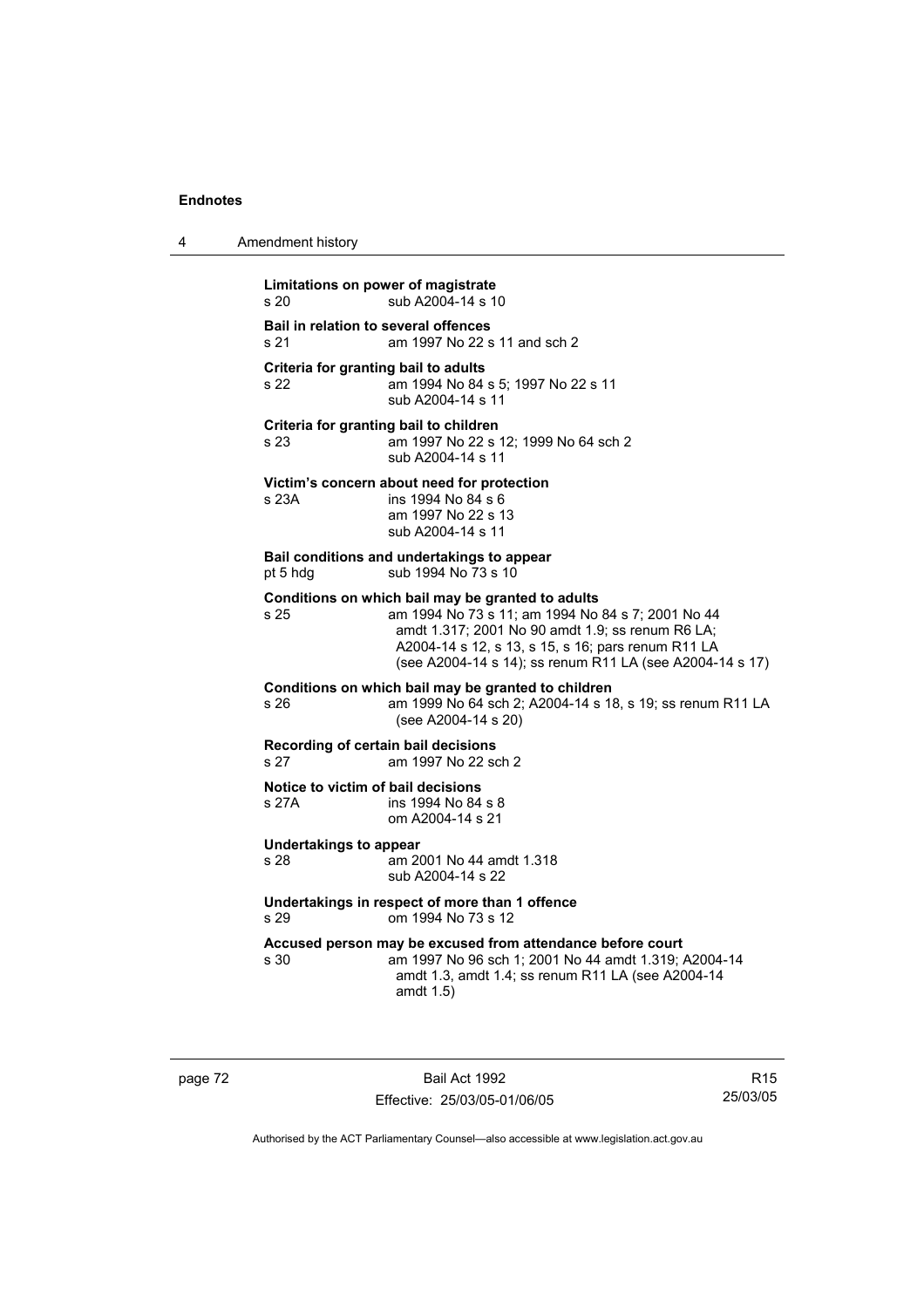| s 31                                                                | am 1994 No 73 s 13                                                            |  |
|---------------------------------------------------------------------|-------------------------------------------------------------------------------|--|
|                                                                     | sub A2004-14 s 23                                                             |  |
|                                                                     | Acceptable people and security for bail                                       |  |
| s 32                                                                | am 1994 No 73 s 14; ss renum R6 LA<br>sub A2004-14 s 23                       |  |
|                                                                     | <b>Continuation of bail and undertakings</b>                                  |  |
| s 33                                                                | am 1994 No 73 s 15; 1997 No 22 sch 2; ss renum R6 LA;<br>A2004-14 s 24, s 25  |  |
|                                                                     | Written notice of conditions of bail                                          |  |
| s 34                                                                | am 1997 No 22 sch 2; 2001 No 44 amdt 1.320                                    |  |
| Warning to person making acknowledgment<br>s 35<br>om A2004-14 s 26 |                                                                               |  |
| <b>Discharge of surety</b>                                          |                                                                               |  |
| s 36                                                                | am 1994 No 73 s 16<br>sub A2004-14 s 27                                       |  |
|                                                                     | <b>Payment of amounts to Territory</b>                                        |  |
| s 37                                                                | sub A2004-14 s 28<br>am A2004-60 amdt 1.16                                    |  |
|                                                                     | Review of decisions by authorised officers                                    |  |
| div 6.1 hdg                                                         | (prev pt 6 div 1 hdg) renum R4                                                |  |
|                                                                     | <b>Review by authorised officers</b>                                          |  |
| s 38                                                                | am 1997 No 22 sch 2                                                           |  |
| s 39                                                                | <b>Expiry-Motor Traffic Act reference</b><br>renum as s 60 R5 LA              |  |
|                                                                     | Review of decisions by courts                                                 |  |
| div 6.2 hdg                                                         | (prev pt 6 div 2 hdg) renum R4 LA                                             |  |
| s 41A                                                               | Court may review on its own initiative<br>ins A2004-14 s 29                   |  |
| s 42                                                                | <b>Power of Magistrates Court to review</b><br>sub A2004-14 s 30; A2005-5 s 6 |  |
|                                                                     | <b>Power of Supreme Court to review</b>                                       |  |
| s 43                                                                | am A2004-14 s 31, s 32; ss renum R11 LA; A2005-5 s 8 (and<br>see s 7)         |  |
|                                                                     | General limitation on power of court to review                                |  |
| s 44                                                                | om A2004-14 s 33                                                              |  |

R15 25/03/05 page 73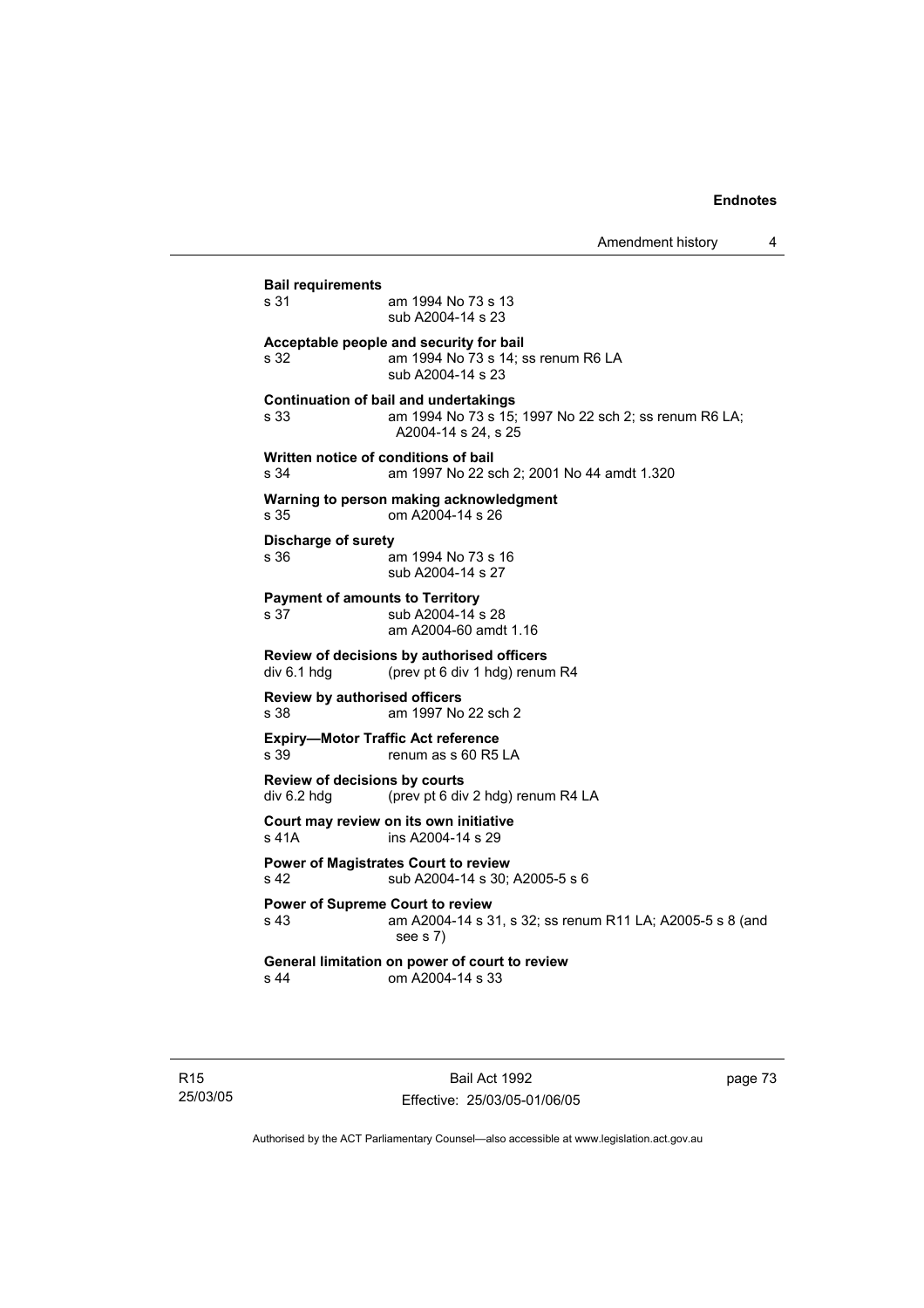4 Amendment history

**Miscellaneous**  orig pt 6 div 3 hdg ins 1994 No 84 s 9 (prev pt 6 div 3 hdg) renum R4 LA om A2004-14 s 34 **Notice to victim of bail decisions** s 46A ins 1994 No 84 s 9 om A2004-14 s 34 **Giving information relating to bail** s 47 am 1994 No 73 s 17; 2001 No 44 amdt 1.321 **Notice to victim of bail decisions** s 47A ins A2004-14 s 35; ss renum R11 LA am A2005-13 amdt 1.5 **Notification to court that bail condition not satisfied** s 48 am 1994 No 73 s 18; 2001 No 44 amdt 1.322 **Failure to answer bail**<br>s 49 am am 1994 No 73 s 19: 1994 No 81 sch sub 2001 No 25 s 16 **False statements in acknowledgments** s 50 am 1994 No 81 sch om A2004-14 s 36 **Indemnification of sureties** s 51 am 1994 No 81 sch **Apprehension of person admitted to bail** s 53 om 1994 No 75 sch 3 **Power of court where person apprehended** s 54 om 1994 No 75 sch 3 **No right of surety to arrest** s 56 am 1994 No 73 s 20 sub A2004-14 s 37 **Arrest without warrant of person on bail** s 56A ins A2004-14 s 28 **Arrest for breach of condition by person outside ACT**  $ins A2004-14 S 28$ **Act to prevail**  s 57 am A2004-14 amdt 1.6, amdt 1.7 **Abolition of inherent power of bail**<br>s 57AA ins 1996 No 81 s ins 1996 No 81 s 7

page 74 Bail Act 1992 Effective: 25/03/05-01/06/05

R15 25/03/05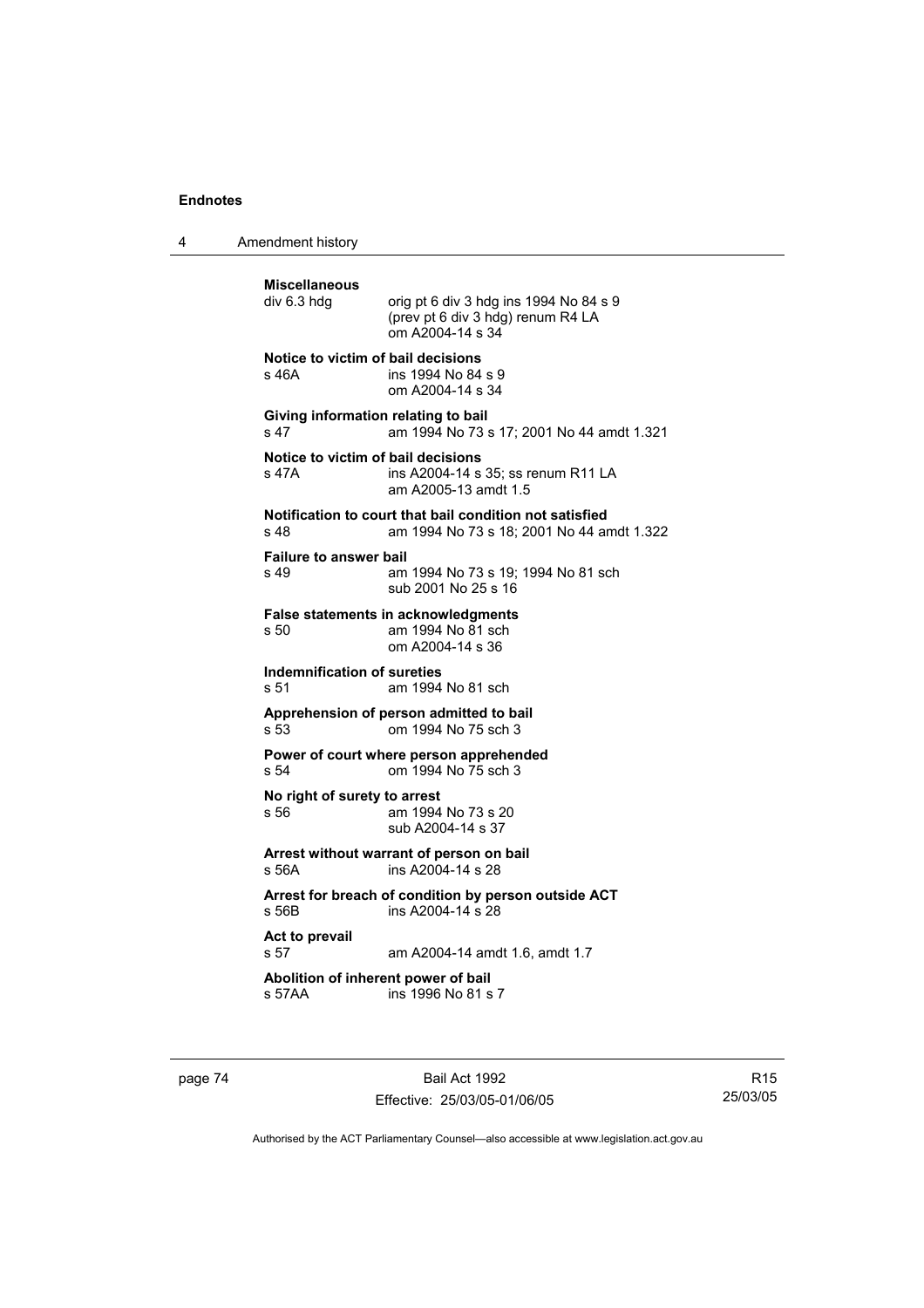| Form of certain instruments<br>ins 1994 No 73 s 21<br>s 57A<br>om 2001 No 44 amdt 1.323<br><b>Approved forms</b><br>s 58<br>sub 2001 No 44 amdt 1.323<br>am A2004-14 s 39<br><b>Regulation-making power</b><br>s 59<br>ins 2001 No 44 amdt 1.323<br>am A2004-14 s 40, s 41<br><b>Transitional</b><br>pt 8 hdg<br>ins 1999 No 79 sch 3<br>om R6 LA<br><b>Expiry-Motor Traffic Act reference</b><br>(prev s 39) ins 1999 No 79 sch 3<br>s 60<br>sub 2001 No 90 amdt 1.10 as s 59<br>renum R <sub>5</sub> LA<br>exp 27 March 2002 (see s 60)<br>Domestic violence offences against the Crimes Act 1900<br>ins 1997 No 22 s 14<br>sch 1<br>am 1998 No 39 s 7<br>sub 2001 No 90 amdt 1.11<br>am 2002 No 51 amdt 1.2<br>sub A2004-14 s 43<br>am A2004-14 s 44; A2004-15 amdt 3.3, amdt 3.4; pts renum<br>R11 LA (see A2004-15 amdt 3.5); items renum R11 LA;<br>A2004-56 amdt 1.3, amdt 1.4; items renum R14 LA<br><b>Dictionary</b><br>dict<br>ins A2004-14 amdt 1.8<br>def accused person ins A2004-14 s 42<br>def appeal ins A2004-14 amdt 1.8<br>def <i>applicable bail criteria</i> ins A2004-14 amdt 1.8<br>def <i>authorised officer</i> ins A2004-14 amdt 1.8<br>def bail ins A2004-14 amdt 1.8<br>def bail condition ins A2004-14 amdt 1.8<br>def <i>child</i> ins A2004-14 amdt 1.8<br>def <i>court</i> ins A2004-14 amdt 1.8<br>def <i>domestic violence offence</i> ins A2004-14 amdt 1.8<br>sub A2005-13 amdt 1.6<br>def <i>grant</i> ins A2004-14 amdt 1.8<br>def <i>offence</i> ins A2004-14 amdt 1.8<br>def parental responsibility ins A2005-13 amdt 1.7<br>def relevant person ins A2004-14 amdt 1.8<br>om A2005-13 amdt 1.8<br>def surety ins A2004-14 amdt 1.8 |  |  |  |  |  |
|------------------------------------------------------------------------------------------------------------------------------------------------------------------------------------------------------------------------------------------------------------------------------------------------------------------------------------------------------------------------------------------------------------------------------------------------------------------------------------------------------------------------------------------------------------------------------------------------------------------------------------------------------------------------------------------------------------------------------------------------------------------------------------------------------------------------------------------------------------------------------------------------------------------------------------------------------------------------------------------------------------------------------------------------------------------------------------------------------------------------------------------------------------------------------------------------------------------------------------------------------------------------------------------------------------------------------------------------------------------------------------------------------------------------------------------------------------------------------------------------------------------------------------------------------------------------------------------------------------------------------------------------------------------------------|--|--|--|--|--|
|                                                                                                                                                                                                                                                                                                                                                                                                                                                                                                                                                                                                                                                                                                                                                                                                                                                                                                                                                                                                                                                                                                                                                                                                                                                                                                                                                                                                                                                                                                                                                                                                                                                                              |  |  |  |  |  |
|                                                                                                                                                                                                                                                                                                                                                                                                                                                                                                                                                                                                                                                                                                                                                                                                                                                                                                                                                                                                                                                                                                                                                                                                                                                                                                                                                                                                                                                                                                                                                                                                                                                                              |  |  |  |  |  |
|                                                                                                                                                                                                                                                                                                                                                                                                                                                                                                                                                                                                                                                                                                                                                                                                                                                                                                                                                                                                                                                                                                                                                                                                                                                                                                                                                                                                                                                                                                                                                                                                                                                                              |  |  |  |  |  |
|                                                                                                                                                                                                                                                                                                                                                                                                                                                                                                                                                                                                                                                                                                                                                                                                                                                                                                                                                                                                                                                                                                                                                                                                                                                                                                                                                                                                                                                                                                                                                                                                                                                                              |  |  |  |  |  |
|                                                                                                                                                                                                                                                                                                                                                                                                                                                                                                                                                                                                                                                                                                                                                                                                                                                                                                                                                                                                                                                                                                                                                                                                                                                                                                                                                                                                                                                                                                                                                                                                                                                                              |  |  |  |  |  |
|                                                                                                                                                                                                                                                                                                                                                                                                                                                                                                                                                                                                                                                                                                                                                                                                                                                                                                                                                                                                                                                                                                                                                                                                                                                                                                                                                                                                                                                                                                                                                                                                                                                                              |  |  |  |  |  |
|                                                                                                                                                                                                                                                                                                                                                                                                                                                                                                                                                                                                                                                                                                                                                                                                                                                                                                                                                                                                                                                                                                                                                                                                                                                                                                                                                                                                                                                                                                                                                                                                                                                                              |  |  |  |  |  |
|                                                                                                                                                                                                                                                                                                                                                                                                                                                                                                                                                                                                                                                                                                                                                                                                                                                                                                                                                                                                                                                                                                                                                                                                                                                                                                                                                                                                                                                                                                                                                                                                                                                                              |  |  |  |  |  |
|                                                                                                                                                                                                                                                                                                                                                                                                                                                                                                                                                                                                                                                                                                                                                                                                                                                                                                                                                                                                                                                                                                                                                                                                                                                                                                                                                                                                                                                                                                                                                                                                                                                                              |  |  |  |  |  |
|                                                                                                                                                                                                                                                                                                                                                                                                                                                                                                                                                                                                                                                                                                                                                                                                                                                                                                                                                                                                                                                                                                                                                                                                                                                                                                                                                                                                                                                                                                                                                                                                                                                                              |  |  |  |  |  |
|                                                                                                                                                                                                                                                                                                                                                                                                                                                                                                                                                                                                                                                                                                                                                                                                                                                                                                                                                                                                                                                                                                                                                                                                                                                                                                                                                                                                                                                                                                                                                                                                                                                                              |  |  |  |  |  |
|                                                                                                                                                                                                                                                                                                                                                                                                                                                                                                                                                                                                                                                                                                                                                                                                                                                                                                                                                                                                                                                                                                                                                                                                                                                                                                                                                                                                                                                                                                                                                                                                                                                                              |  |  |  |  |  |
|                                                                                                                                                                                                                                                                                                                                                                                                                                                                                                                                                                                                                                                                                                                                                                                                                                                                                                                                                                                                                                                                                                                                                                                                                                                                                                                                                                                                                                                                                                                                                                                                                                                                              |  |  |  |  |  |
|                                                                                                                                                                                                                                                                                                                                                                                                                                                                                                                                                                                                                                                                                                                                                                                                                                                                                                                                                                                                                                                                                                                                                                                                                                                                                                                                                                                                                                                                                                                                                                                                                                                                              |  |  |  |  |  |
|                                                                                                                                                                                                                                                                                                                                                                                                                                                                                                                                                                                                                                                                                                                                                                                                                                                                                                                                                                                                                                                                                                                                                                                                                                                                                                                                                                                                                                                                                                                                                                                                                                                                              |  |  |  |  |  |
|                                                                                                                                                                                                                                                                                                                                                                                                                                                                                                                                                                                                                                                                                                                                                                                                                                                                                                                                                                                                                                                                                                                                                                                                                                                                                                                                                                                                                                                                                                                                                                                                                                                                              |  |  |  |  |  |
|                                                                                                                                                                                                                                                                                                                                                                                                                                                                                                                                                                                                                                                                                                                                                                                                                                                                                                                                                                                                                                                                                                                                                                                                                                                                                                                                                                                                                                                                                                                                                                                                                                                                              |  |  |  |  |  |
|                                                                                                                                                                                                                                                                                                                                                                                                                                                                                                                                                                                                                                                                                                                                                                                                                                                                                                                                                                                                                                                                                                                                                                                                                                                                                                                                                                                                                                                                                                                                                                                                                                                                              |  |  |  |  |  |
|                                                                                                                                                                                                                                                                                                                                                                                                                                                                                                                                                                                                                                                                                                                                                                                                                                                                                                                                                                                                                                                                                                                                                                                                                                                                                                                                                                                                                                                                                                                                                                                                                                                                              |  |  |  |  |  |
|                                                                                                                                                                                                                                                                                                                                                                                                                                                                                                                                                                                                                                                                                                                                                                                                                                                                                                                                                                                                                                                                                                                                                                                                                                                                                                                                                                                                                                                                                                                                                                                                                                                                              |  |  |  |  |  |
|                                                                                                                                                                                                                                                                                                                                                                                                                                                                                                                                                                                                                                                                                                                                                                                                                                                                                                                                                                                                                                                                                                                                                                                                                                                                                                                                                                                                                                                                                                                                                                                                                                                                              |  |  |  |  |  |
|                                                                                                                                                                                                                                                                                                                                                                                                                                                                                                                                                                                                                                                                                                                                                                                                                                                                                                                                                                                                                                                                                                                                                                                                                                                                                                                                                                                                                                                                                                                                                                                                                                                                              |  |  |  |  |  |
|                                                                                                                                                                                                                                                                                                                                                                                                                                                                                                                                                                                                                                                                                                                                                                                                                                                                                                                                                                                                                                                                                                                                                                                                                                                                                                                                                                                                                                                                                                                                                                                                                                                                              |  |  |  |  |  |
|                                                                                                                                                                                                                                                                                                                                                                                                                                                                                                                                                                                                                                                                                                                                                                                                                                                                                                                                                                                                                                                                                                                                                                                                                                                                                                                                                                                                                                                                                                                                                                                                                                                                              |  |  |  |  |  |
|                                                                                                                                                                                                                                                                                                                                                                                                                                                                                                                                                                                                                                                                                                                                                                                                                                                                                                                                                                                                                                                                                                                                                                                                                                                                                                                                                                                                                                                                                                                                                                                                                                                                              |  |  |  |  |  |
|                                                                                                                                                                                                                                                                                                                                                                                                                                                                                                                                                                                                                                                                                                                                                                                                                                                                                                                                                                                                                                                                                                                                                                                                                                                                                                                                                                                                                                                                                                                                                                                                                                                                              |  |  |  |  |  |
|                                                                                                                                                                                                                                                                                                                                                                                                                                                                                                                                                                                                                                                                                                                                                                                                                                                                                                                                                                                                                                                                                                                                                                                                                                                                                                                                                                                                                                                                                                                                                                                                                                                                              |  |  |  |  |  |
|                                                                                                                                                                                                                                                                                                                                                                                                                                                                                                                                                                                                                                                                                                                                                                                                                                                                                                                                                                                                                                                                                                                                                                                                                                                                                                                                                                                                                                                                                                                                                                                                                                                                              |  |  |  |  |  |
|                                                                                                                                                                                                                                                                                                                                                                                                                                                                                                                                                                                                                                                                                                                                                                                                                                                                                                                                                                                                                                                                                                                                                                                                                                                                                                                                                                                                                                                                                                                                                                                                                                                                              |  |  |  |  |  |
|                                                                                                                                                                                                                                                                                                                                                                                                                                                                                                                                                                                                                                                                                                                                                                                                                                                                                                                                                                                                                                                                                                                                                                                                                                                                                                                                                                                                                                                                                                                                                                                                                                                                              |  |  |  |  |  |
|                                                                                                                                                                                                                                                                                                                                                                                                                                                                                                                                                                                                                                                                                                                                                                                                                                                                                                                                                                                                                                                                                                                                                                                                                                                                                                                                                                                                                                                                                                                                                                                                                                                                              |  |  |  |  |  |
|                                                                                                                                                                                                                                                                                                                                                                                                                                                                                                                                                                                                                                                                                                                                                                                                                                                                                                                                                                                                                                                                                                                                                                                                                                                                                                                                                                                                                                                                                                                                                                                                                                                                              |  |  |  |  |  |
|                                                                                                                                                                                                                                                                                                                                                                                                                                                                                                                                                                                                                                                                                                                                                                                                                                                                                                                                                                                                                                                                                                                                                                                                                                                                                                                                                                                                                                                                                                                                                                                                                                                                              |  |  |  |  |  |
|                                                                                                                                                                                                                                                                                                                                                                                                                                                                                                                                                                                                                                                                                                                                                                                                                                                                                                                                                                                                                                                                                                                                                                                                                                                                                                                                                                                                                                                                                                                                                                                                                                                                              |  |  |  |  |  |
|                                                                                                                                                                                                                                                                                                                                                                                                                                                                                                                                                                                                                                                                                                                                                                                                                                                                                                                                                                                                                                                                                                                                                                                                                                                                                                                                                                                                                                                                                                                                                                                                                                                                              |  |  |  |  |  |
|                                                                                                                                                                                                                                                                                                                                                                                                                                                                                                                                                                                                                                                                                                                                                                                                                                                                                                                                                                                                                                                                                                                                                                                                                                                                                                                                                                                                                                                                                                                                                                                                                                                                              |  |  |  |  |  |
|                                                                                                                                                                                                                                                                                                                                                                                                                                                                                                                                                                                                                                                                                                                                                                                                                                                                                                                                                                                                                                                                                                                                                                                                                                                                                                                                                                                                                                                                                                                                                                                                                                                                              |  |  |  |  |  |
|                                                                                                                                                                                                                                                                                                                                                                                                                                                                                                                                                                                                                                                                                                                                                                                                                                                                                                                                                                                                                                                                                                                                                                                                                                                                                                                                                                                                                                                                                                                                                                                                                                                                              |  |  |  |  |  |
|                                                                                                                                                                                                                                                                                                                                                                                                                                                                                                                                                                                                                                                                                                                                                                                                                                                                                                                                                                                                                                                                                                                                                                                                                                                                                                                                                                                                                                                                                                                                                                                                                                                                              |  |  |  |  |  |
|                                                                                                                                                                                                                                                                                                                                                                                                                                                                                                                                                                                                                                                                                                                                                                                                                                                                                                                                                                                                                                                                                                                                                                                                                                                                                                                                                                                                                                                                                                                                                                                                                                                                              |  |  |  |  |  |
|                                                                                                                                                                                                                                                                                                                                                                                                                                                                                                                                                                                                                                                                                                                                                                                                                                                                                                                                                                                                                                                                                                                                                                                                                                                                                                                                                                                                                                                                                                                                                                                                                                                                              |  |  |  |  |  |
|                                                                                                                                                                                                                                                                                                                                                                                                                                                                                                                                                                                                                                                                                                                                                                                                                                                                                                                                                                                                                                                                                                                                                                                                                                                                                                                                                                                                                                                                                                                                                                                                                                                                              |  |  |  |  |  |
|                                                                                                                                                                                                                                                                                                                                                                                                                                                                                                                                                                                                                                                                                                                                                                                                                                                                                                                                                                                                                                                                                                                                                                                                                                                                                                                                                                                                                                                                                                                                                                                                                                                                              |  |  |  |  |  |
|                                                                                                                                                                                                                                                                                                                                                                                                                                                                                                                                                                                                                                                                                                                                                                                                                                                                                                                                                                                                                                                                                                                                                                                                                                                                                                                                                                                                                                                                                                                                                                                                                                                                              |  |  |  |  |  |
|                                                                                                                                                                                                                                                                                                                                                                                                                                                                                                                                                                                                                                                                                                                                                                                                                                                                                                                                                                                                                                                                                                                                                                                                                                                                                                                                                                                                                                                                                                                                                                                                                                                                              |  |  |  |  |  |
|                                                                                                                                                                                                                                                                                                                                                                                                                                                                                                                                                                                                                                                                                                                                                                                                                                                                                                                                                                                                                                                                                                                                                                                                                                                                                                                                                                                                                                                                                                                                                                                                                                                                              |  |  |  |  |  |
|                                                                                                                                                                                                                                                                                                                                                                                                                                                                                                                                                                                                                                                                                                                                                                                                                                                                                                                                                                                                                                                                                                                                                                                                                                                                                                                                                                                                                                                                                                                                                                                                                                                                              |  |  |  |  |  |
|                                                                                                                                                                                                                                                                                                                                                                                                                                                                                                                                                                                                                                                                                                                                                                                                                                                                                                                                                                                                                                                                                                                                                                                                                                                                                                                                                                                                                                                                                                                                                                                                                                                                              |  |  |  |  |  |
|                                                                                                                                                                                                                                                                                                                                                                                                                                                                                                                                                                                                                                                                                                                                                                                                                                                                                                                                                                                                                                                                                                                                                                                                                                                                                                                                                                                                                                                                                                                                                                                                                                                                              |  |  |  |  |  |

## R15 25/03/05

Bail Act 1992 Effective: 25/03/05-01/06/05 page 75